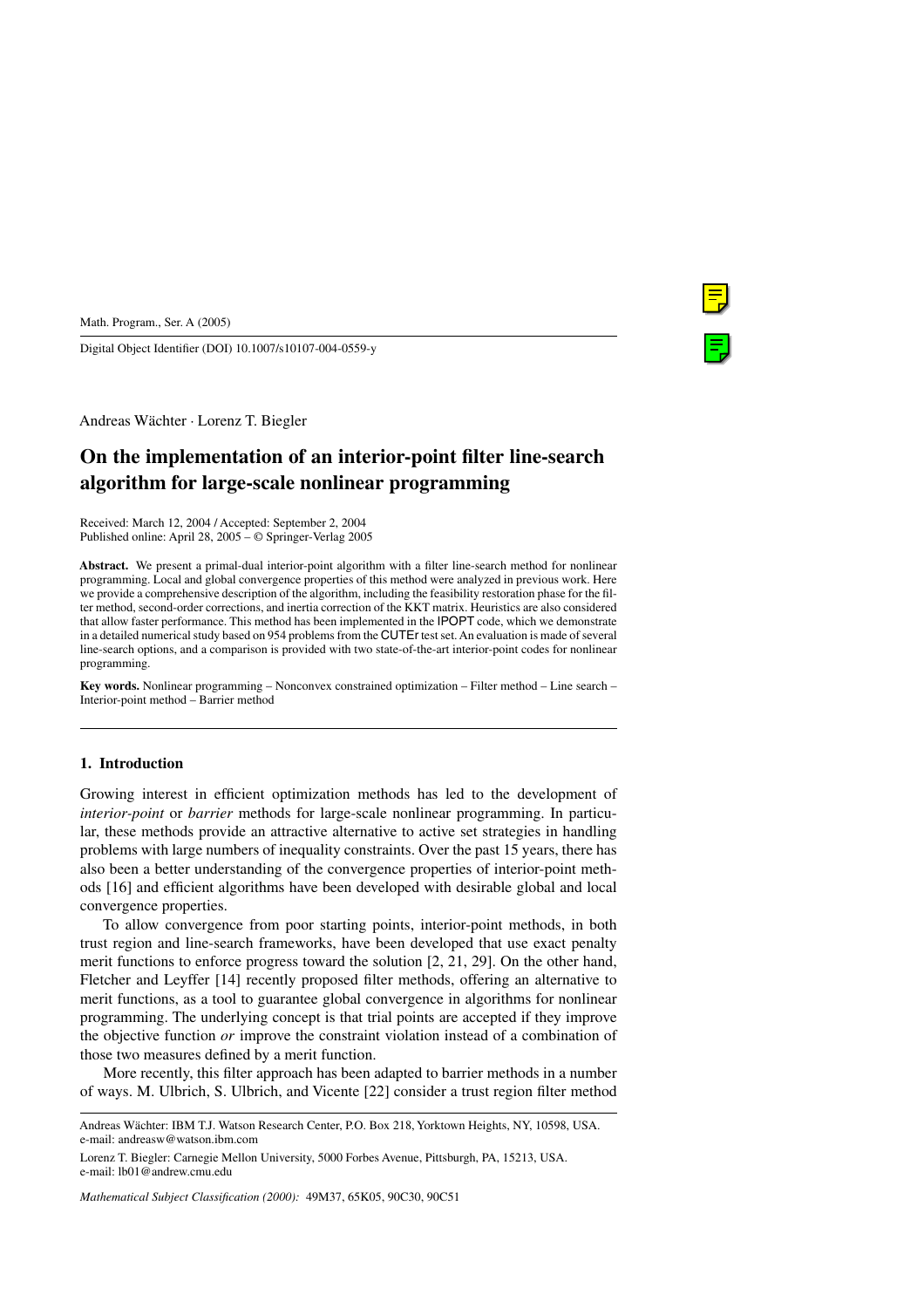that bases the acceptance of trial steps on the norm of the optimality conditions. Also, Benson, Shanno, and Vanderbei [1] proposed several heuristics based on the idea of filter methods, for which improved efficiency is reported compared to their previous merit function approach, although no convergence analysis is given. Finally, global convergence of an interior-point algorithm with a filter line search is analyzed in [26]. The assumptions made for the analysis of the interior-point method in [26] are less restrictive than those made for previously proposed line-search interior-point methods for nonlinear programming (e.g., [10, 29]).

A number of interior-point methods have been implemented in robust software codes (such as [3, 23]), and numerical tests have shown them to be efficient and robust in practice. In this paper we describe the detailed development of a primal-dual interiorpoint algorithm with a filter line-search, based on the analysis in [26]. We consider a primal-dual barrier method to solve nonlinear optimization problems of the form

$$
\min_{x \in \mathbb{R}^n} f(x) \tag{1a}
$$

$$
s.t. \ c(x) = 0 \tag{1b}
$$

$$
x_L \le x \le x_U,\tag{1c}
$$

where  $x_L \in [-\infty, \infty)^n$  and  $x_U \in (-\infty, \infty]^n$ , with  $x_L^{(i)} \le x_U^{(i)}$ , are the lower and upper bounds on the variables *x*. The objective function  $\overrightarrow{f} : \mathbb{R}^n \longrightarrow \mathbb{R}$  and the equality constraints  $c : \mathbb{R}^n \longrightarrow \mathbb{R}^m$ , with  $m \leq n$ , are assumed to be twice continuously differentiable. Problems with general nonlinear inequality constraints, " $d(x) \leq 0$ ," can be reformulated in the above form by introducing slack variables.

The paper is organized as follows. Section 2 presents the overall algorithm, including the step computation, the filter line-search procedure, and a second-order correction. In Section 3, we describe some aspects of the algorithm, and its implementation, in more detail, including the restoration phase for the filter procedure, as well as several heuristics to improve the performance of the overall method. Section 4 presents numerical results of our implementation, called IPOPT, for the CUTEr test set [18], including a comparison of the filter method with a penalty function approach, and a comparison with two state-of-the-art nonlinear optimization codes, KNITRO [3, 28] and LOQO [23].

# *1.1. Notation*

The *i*-th component of a vector  $v \in \mathbb{R}^n$  is written as  $v^{(i)}$ . Norms  $\|\cdot\|$  denote a fixed vector norm and its compatible matrix norm unless explicitly noted. We further introduce the notation *X* := diag(*x*) for a vector *x* (similarly *Z* := diag(*z*), etc.), and *e* stands for the vector of all ones for appropriate dimension.

Finally, we will refer to  $\epsilon_{\text{mach}}$  as the machine precision for the finite arithmetic. For the computer and implementation used for our numerical experiments, it is  $\epsilon_{\text{mach}} \approx 10^{-16}$ . The algorithm presented in this paper has parameters, which have to be given values for a practical implementation. Except where explicitly noted, these parameters do not depend on the details of the finite arithmetic.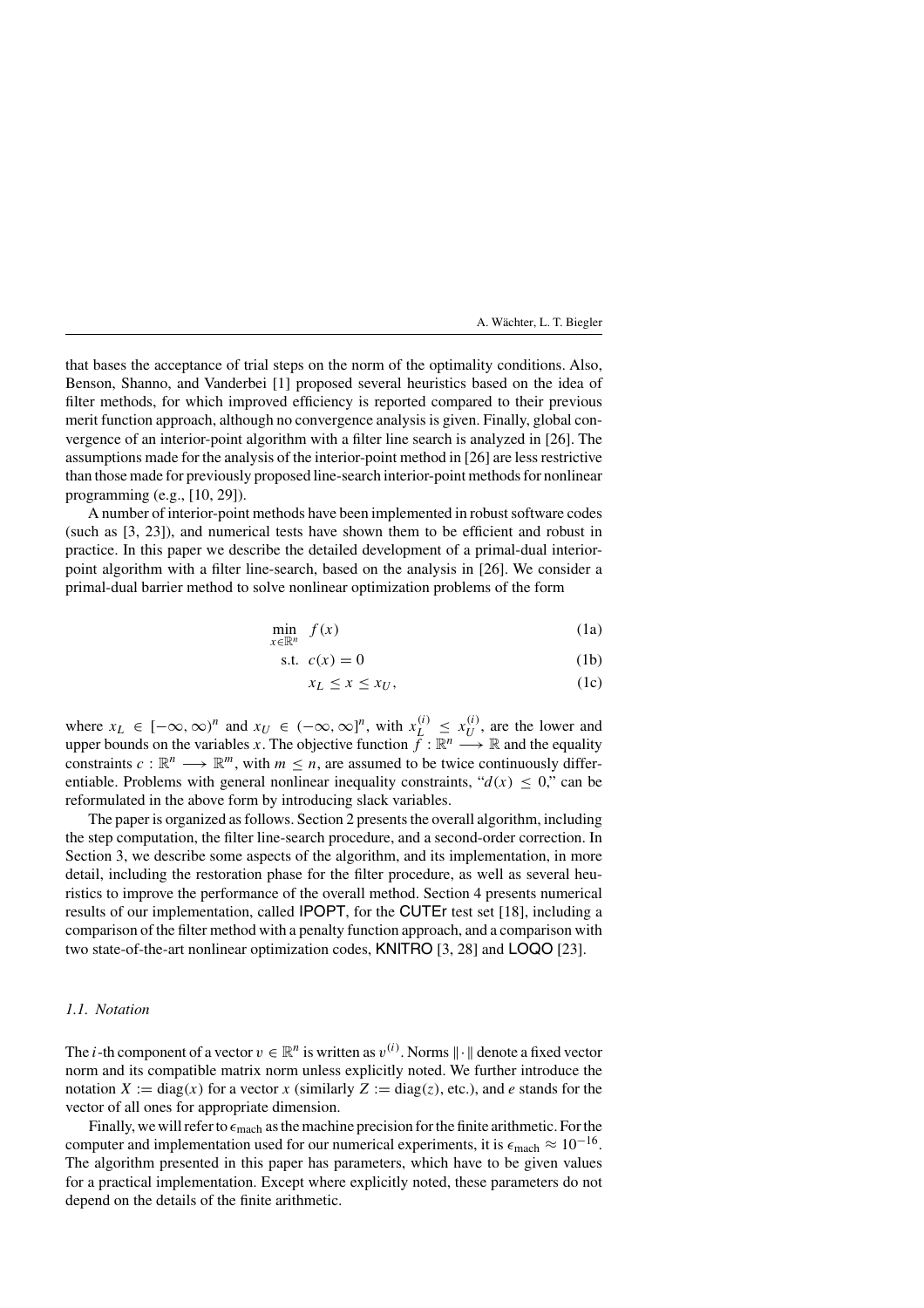### **2. The Basic Algorithm**

The following sections motivate the proposed algorithm, which is formally summarized in Section 2.5.

# *2.1. The Primal-Dual Barrier Approach*

To simplify notation, we first describe the method for the problem formulation

$$
\min_{x \in \mathbb{R}^n} f(x) \tag{2a}
$$

$$
s.t. \ c(x) = 0 \tag{2b}
$$

$$
x \ge 0. \tag{2c}
$$

The changes necessary to handle the general case (1) will be briefly outlined in Section 3.4.

As a barrier method, like the methods discussed in [2, 8, 11, 29], the proposed algorithm computes (approximate) solutions for a sequence of barrier problems

$$
\min_{x \in \mathbb{R}^n} \varphi_{\mu}(x) := f(x) - \mu \sum_{i=1}^n \ln(x^{(i)})
$$
 (3a)

$$
s.t. \ c(x) = 0 \tag{3b}
$$

for a decreasing sequence of barrier parameters  $\mu$  converging to zero. Equivalently, this can be interpreted as applying a homotopy method to the primal-dual equations,

$$
\nabla f(x) + \nabla c(x)\lambda - z = 0 \tag{4a}
$$

$$
c(x) = 0 \tag{4b}
$$

$$
XZe - \mu e = 0,\t(4c)
$$

with the homotopy parameter  $\mu$ , which is driven to zero (see e.g., [4, 17]). Here,  $\lambda \in \mathbb{R}^m$ and  $z \in \mathbb{R}^n$  correspond to the Lagrangian multipliers for the equality constraints (2b) and the bound constraints (2c), respectively. Note, that the equations (4) for  $\mu = 0$  together with " $x, z \ge 0$ " are the Karush-Kuhn-Tucker (KKT) conditions for the original problem (2). Those are the first order optimality conditions for (2) if constraint qualifications are satisfied [7].

The presented method computes an approximate solution to the barrier problem (3) for a fixed value of  $\mu$ , then decreases the barrier parameter, and continues the solution of the next barrier problem from the approximate solution of the previous one.

Using the individual parts of the primal-dual equations (4), we define the optimality error for the barrier problem as

$$
E_{\mu}(x,\lambda,z) := \max\left\{ \frac{\|\nabla f(x) + \nabla c(x)\lambda - z\|_{\infty}}{s_d}, \|c(x)\|_{\infty}, \frac{\|XZe - \mu e\|_{\infty}}{s_c} \right\}
$$
(5)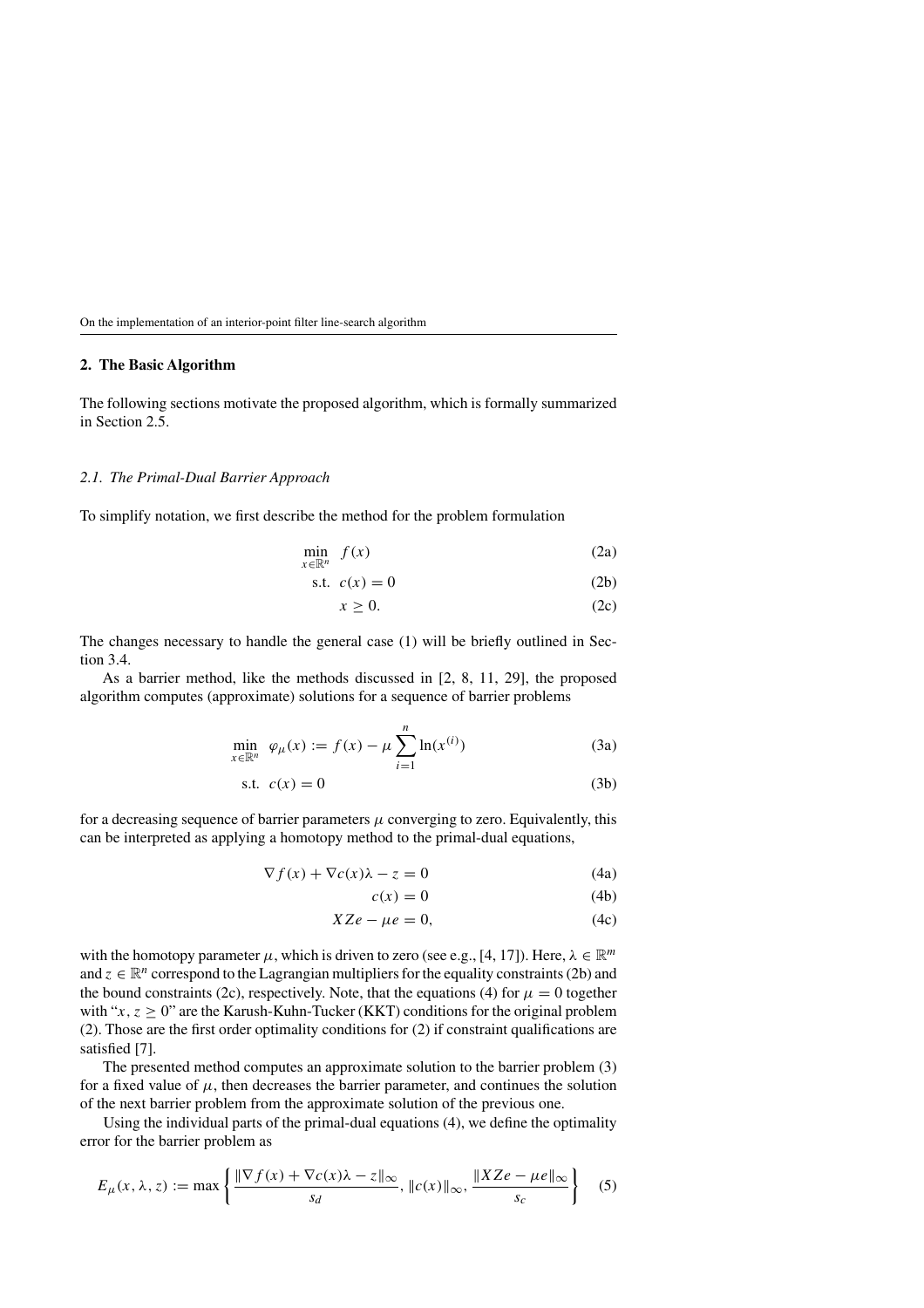with scaling parameters  $s_d$ ,  $s_c \geq 1$  defined below. By  $E_0(x, \lambda, z)$  we denote (5) with  $\mu = 0$ ; this measures the optimality error for the original problem (2). The overall algorithm terminates if an approximate solution  $(\tilde{x}_*, \lambda_*, \tilde{z}_*)$  (including multiplier estimates) satisfying

$$
E_0(\tilde{x}_*, \tilde{\lambda}_*, \tilde{z}_*) \le \epsilon_{\text{tol}} \tag{6}
$$

is found, where  $\epsilon_{\text{tol}} > 0$  is the user provided error tolerance.

Even if the original problem is well scaled (see also Section 3.8 on automatic scaling of the objective and constraint functions), the multipliers  $\lambda$  and  $\zeta$  might become very large, for example, when the gradients of the active constraints are (nearly) linearly dependent at a solution of (2). In this case, the algorithm might encounter numerical difficulties satisfying the unscaled primal-dual equations (4) to a tight tolerance. In order to adapt the termination criteria to handle such circumstances, we choose the scaling factors

$$
s_d = \max \left\{ s_{\max}, \frac{\|\lambda\|_1 + \|z\|_1}{(m+n)} \right\} / s_{\max} \qquad s_c = \max \left\{ s_{\max}, \frac{\|z\|_1}{n} \right\} / s_{\max}
$$

in (5). In this way, a component of the optimality error is scaled, whenever the average value of the multipliers becomes larger than a fixed number  $s_{\text{max}} \ge 1$  ( $s_{\text{max}} = 100$  in our implementation). Also note, in the case that the multipliers diverge,  $E_0(x, \lambda, z)$  can only become small, if a Fritz-John point for (2) is approached, or if the primal variables diverge as well.

In order to achieve fast local convergence (to a local solution of (2) satisfying the strong second-order sufficient optimality conditions), we follow the approach proposed by Byrd, Liu, and Nocedal [4, Strategy 2], which is proven to give rise to superlinear convergence under standard second-order sufficient conditions. Denoting with *j* the iteration counter for the "outer loop," we require that the approximate solution  $(\tilde{x}_{*,j+1}, \lambda_{*,j+1}, \tilde{z}_{*,j+1})$  of the barrier problem (3), for a given value of  $\mu_j$ , satisfies the tolerance

$$
E_{\mu_j}(\tilde{x}_{*,j+1}, \tilde{\lambda}_{*,j+1}, \tilde{z}_{*,j+1}) \le \kappa_{\epsilon} \mu_j
$$

for a constant  $\kappa_{\epsilon} > 0$ , before the algorithm continues with the solution of the next barrier problem. The new barrier parameter is obtained from

$$
\mu_{j+1} = \max\left\{\frac{\epsilon_{\text{tol}}}{10}, \min\left\{\kappa_{\mu}\mu_j, \ \mu_j^{\theta_{\mu}}\right\}\right\},\tag{7}
$$

with constants  $\kappa_{\mu} \in (0, 1)$  and  $\theta_{\mu} \in (1, 2)$ . In this way, the barrier parameter is eventually decreased at a superlinear rate. On the other hand, the update rule (7) does not allow  $\mu$  to become smaller than necessary given the desired tolerance  $\epsilon_{tol}$ , thus avoiding numerical difficulties at the end of the optimization procedure.

For later reference, we also choose a "fraction-to-the-boundary" parameter

$$
\tau_j = \max\{\tau_{\min}, 1 - \mu_j\} \tag{8}
$$

where  $\tau_{\text{min}} \in (0, 1)$  is its minimum value.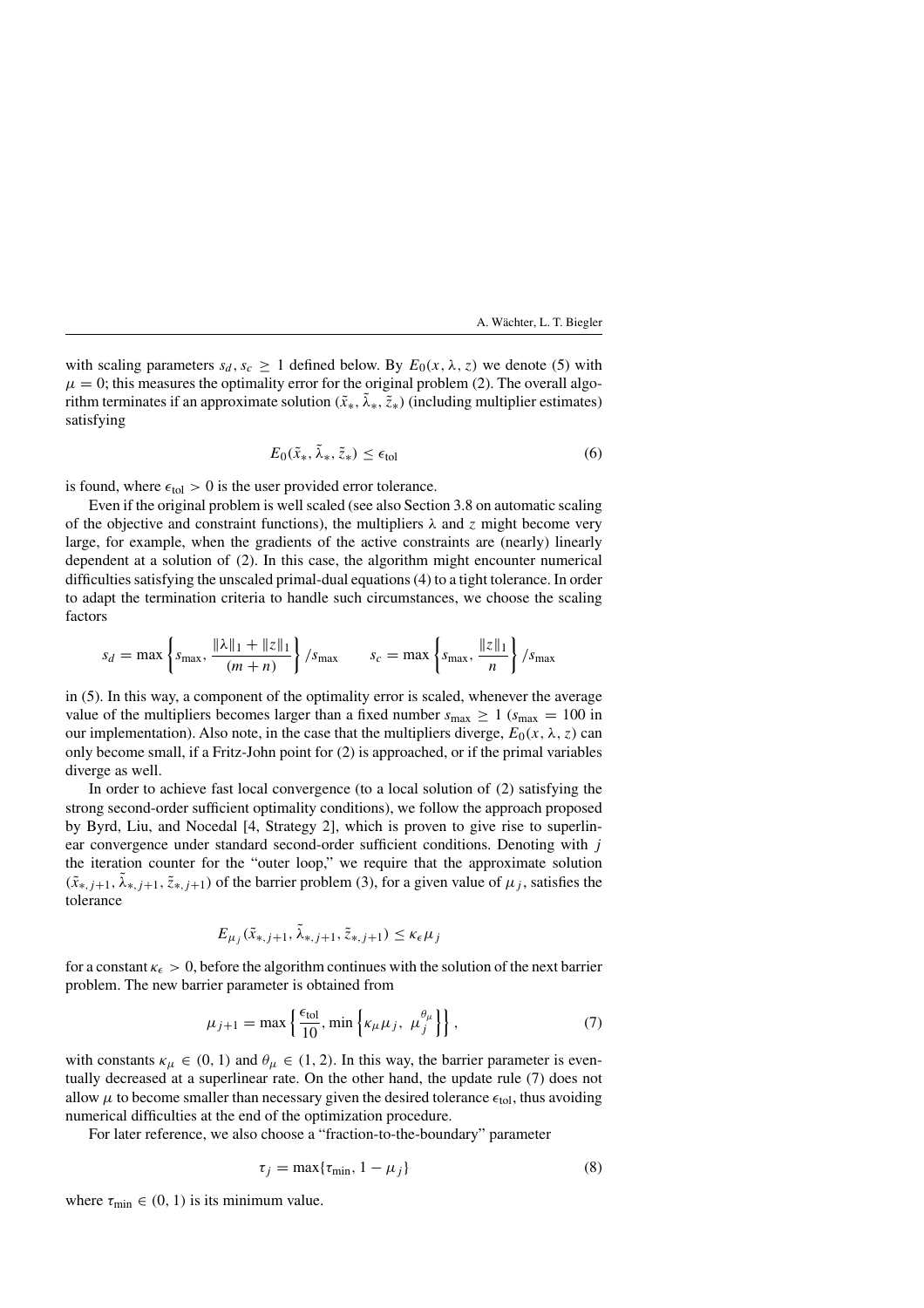### *2.2. Solution of the Barrier Problem*

In order to solve the barrier problem (3) for a given fixed value  $\mu_i$  of the barrier parameter, a damped Newton's method is applied to the primal-dual equations (4). Here, we use *k* to denote the iteration counter for the "inner loop." Given an iterate  $(x_k, \lambda_k, z_k)$ with  $x_k$ ,  $z_k > 0$ , search directions  $(d_k^x, d_k^{\lambda}, d_k^z)$  are obtained from the linearization of (4) at  $(x_k, \lambda_k, z_k)$ , namely

$$
\begin{bmatrix} W_k & A_k & -I \\ A_k^T & 0 & 0 \\ Z_k & 0 & X_k \end{bmatrix} \begin{pmatrix} d_k^x \\ d_k^{\lambda} \\ d_k^z \end{pmatrix} = - \begin{pmatrix} \nabla f(x_k) + A_k \lambda_k - z_k \\ c(x_k) \\ X_k Z_k e - \mu_j e \end{pmatrix} . \tag{9}
$$

Here  $A_k := \nabla c(x_k)$ , and  $W_k$  denotes the Hessian  $\nabla^2_{xx} \mathcal{L}(x_k, \lambda_k, z_k)$  of the Lagrangian function (for the original problem  $(2)$ ),

$$
\mathcal{L}(x,\lambda,z) := f(x) + c(x)^T \lambda - z.
$$
 (10)

Instead of solving the nonsymmetric linear system (9) directly, the proposed method computes the solution equivalently by first solving the smaller, symmetric linear system

$$
\begin{bmatrix} W_k + \Sigma_k & A_k \ A_k^T & 0 \end{bmatrix} \begin{pmatrix} d_k^x \\ d_k^x \end{pmatrix} = - \begin{pmatrix} \nabla \varphi_{\mu_j}(x_k) + A_k \lambda_k \\ c(x_k) \end{pmatrix},
$$
(11)

with  $\Sigma_k := X_k^{-1} Z_k$ , derived from (9) by eliminating the last block row. The vector  $d_k^z$ is then obtained from

$$
d_k^z = \mu_j X_k^{-1} e - z_k - \Sigma_k d_k^x.
$$
 (12)

As is common for most line-search methods, we have to ensure that the matrix in the top-left block in the matrix in (11), projected onto the null space of the constraint Jacobian  $A_k^T$ , is positive definite. This is necessary to guarantee certain descent properties for the filter line-search procedure below [26]. Also, if  $A_k$  does not have full rank, the iteration matrix in (11) is singular, and a solution of (11) might not exist. Therefore, it might be necessary to modify the iteration matrix. In our implementation, we solve the linear system

$$
\begin{bmatrix} W_k + \Sigma_k + \delta_w I & A_k \\ A_k^T & -\delta_c I \end{bmatrix} \begin{pmatrix} d_k^x \\ d_k^{\lambda} \end{pmatrix} = - \begin{pmatrix} \nabla \varphi_{\mu_j}(x_k) + A_k \lambda_k \\ c(x_k) \end{pmatrix}, \tag{13}
$$

for some  $\delta_w$ ,  $\delta_c \geq 0$ . The choice of the scalars  $\delta_w$  and  $\delta_c$  for each iteration is discussed below in Section 3.1.

Having computed search directions from (13) and (12), step sizes  $\alpha_k, \alpha_k^z \in (0, 1]$ have to be determined in order to obtain the next iterate as

$$
x_{k+1} := x_k + \alpha_k d_k^x \tag{14a}
$$

$$
\lambda_{k+1} := \lambda_k + \alpha_k d_k^{\lambda} \tag{14b}
$$

$$
z_{k+1} := z_k + \alpha_k^z d_k^z. \tag{14c}
$$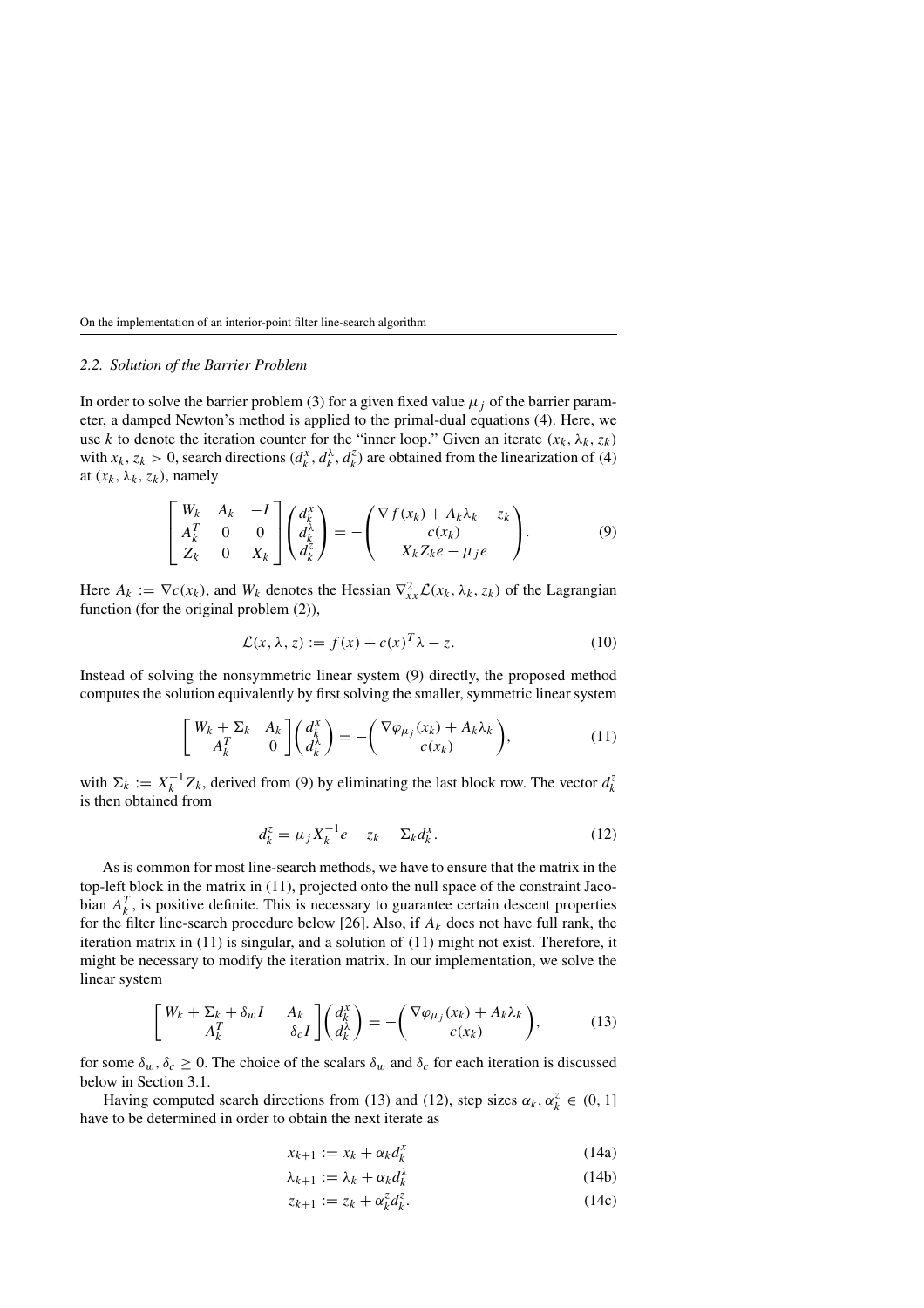Note that we allow a different step size in the *z* variables from that of the other variables. In our experience, this is more efficient since it does not unnecessarily restrict the steps.

Since *x* and *z* are both positive at an optimal solution of the barrier problem (3), this property is maintained for all iterates. It is attained using the *fraction-to-the-boundary* rule

$$
\alpha_k^{\max} := \max \left\{ \alpha \in (0, 1] : x_k + \alpha d_k^x \ge (1 - \tau_j) x_k \right\} \tag{15a}
$$

$$
\alpha_k^z := \max \left\{ \alpha \in (0, 1] : z_k + \alpha d_k^z \ge (1 - \tau_j) z_k \right\} \tag{15b}
$$

where the parameter  $\tau_j \in (0, 1)$  is defined in (8). Note that  $\alpha_k^z$  is the actual step size used in (14c). In order to ensure global convergence, the step size  $\alpha_k \in (0, \alpha_k^{\max}]$  for the remaining variables is determined by a backtracking line-search procedure exploring a decreasing sequence of trial step sizes  $\alpha_{k,l} = 2^{-l} \alpha_k^{\max}$  (with  $l = 0, 1, 2, \dots$ ). We use a line-search variant of Fletcher and Leyffer's filter method [14], which we present and analyze in [26]. In particular, in [26] we prove that this procedure is globally convergent under appropriate (mild) assumptions.

Before reviewing this procedure in the next section, we briefly note that a requirement for the convergence proof in [26] is that the "primal-dual barrier term Hessian"  $\Sigma_k$  does not deviate arbitrarily much from the "primal Hessian"  $\mu_j X_k^{-2}$ . We ensure this by resetting

$$
z_{k+1}^{(i)} \leftarrow \max\left\{\min\left\{z_{k+1}^{(i)}, \frac{\kappa_{\Sigma} \mu_j}{x_{k+1}^{(i)}}\right\}, \frac{\mu_j}{\kappa_{\Sigma} x_{k+1}^{(i)}}\right\}, \qquad i = 1, \dots, n, \qquad (16)
$$

for some fixed  $\kappa_{\Sigma} \ge 1$  after each step. This guarantees that each component  $\sigma_{k+1}^{(i)}$  of  $\Sigma_{k+1}$  is in the interval

$$
\sigma_{k+1}^{(i)} \in \left[\frac{1}{\kappa_{\Sigma}}\mu_j/(x_k^{(i)})^2, \kappa_{\Sigma}\mu_j/(x_k^{(i)})^2\right].
$$
 (17)

Such safeguards are common for the global convergence proof of primal-dual methods for NLP (see e.g., [8, 30]), and do not interfere with the primal-dual spirit of the method in terms of local convergence, when the parameter  $\kappa_{\Sigma}$  is chosen sufficiently large. In our implementation,  $\kappa_{\Sigma} = 10^{10}$ .

### *2.3. A Line-Search Filter Method*

Filter methods were originally proposed by Fletcher and Leyffer [14]. In the context of solving the barrier problem (3) for  $\mu_j$ , the basic idea behind this approach is to interpret (3) as a bi-objective optimization problem with the two goals of minimizing the objective function  $\varphi_{\mu}$ ; (x) and the constraint violation  $\theta(x) := ||c(x)||$  (with a certain emphasis on the latter quantity). Following this paradigm, we might consider a trial point  $x_k(\alpha_{k,l}) := x_k + \alpha_{k,l} d_k^x$  during the backtracking line search to be acceptable, if it leads to sufficient progress toward either goal compared to the current iterate, i.e., if

$$
\theta(x_k(\alpha_{k,l})) \le (1 - \gamma_\theta)\theta(x_k) \tag{18a}
$$

$$
\text{or} \qquad \varphi_{\mu_j}(x_k(\alpha_{k,l})) \le \varphi_{\mu_j}(x_k) - \gamma_\varphi \theta(x_k) \tag{18b}
$$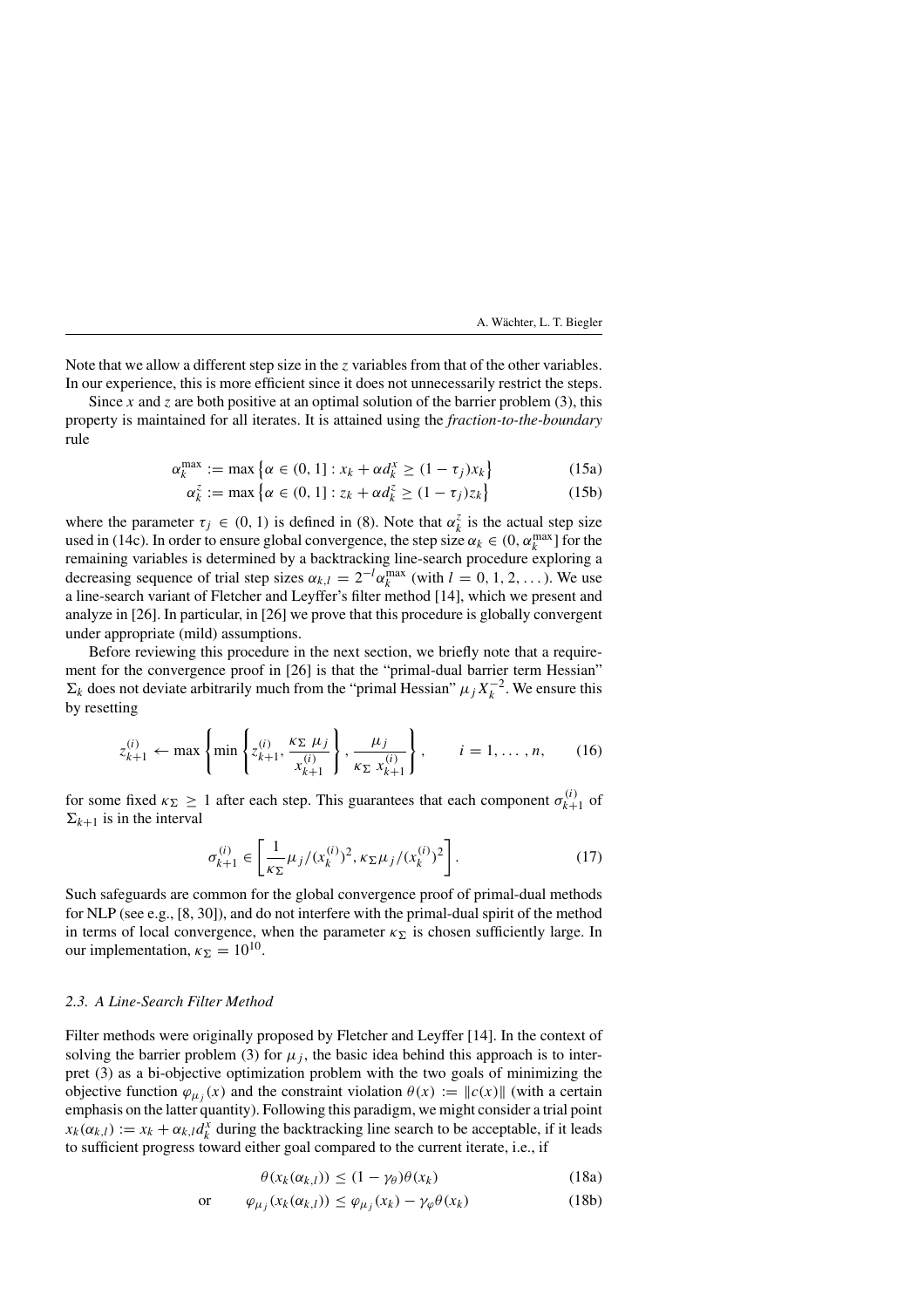holds for fixed constants  $\gamma_{\theta}, \gamma_{\varphi} \in (0, 1)$ . However, the above criterion is replaced by requiring sufficient progress in the barrier objective function, whenever for the current iterate we have  $\theta(x_k) \leq \theta^{\min}$ , for some constant  $\theta^{\min} \in (0, \infty]$ , and the following "switching condition"

$$
\nabla \varphi_{\mu_j}(x_k)^T d_k^x < 0 \qquad \text{and} \qquad \alpha_{k,l} \left[ -\nabla \varphi_{\mu_j}(x_k)^T d_k^x \right]^{s_\varphi} > \delta \left[ \theta(x_k) \right]^{s_\theta}, \tag{19}
$$

with constants  $\delta > 0$ ,  $s_\theta > 1$ ,  $s_\varphi \ge 1$  holds. If  $\theta(x_k) \le \theta^{\min}$  and (19) is true for the current step size  $\alpha_{k,l}$ , the trial point has to satisfy the Armijo condition

$$
\varphi_{\mu_j}(x_k(\alpha_{k,l})) \le \varphi_{\mu_j}(x_k) + \eta_{\varphi}\alpha_{k,l}\nabla\varphi_{\mu_j}(x_k)^T d_k^x, \tag{20}
$$

instead of (18), in order to be acceptable. Here,  $\eta_{\varphi} \in (0, \frac{1}{2})$  is a constant. If the projection of the top-left matrix in (13) onto the null space of  $A_k^T$  is uniformly positive definite, it can be shown that condition (19) becomes true if a feasible, but non-optimal point is approached. Enforcing decrease in the objective function by (20) then prevents the method from converging to such a point. In accordance with previous publications on filter methods (e.g. [13, 15]) we may call a trial step size  $\alpha_{k,l}$  for which (19) holds, a "*ϕ*-step size."

The algorithm also maintains a "filter," a set  $\mathcal{F}_k \subseteq \{(\theta, \varphi) \in \mathbb{R}^2 : \theta \geq 0\}$  for each iteration *k*. The filter  $\mathcal{F}_k$  contains those combinations of constraint violation values  $\theta$  and the objective function values *ϕ*, that are "prohibited" for a successful trial point in iteration *k*: During the line search, a trial point  $x_k(\alpha_{k,l})$  is rejected, if  $(\theta(x_k(\alpha_{k,l})) , \varphi_{\mu} (x_k(\alpha_{k,l}))) \in$  $\mathcal{F}_k$ . We then say, that the trial point is not acceptable to the current filter. At the beginning of the optimization, the filter is initialized to

$$
\mathcal{F}_0 := \{ (\theta, \varphi) \in \mathbb{R}^2 : \theta \ge \theta^{\max} \}
$$
 (21)

for some  $\theta^{\text{max}}$ , so that the algorithm will never allow trial points to be accepted that have a constraint violation larger than  $\theta^{\text{max}}$ . Later, the filter is augmented, using the update formula

$$
\mathcal{F}_{k+1} := \mathcal{F}_k \cup \left\{ (\theta, \varphi) \in \mathbb{R}^2 : \theta \ge (1 - \gamma_\theta) \theta(x_k) \quad \text{and} \quad \varphi \ge \varphi_{\mu_j}(x_k) - \gamma_\varphi \theta(x_k) \right\},\tag{22}
$$

after every iteration, in which the accepted trial step size does not satisfy the switching condition (19), or in which the Armijo condition (20) does not hold. This ensures that the iterates cannot return to the neighborhood of  $x_k$ . On the other hand, if both (19) and (20) hold for the accepted step size, the filter remains unchanged.

Overall, this procedure ensures that the algorithm cannot cycle, for example between two points that alternatingly decrease the constraint violation and the barrier objective function.

Finally, in some cases it is not possible to find a trial step size  $\alpha_{k,l}$  that satisfies the above criteria. We approximate a minimum desired step size using linear models of the involved functions. For this, we define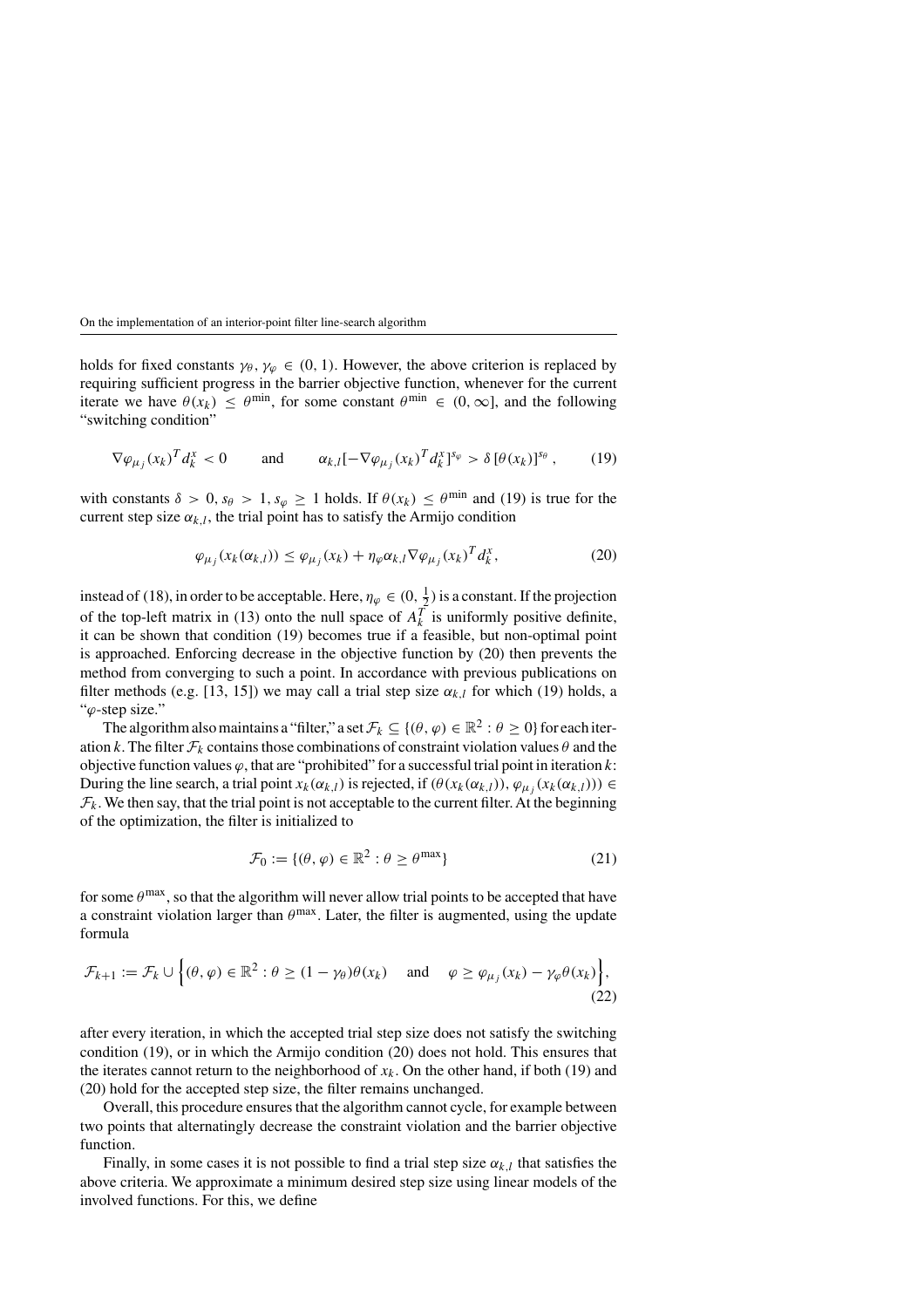$$
\alpha_k^{\min} := \gamma_\alpha \cdot \begin{cases}\n\min \left\{ \gamma_\theta, \frac{\gamma_\varphi \theta(x_k)}{-\nabla \varphi_{\mu_j}(x_k)^T d_k^x}, \frac{\delta[\theta(x_k)]^{\gamma_\theta}}{[-\nabla \varphi_{\mu_j}(x_k)^T d_k^x]^{\gamma_\varphi}} \right\} \\
\text{if } \nabla \varphi_{\mu_j}(x_k)^T d_k^x < 0 \text{ and } \theta(x_k) \le \theta^{\min} \\
\min \left\{ \gamma_\theta, \frac{\gamma_\varphi \theta(x_k)}{-\nabla \varphi_{\mu_j}(x_k)^T d_k^x} \right\} \\
\text{if } \nabla \varphi_{\mu_j}(x_k)^T d_k^x < 0 \text{ and } \theta(x_k) > \theta^{\min} \\
\gamma_\theta\n\end{cases}\n\tag{23}
$$

with a "safety factor"  $\gamma_{\alpha} \in (0, 1]$ . If the backtracking line search encounters a trial step size with  $\alpha_{k,l} \leq \alpha_k^{\min}$ , the algorithm reverts to a *feasibility restoration phase*. Here, the algorithm tries to find a new iterate  $x_{k+1} > 0$  which is acceptable to the current filter and for which (18) holds, by reducing the constraint violation with some iterative method.

Note that the restoration phase algorithm might not be able to produce a new iterate for the filter line-search method, for example, when the problem is infeasible. In this case, a suitable restoration phase algorithm should converge to a local minimizer (or at least a stationary point) for the constraint violation, indicating to the user that the problem seems (at least locally) infeasible. Details on the implemented restoration phase are presented in Section 3.3.

To ensure global convergence of the overall method it is sufficient to ensure global convergence for each barrier parameter with a fixed value,  $\mu_l$ . Therefore, the filter  $\mathcal{F}_k$  is reset to its initial definition  $(21)$ , whenever  $\mu_l$  is decreased. It might be possible to reset the filter in ways that include information from the previous barrier problem, but in our experience the re-initialization works well in practice.

### *2.4. Second-Order Corrections*

Many methods for nonlinear optimization use second-order corrections (see, e.g., [7, 12]) to improve the proposed step if a trial point has been rejected. A second-order correction (SOC) for some step  $\tilde{d}_k^x$  aims to reduce the infeasibility by applying an additional Newton-type step for the constraints at the point  $x_k + \tilde{d}_k^x$ , using the Jacobian  $A_k^T$ at  $x_k$ . In the proposed method, if the first trial step size  $\alpha_{k,0}$  has been rejected and if  $\theta(x_k(\alpha_{k,0})) \geq \theta(x_k)$ , a second-order correction  $d_k^{x,\text{soc}}$  (for the step  $\tilde{d}_k^x = \alpha_{k,0}d_k^x$ ) is computed that satisfies

$$
A_k^T d_k^{x,\text{soc}} + c(x_k + \alpha_{k,0} d_k^x) = 0.
$$
 (24)

The new corrected search direction is then obtained from

$$
d_k^{x,\text{cor}} = \alpha_{k,0} d_k^x + d_k^{x,\text{soc}}.\tag{25}
$$

Condition (24) does not uniquely define the second-order correction, and different choices would be possible. In order to avoid additional matrix factorizations, the proposed method uses the same matrix as in (13) to compute the overall corrected step (25) from

$$
\begin{bmatrix} W_k + \Sigma_k + \delta_w I & A_k \\ A_k^T & -\delta_c I \end{bmatrix} \begin{pmatrix} d_k^{x,\text{cor}} \\ d_k^{\lambda} \end{pmatrix} = - \begin{pmatrix} \nabla \varphi_{\mu_j}(x_k) + A_k \lambda_k \\ c_k^{\text{soc}} \end{pmatrix} . \tag{26}
$$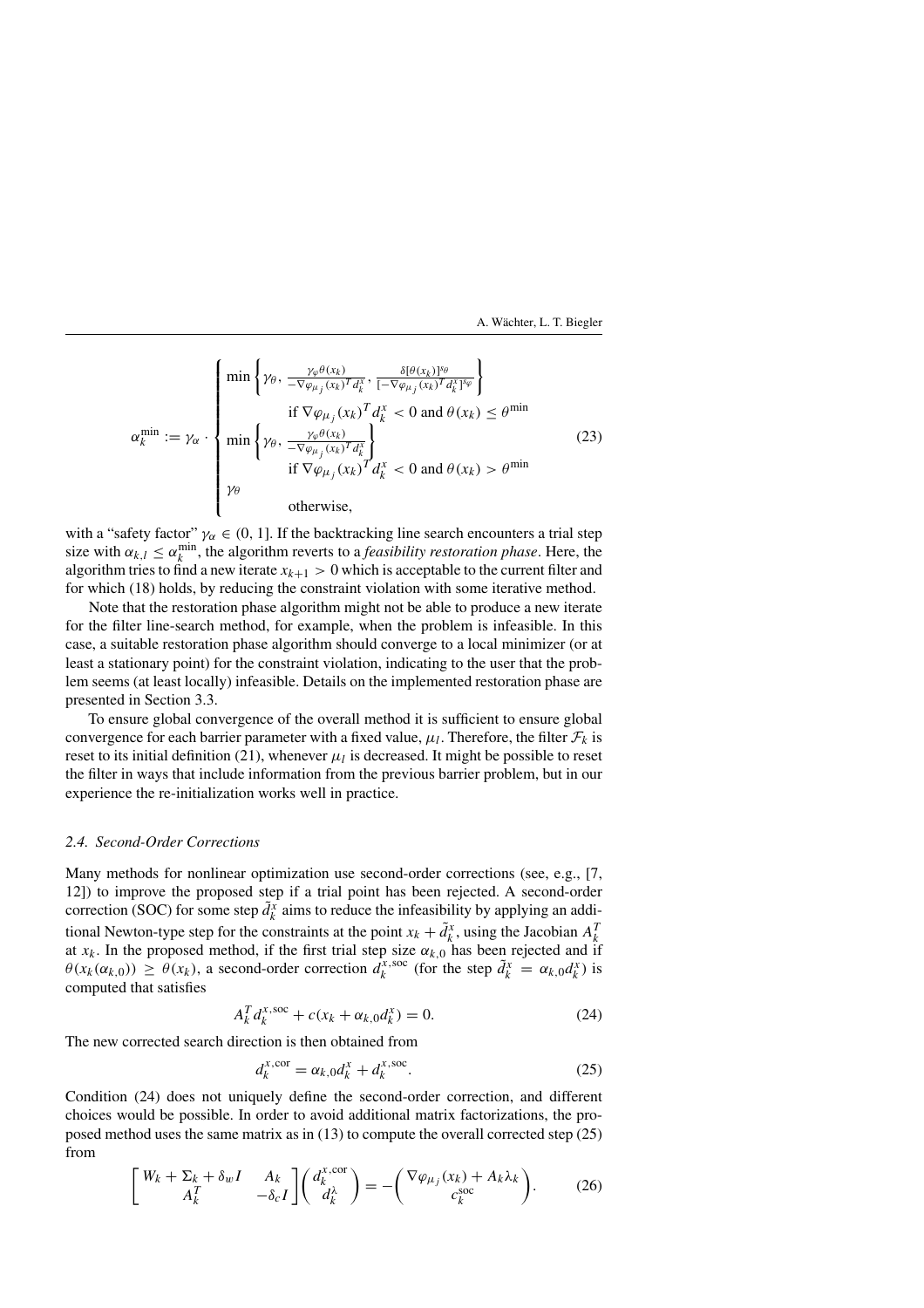Here, we choose

$$
c_k^{\text{soc}} = \alpha_{k,0}c(x_k) + c(x_k + \alpha_{k,0}d_k^x),
$$
\n(27)

which is obtained from  $(13)$ ,  $(24)$  and  $(25)$ .

Once the corrected search direction  $d_k^{x,\text{cor}}$  has been computed, we again apply the fraction-to-the-boundary rule

$$
\alpha_k^{\text{soc}} := \max \left\{ \alpha \in (0, 1] : x_k + \alpha d_k^{x, \text{cor}} \ge (1 - \tau_j) x_k \right\} \tag{28}
$$

and check if the resulting trial point  $x_k^{\text{soc}} := x_k + \alpha_k^{\text{soc}} d_k^{x,\text{cor}}$  is acceptable to the filter and satisfies the filter acceptance criteria. Note that the original search direction  $d_k^x$  is still used in (19) and the right hand side of (20). Also,  $x_k^{soc}$  replaces  $x(\alpha_k)$  in (20).

If this trial point passes the tests, it is accepted as the new iterate. Otherwise, we apply additional second-order corrections, unless the correction step has not decreased the constraint violation by a fraction  $\kappa_{\rm soc} \in (0, 1)$  or a maximum number  $p^{\max}$  of second-order corrections has been performed. In that case, the original search direction  $d_k^x$ is restored and the regular backtracking line search is resumed with a shorter step size  $\alpha_{k,1} = \frac{1}{2} \alpha_{k,0}.$ 

Note that by choosing to apply the second-order correction at the step  $\tilde{d}_k^x = \alpha_{k,0} d_k^x$ instead of, say, the full step  $d_k^x$ , no additional evaluation of the constraints is required. This also guarantees that the constraints are never evaluated for arguments violating the bound constraints (2c), at which they might not be defined.

### *2.5. The Algorithm*

Next we formally state the overall filter line-search algorithm for solving the barrier problem (3).

### **Algorithm A** (Line-Search Filter Barrier Method).

*Given:* Starting point  $(x_0, \lambda_0, z_0)$  with  $x_0, z_0 > 0$ ; initial value for the barrier parameter  $\mu_0 > 0$ ; constants  $\epsilon_{tol} > 0$ ;  $s_{max} \geq 1$ ;  $\kappa_{\epsilon} > 0$ ;  $\kappa_{\mu} \in (0, 1)$ ;  $\theta_{\mu} \in (1, 2)$ ;  $\tau_{min} \in (0, 1)$ ;  $\kappa_{\Sigma} > 1$ ;  $\theta_{\max} \in (\theta(x_0), \infty]$ ;  $\theta_{\min} > 0$ ;  $\gamma_{\theta}, \gamma_{\varphi} \in (0, 1)$ ;  $\delta > 0$ ;  $\gamma_{\alpha} \in (0, 1]$ ;  $s_{\theta} > 1$ ;  $s_{\varphi} \geq 1; \eta_{\varphi} \in (0, \frac{1}{2}); \kappa_{\text{soc}} \in (0, 1); p^{\max} \in \{0, 1, 2, \dots\}.$ 

- A-1. *Initialize*. Initialize the iteration counters  $j \leftarrow 0$  and  $k \leftarrow 0$ , as well as the filter  $\mathcal{F}_0$  from (21). Obtain  $\tau_0$  from (8).
- A-2. *Check convergence for the overall problem.* If  $E_0(x_k, \lambda_k, z_k) \leq \epsilon_{tol}$  (with the error estimate  $E_0$  defined in (5)), then STOP [CONVERGED].
- A-3. *Check convergence for the barrier problem.* If  $E_{\mu_j}(x_k, \lambda_k, z_k) \leq \kappa_{\epsilon} \mu_j$ , then:
	- A-3.1. Compute  $\mu_{i+1}$  and  $\tau_{i+1}$  from (7) and (8), and set  $j \leftarrow j+1$ ;
	- A-3.2. Re-initialize the filter  $\mathcal{F}_k \leftarrow \{(\theta, \varphi) \in \mathbb{R}^2 : \theta \ge \theta^{\max}\};$
	- A-3.3. If  $k = 0$  repeat this Step A-3, otherwise continue at A-4.
- A-4. *Compute the search direction.* Compute  $(d_k^x, d_k^{\lambda}, d_k^z)$  from (13), where  $\delta_w$  and  $\delta_c$ are obtained from Algorithm IC described in Section 3.1.
- A-5. *Backtracking line search.*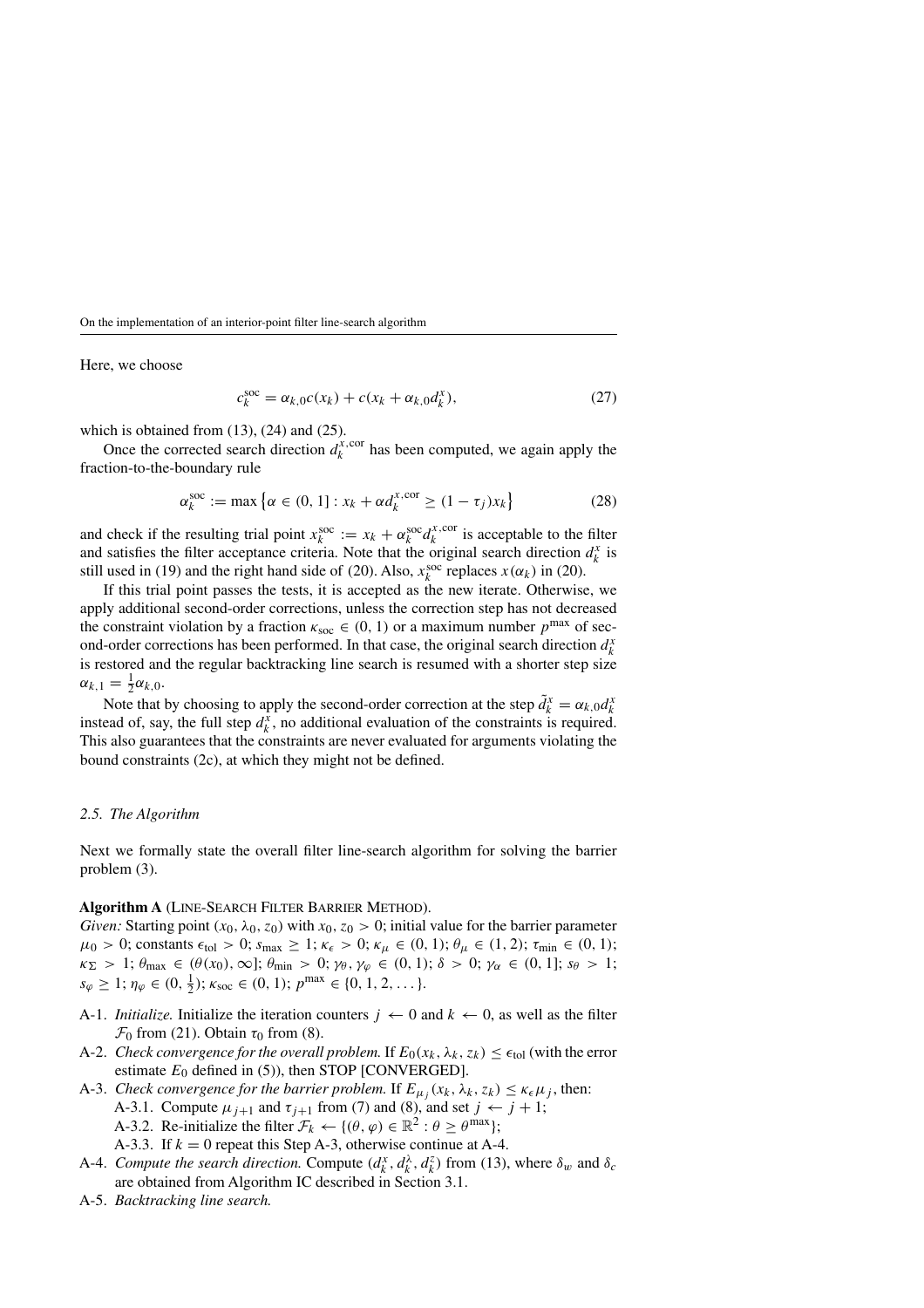- A-5.1. *Initialize the line search*. Set  $\alpha_{k,0} = \alpha_k^{\max}$  with  $\alpha_k^{\max}$  from (15a), and set  $l \leftarrow 0$ .
- A-5.2. *Compute the new trial point.* Set  $x_k(\alpha_{k,l}) := x_k + \alpha_{k,l} d_k^x$ .
- A-5.3. *Check acceptability to the filter.* If  $(\theta(x_k(\alpha_{k,l}))$ ,  $\varphi_{\mu}$ ,  $(x_k(\alpha_{k,l})) \in \mathcal{F}_k$ , reject the trial step and go to Step A-5.5.
- A-5.4. *Check sufficient decrease with respect to the current iterate.*
	- **–** *Case I:*  $\theta(x_k) \leq \theta^{\min}$  *and* (19) *holds:* If (20) holds, accept the trial step  $x_{k+1} := x_k(\alpha_{k,l})$  and go to A-6. Otherwise, continue at A-5.5.
	- **–** *Case II:*  $\theta(x_k) > \theta^{\min}$  *or* (19) *is not satisfied:* If (18) holds, accept the trial step  $x_{k+1} := x_k(\alpha_{k,l})$  and go to A-6. Otherwise, continue at A-5.5.
- A-5.5. *Initialize the second-order correction.* If  $l > 0$  or  $\theta(x_{k,0}) < \theta(x_k)$ , skip the second-order correction (SOC) and continue at A-5.10. Otherwise, initialize the SOC counter  $p \leftarrow 1$  and  $c_k^{\text{soc}}$  from (27). Initialize  $\theta_{\text{old}}^{\text{soc}} \leftarrow \theta(x_k)$ .
- A-5.6. *Compute the second-order correction.* Compute  $d_k^{x,\text{cor}}$  and  $d_k^{\lambda}$  from (26),  $\alpha_k^{\text{soc}}$  from (28), and  $x_k^{\text{soc}} := x_k + \alpha_k^{\text{soc}} d_k^{x,\text{cor}}$ .
- A-5.7. *Check acceptability to the filter (in SOC).* If  $(\theta(x_k^{\text{soc}}), \varphi_{\mu_j}(x_k^{\text{soc}})) \in \mathcal{F}_k$ , reject the trial step size and go to Step A-5.10.
- A-5.8. *Check sufficient decrease with respect to the current iterate (in SOC).*
	- **−** *Case I:*  $\theta(x_k)$  ≤  $\theta$ <sup>min</sup> *and* (19) *holds (for*  $\alpha_{k,0}$ *):* If (20) holds with " $x_k(\alpha_{k,l})$ " replaced by " $x_k^{\text{soc}}$ ", accept the trial step  $x_{k+1} := x_k^{\text{soc}}$  and go to A-6. Otherwise, continue at A-5.9.
	- **–** *Case II:*  $θ(x_k) > θ^{\min}$  *or* (19) *is not satisfied (for*  $α_{k,0}$ *):* If (18) holds with " $x_k(\alpha_{k,l})$ " replaced by " $x_k^{\text{soc}}$ ", accept the trial step  $x_{k+1} := x_k^{\text{soc}}$ and go to A-6. Otherwise, continue at A-5.9.
- A-5.9. *Next second-order correction.* If  $p = p^{\max}$  or  $\theta(x_k^{\text{soc}}) > \kappa_{\text{soc}}\theta_{\text{old}}^{\text{soc}}$ , abort SOC and continue at A-5.10. Otherwise, increase the SOC counter  $p \leftarrow$  $p + 1$ , and set  $c_k^{\text{soc}} \leftarrow \alpha_k^{\text{soc}} c_k^{\text{soc}} + c(x_k^{\text{soc}})$  and  $\theta_{\text{old}}^{\text{soc}} \leftarrow \theta(x_k^{\text{soc}})$ . Go back to A-5.6.
- A-5.10. *Choose the new trial step size.* Set  $\alpha_{k,l+1} = \frac{1}{2}\alpha_{k,l}$  and  $l \leftarrow l+1$ . If the trial step size becomes too small, i.e.,  $\alpha_{k,l} < \alpha_k^{\min}$  with  $\alpha_k^{\min}$  defined in (23), go to the feasibility restoration phase in A-9. Otherwise, go back to A-5.2.
- A-6. *Accept the trial point.* Set  $\alpha_k := \alpha_{k,l}$  (or  $\alpha_k := \alpha_k^{\text{soc}}$  if the SOC point was accepted in A-5.8), and update the multiplier estimates  $\lambda_{k+1}$  and  $z_{k+1}$  from (14b) and (14c) with  $\alpha_k^z$  from (15b). Apply (16) to correct  $z_{k+1}$  if necessary.
- A-7. *Augment the filter if necessary*. If (19) or (20) do not hold for  $\alpha_k$ , augment the filter using (22). Otherwise leave the filter unchanged, i.e., set  $\mathcal{F}_{k+1} := \mathcal{F}_k$ .
- A-8. *Continue with the next iteration*. Increase the iteration counter  $k \leftarrow k + 1$  and go back to A-2.
- A-9. *Feasibility restoration phase.* Augment the filter using (22), and compute a new iterate  $x_{k+1} > 0$  by decreasing the infeasibility measure  $\theta(x)$ , so that  $x_{k+1}$  is acceptable to the augmented filter, i.e.,  $(\theta(x_{k+1}), \varphi_{\mu_j}(x_{k+1})) \notin \mathcal{F}_{k+1}$ . Then continue with the regular iteration in Step A-8.

If the evaluation of the objective function  $f$  or constraint functions  $c$  results in an error (such as NaN, "Not a Number", or  $\text{Inf},$  "Infinity") for a trial point  $x_k(\alpha_{k,l})$ , the step size is immediately rejected, and the backtracking algorithm continues in Step A-5.10.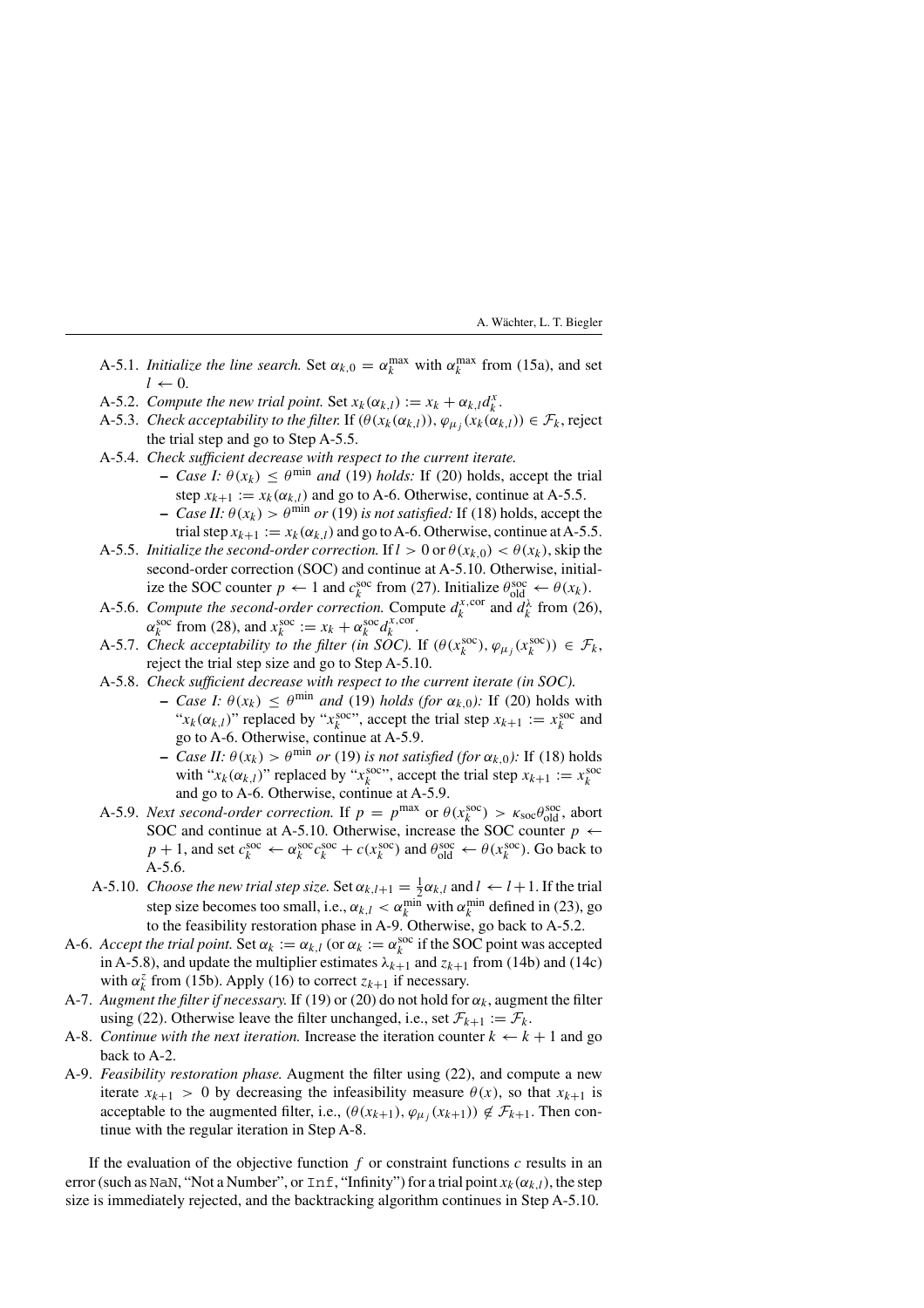Note that in each iteration at least one trial point will be tested before the algorithm may switch to the restoration phase. Also, the condition in Step A-3.3 ensures that eventually at least one step is taken for each decreased value of the barrier parameter. This is necessary to achieve fast local convergence in the neighborhood of a local solution satisfying the strong second-order optimality conditions [4].

In our implementation, the  $\ell_1$  norm is used to measure the infeasibility, i.e.,  $\theta(x)$  =  $\|c(x)\|_1$ . The values of the constants in our implementation (if their value has not yet been mentioned earlier) are  $\kappa_{\epsilon} = 10$ ;  $\kappa_{\mu} = 0.2$ ;  $\theta_{\mu} = 1.5$ ;  $\tau_{\min} = 0.99$ ;  $\gamma_{\theta} = 10^{-5}$ ;  $\gamma_{\varphi} = 10^{-5}$ ;  $\delta = 1$ ;  $\gamma_{\alpha} = 0.05$ ;  $s_{\theta} = 1.1$ ;  $s_{\varphi} = 2.3$ ;  $\eta_{\varphi} = 10^{-4}$ ;  $\kappa_{\text{soc}} = 0.99$ ;  $p^{\text{max}} = 4$ ; as well as  $\mu_0 = 0.1$ ,  $\theta^{\text{max}} = 10^4 \text{ max} \{1, \theta(x_0)\}$  and  $\theta^{\text{min}} = 10^{-4} \text{ max} \{1, \theta(x_0)\}$ , where  $x_0$  is the starting point. These values have been chosen because they seem to produce overall good performance, compared to other values we have explored. But the most efficient choice of the values of those numerical parameters are usually problem dependent. The numerical results in Section 4 were obtained with the tolerance  $\epsilon_{\text{tol}} = 10^{-8}$ (which is approximately  $\sqrt{\epsilon_{\text{mach}}}\$ ).

### **3. Details of the Implementation**

#### *3.1. Inertia Correction*

In order to be able to compute the search direction from (11), we need to ensure that the iteration matrix is non-singular. In addition, as mentioned earlier, the filter line-search method requires that the matrix in the top-left block of (11), projected onto the null space of the constraint Jacobian  $A_k^T$ , is positive definite<sup>1</sup>. These conditions are satisfied if the iteration matrix has the inertia  $(n, m, 0)$ , i.e., if it has exactly *n* positive, *m* negative, and no zero eigenvalues [20]. Therefore, if the inertia of this matrix is not *(n, m,* 0*)*, the linear system (13) is re-solved in our implementation with a modified iteration matrix for different trial values for the scalars  $\delta_w$ ,  $\delta_c \geq 0$  until the inertia is as desired. The inertia of the iteration matrix is readily available from several symmetric indefinite linear solvers such as the factorization routine MA27 from the Harwell subroutine library [19] used in our implementation.

Note that the desired inertia is obtained if  $\delta_w$  is sufficiently large and the constraint Jacobian  $\nabla c(x_k)^T$  has full rank. If  $\nabla c(x_k)^T$  is rank-deficient, the matrix is singular as long as  $\delta_c$  is zero, but a positive value for  $\delta_c$  and a sufficiently large value of  $\delta_w$  gives the correct eigenvalue signatures<sup>2</sup>. In practice, however, the iteration matrix can become so ill-conditioned that the factorization cannot be performed successfully, even with very large values of  $\delta_w$  and some  $\delta_c > 0$ . In this case, we give up on the current step computation and switch directly to the feasibility restoration phase, hoping that the matrix has better properties close to feasible points.

<sup>&</sup>lt;sup>1</sup> The global convergence proof in [26] requires that the eigenvalues of the projection are uniformly bounded away from zero. However, since guaranteeing this property does not seem to be possible without considerable computational effort, e.g., construction of the projected matrix explicitly, followed by an eigenvalue decomposition, we only guarantee positive definiteness in each iteration.

<sup>&</sup>lt;sup>2</sup> The minus sign for the  $\delta_c$ -perturbation is used to avoid generating too many positive eigenvalues.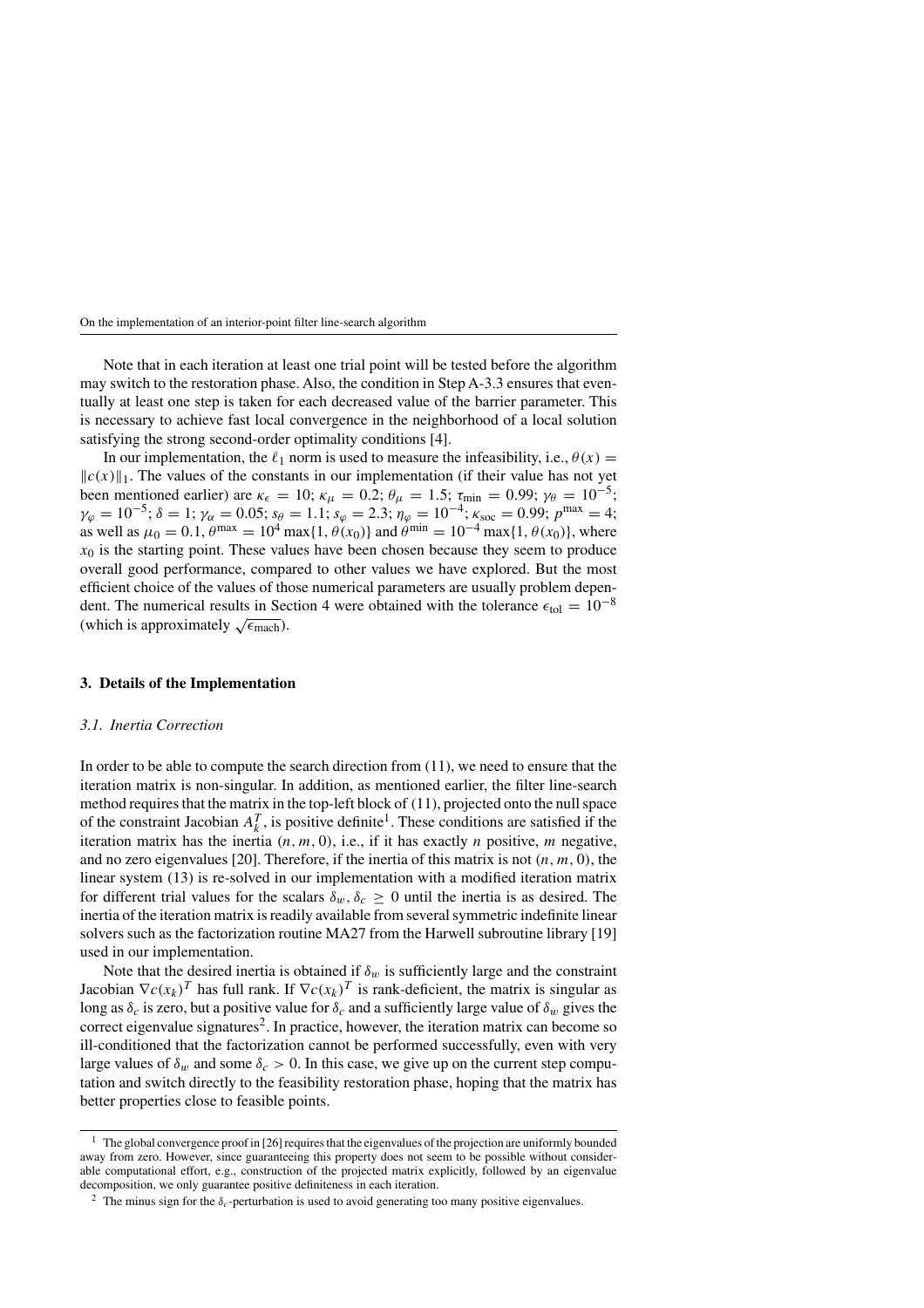These observations motivate the following heuristic for choosing  $\delta_c$  and  $\delta_w$ .

### Algorithm IC (INERTIA CORRECTION).

Given: Constants  $0 < \bar{\delta}_w^{\min} < \bar{\delta}_w^0 < \bar{\delta}_w^{\max}$ ;  $\bar{\delta}_c > 0$ ;  $0 < \kappa_w^- < 1 < \kappa_w^+ < \bar{\kappa}_w^+$ ;  $\kappa_c \ge 0$ . Initialize  $\delta_w^{\text{last}} \leftarrow 0$  at the beginning of the optimization.

In each iteration *k*:

- IC-1. Attempt to factorize the unmodified matrix in (13) with  $\delta_w = \delta_c = 0$ . If the matrix is non-singular and its inertia is  $(n, m, 0)$ , use the resulting search direction in the line search. Otherwise continue with IC-2.
- IC-2. If the iteration matrix has zero eigenvalues, set  $\delta_c \leftarrow \bar{\delta}_c \mu^{\kappa_c}$ , otherwise set  $\delta_c \leftarrow 0$ .
- IC-3. If  $\delta_w^{\text{last}} = 0$ , set  $\delta_w \leftarrow \overline{\delta}_w^0$ , otherwise set  $\delta_w \leftarrow \max{\{\overline{\delta}_w^{\text{min}}, \kappa_w^-\delta_w^{\text{last}}\}}$ .
- IC-4. Attempt to factorize the modified matrix in  $(13)$ . If the inertia is now  $(n, m, 0)$ , set  $\delta_w^{\text{last}} \leftarrow \delta_w$  and use the resulting search direction in the line search. Otherwise continue with IC-5.
- IC-5. If  $\delta_w^{\text{last}} = 0$ , set  $\delta_w \leftarrow \bar{\kappa}_w^+ \delta_w$ , otherwise set  $\delta_w \leftarrow \kappa_w^+ \delta_w$ .
- IC-6. If  $\delta_w^{\omega} > \bar{\delta}_w^{\max}$ , abort the search direction computation, skip the backtracking line search, and switch directly to the restoration phase in Step A-9 of Algorithm A. Otherwise, go back to IC-4.

In our implementation, we have  $\bar{\delta}_w^{\min} = 10^{-20}$ ,  $\bar{\delta}_w^0 = 10^{-4}$ ,  $\bar{\delta}_w^{\max} = 10^{40}$ , as well as  $\bar{\kappa}_w^+ = 100$ ,  $\kappa_w^+ = 8$ ,  $\kappa_w^- = \frac{1}{3}$  and  $\kappa_c = \frac{1}{4}$ . The values of  $\bar{\delta}_c = 10^{-8}$  is chosen to be approximately  $\sqrt{\epsilon_{\text{mach}}}.$ 

The above heuristic first checks in IC-1 if the unmodified matrix has the desired inertia so that the "pure" Newton search direction is used whenever possible (with an exception mentioned below). If IC-1 is unsuccessful, increasing values for  $\delta_w$  are used. Note that the first trial value is based on  $\delta_w^{\text{last}}$ , which stores the perturbation value from the last time a modification of the iteration matrix was necessary. In this way, we attempt to find the smallest perturbation necessary (within some factor) while at the same time avoiding futile factorizations in IC-4 for values of  $\delta_w$  that are too small. Here we assume that the minimum necessary perturbation is of the same order of magnitude in successive iterations. The reason for using a much larger factor  $\bar{\kappa}_w^+$  in IC-5 for the very first necessary correction than for the correction in later iterations is that we want to avoid a high number of trial factorizations when the scale of the problem and the order of magnitude for a successful correction is not yet known. By choosing  $\kappa_w^-$  and  $\kappa_w^+$  so that  $\kappa_w^- \kappa_w^+ \neq 1$  we avoid situations where the same perturbation  $\delta_w$  is used in successive iterations. Otherwise, the algorithm could repeatedly produce very large steps  $d_k^x$  due to a nearly singular iteration matrix, so that only very small step sizes  $\alpha_k$  would be taken and little progress would be made.

A nonzero value for  $\delta_c$  is always chosen if the unmodified iteration matrix has a zero eigenvalue, as we assume that the singularity is caused by a rank-deficient constraint Jacobian. We do not attempt to verify whether the singularity is instead caused by a singular projected Hessian matrix, because this would increase the number of trial factorizations. Note that the nonzero value for  $\delta_c$  in Step IC-2 converges to zero as  $\mu \to 0$  (if  $\kappa_c > 0$ ), so that the perturbation is smaller when a solution of the problem is approached.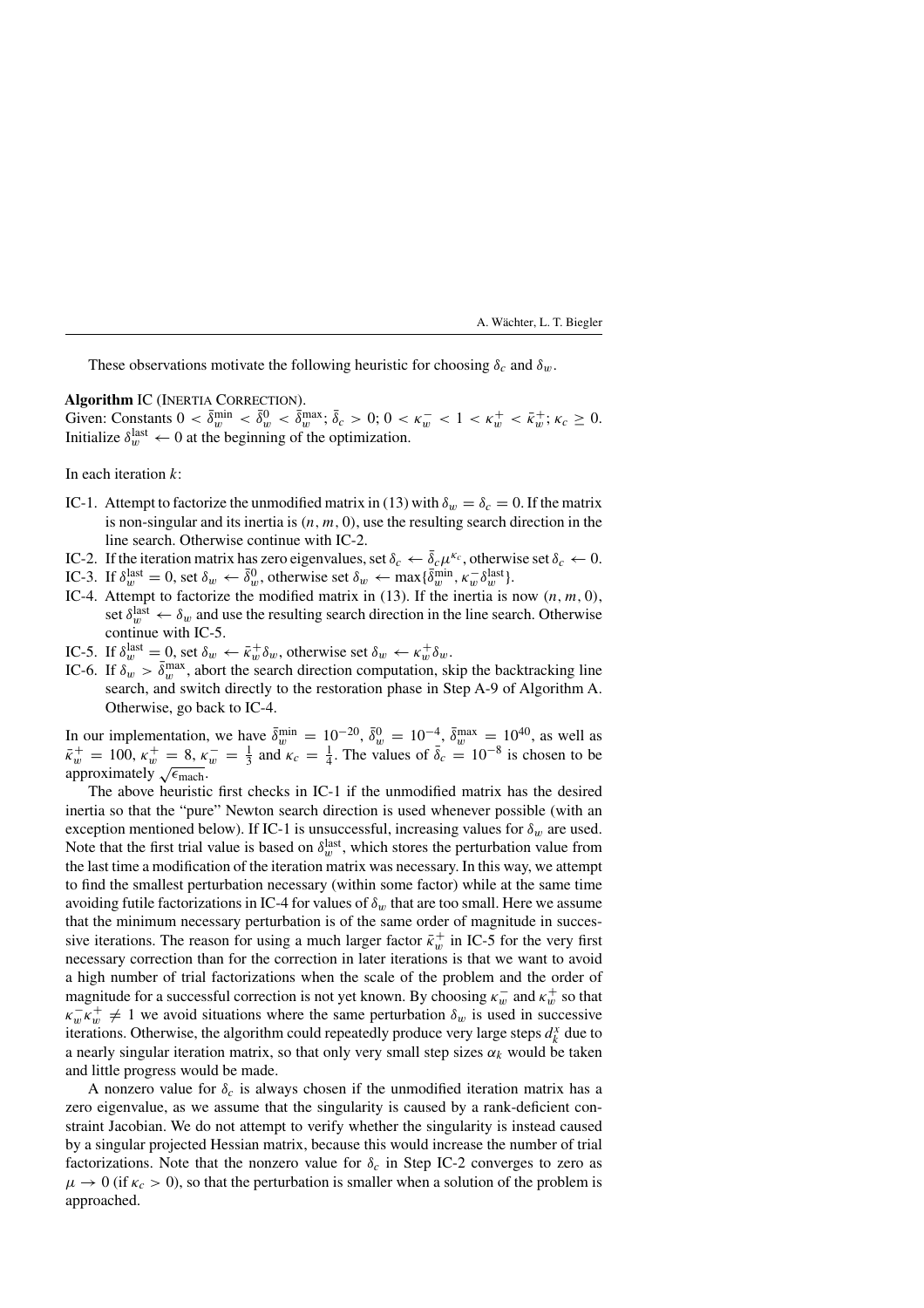In some problem instances, the iteration matrix is structurally singular, for example, when the equality constraint gradients are always linearly dependent, or when the reduced Hessian is always rank deficient. We therefore deviate from Algorithm IC in our implementation, if the iteration matrix is singular in the first three iterations and if this can be corrected by choosing a positive value for  $\delta_c$ . In that case, the value of  $\delta_c$  used in the later iteration will always be  $\bar{\delta}_c \mu^{\kappa_c}$  (also in IC-1) in order to avoid futile factorizations with  $\delta_c = 0$ . Similarly, if in the first three iterations singularity of the iteration matrix can be avoided by choosing  $\delta_w > 0$ , we assume that a correction  $\delta_w > 0$  is necessary in any case, and Step IC-1 above is executed with  $\delta_w = \max{\{\bar{\delta}_w^{\text{min}}, \kappa_w^-\delta_w^{\text{last}}\}}$ .

We note that the optimization code **LOQO** [23] also uses a similar trial procedure to find an appropriate perturbation of the Hessian.

# *3.2. Two Accelerating Heuristics*

One possible pitfall of the filter method described in Section 2.3 is that the filter  $\mathcal{F}_k$  in the current iteration might include  $(\theta, \varphi)$ -pairs that have been added earlier for an iterate in a different region, with similar values for  $\varphi_{\mu}$ ; (x) and  $\theta(x)$  (see also [26, Remark 7]). This could prevent the algorithm from taking good steps toward a nearby local solution. As a result, the backtracking line-search algorithm might repeatedly cut back the step size, or could be forced unnecessarily to resort to the feasibility restoration phase.

We also noticed that in some cases the full step (with  $\alpha_{k,0} = \alpha_k^{\max}$ , even with a second-order correction) is rejected in successive iterations, because it does not achieve sufficient progress with respect to the current iterate (condition (18) or (20)). This causes the algorithm to make little progress, even though the method may converge faster when the acceptance of the full step is temporarily allowed.

In order to avoid these inefficiencies, two heuristics are added to the proposed method. The algorithm counts the number of successive iterations in which the first trial step (including a second-order correction) is rejected. If this number exceeds a given threshold (four in our implementation), then one of the following actions are taken after the last of those iterations, say iteration *k*:

• *Case I: If*  $\theta^{\max} > \theta(x_{k+1})/10$ , and the last unsuccessful trial step size in the back*tracking line search was rejected in A-5.3 because the trial point was not acceptable to the filter.*

In this case, the current filter might be blocking good progress, caused by historic information from iterates in a different (and now irrelevant) region of R*n*. To avoid further inefficiencies, the filter is re-initialized for the next iteration by setting  $\mathcal{F}_{k+1}$  =  $\{(\theta, \varphi) : \theta \geq \theta^{\max}\}\$ in Step A-7, after the maximal permitted constraint violation has been been reduced, i.e.,  $\theta^{\text{max}} \leftarrow 0.1\theta^{\text{max}}$ . Note that the decrease of  $\theta^{\text{max}}$  ensures that the filter is not reset infinitely many times, unless the infeasibility becomes arbitrarily small.

• *Case II: Otherwise.*

Here, we hope to overcome possible inefficiencies by tentatively ignoring the filter criteria for one iteration, similar to a watchdog procedure [5] (with one relaxed step). In the next iteration,  $k + 1$ , we choose  $\alpha_{k+1} = \alpha_{k+1}^{\max}$  without any backtracking line search. The filter is not augmented in Step A-7 for iteration  $k + 1$ , and the search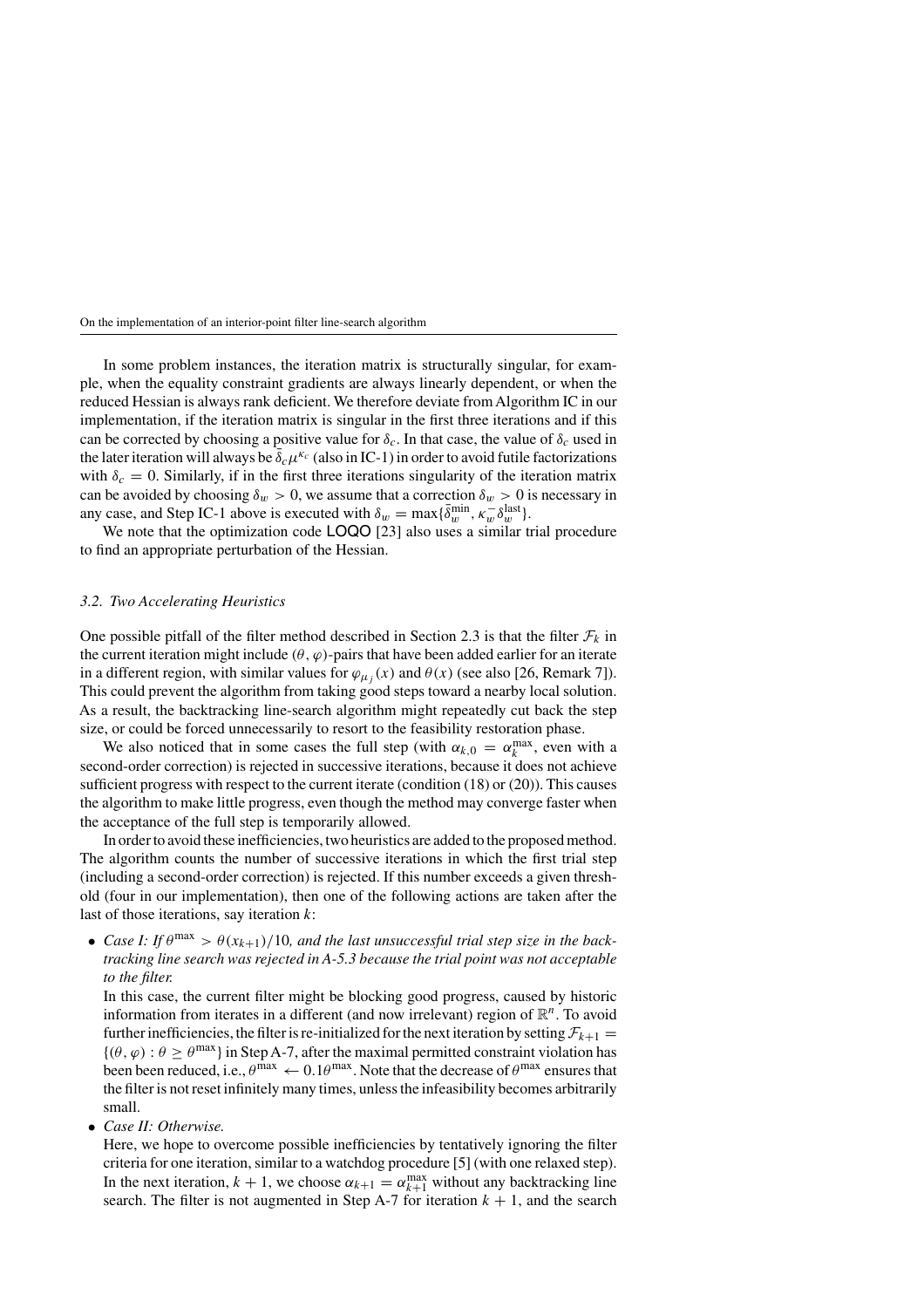directions  $d_{k+1}^x$ ,  $d_{k+1}^z$ ,  $d_{k+1}^z$  are stored as a backup. Then, new search directions  $d_{k+2}^x$ etc. are computed at the point  $x_{k+2} = x_{k+1} + \alpha_{k+1}^{\max} d_{k+1}^x$  etc. We check whether the trial point for the full step  $\alpha_{k+2}^{\max}$  is acceptable to the filter  $\mathcal{F}_{k+1}$  and satisfies the line-search acceptance criteria *for the previous iteration*  $k + 1$ , i.e., whether " $θ(x_{k+2} + α_{k+2}^{\max} d_{k+2}^x) \le (1 - γ_θ)θ(x_{k+1})$ " (similar to (18b)) or

$$
\varphi_{\mu_j}(x_{k+2} + \alpha_{k+2}^{\max} d_{k+2}^x) \leq \varphi_{\mu_j}(x_{k+1}) + \eta_{\varphi} \alpha_{k+1}^{\max} \nabla \varphi_{\mu_j}(x_{k+1})^T d_{k+1}^x,
$$

(depending on the switching condition in Step A-5.4 for iteration  $k + 1$ ). If these tests are passed, the trial point is accepted as iterate  $x_{k+3}$ , and  $\lambda_{k+3}$  and  $z_{k+3}$  are updated accordingly. In this case, we have made sufficient progress with respect to  $x_{k+1}$  within two iterations, and the filter is augmented using (22) with  $x_{k+1}$ , if (19) or (20) does not hold (for  $x_{k+1}$  and  $d_{k+1}^x$ ). If the tests fail, the tentative iterate  $x_{k+2}$ is abandoned, the original search directions  $d_{k+1}^x$ ,  $d_{k+1}^{\lambda}$ ,  $d_{k+1}^z$  are restored, and the usual backtracking line-search procedure  $from x_{k+1}$  is resumed to produce a new iterate  $x_{k+3} = x_{k+1} + \alpha_{k+1,l} d_{k+1}^x$ .

Even though these heuristics are not frequently activated and the watchdog heuristic might in some cases increase the number of iterations, they appear to have an overall positive effect.

### *3.3. Feasibility Restoration Phase*

A key ingredient of the filter line-search method is the feasibility restoration phase (see Step A-9). The task of the restoration phase is to compute a new iterate acceptable to the augmented filter  $\mathcal{F}_{k+1}$  by decreasing the infeasibility, whenever the regular backtracking line-search procedure cannot make sufficient progress and the step size becomes too small (see Step A-5.10). In addition, as mentioned in Section 3.1, the method switches to the restoration phase whenever the linear system (13) is very ill-conditioned and cannot be factorized successfully despite modifications of the iteration matrix. In summary, the feasibility restoration phase is very important in the sense that it is invoked whenever the progress to the solution becomes difficult, and hence it needs to be very robust.

The feasibility restoration phase has another significant purpose, namely to detect (local) infeasibility. Infeasible problems arise, for example, due to modeling errors, and a user should be notified quickly of a badly-posed problem. If the problem is infeasible, the algorithm is ultimately not able to generate sufficient progress in the regular backtracking line-search procedure and reverts to the restoration phase. We would then want the restoration phase to converge to a non-zero minimizer of the constraint violation (in some norm), and in this way to provide an indication of infeasibility.

We note that for the global convergence proof of the filter line-search method in [26] it is assumed that, in the neighborhood of feasible points, the gradients of the active constraints are linearly independent. It is shown in [26] that as a consequence the algorithm does not switch to the feasibility restoration phase at (almost) feasible points. However, in practice this assumption might be violated, and the restoration phase might be called at a point with a very small (or zero) value of *θ*. Since further reduction of the infeasibility might then be difficult and not lead to progress in the optimization process, the current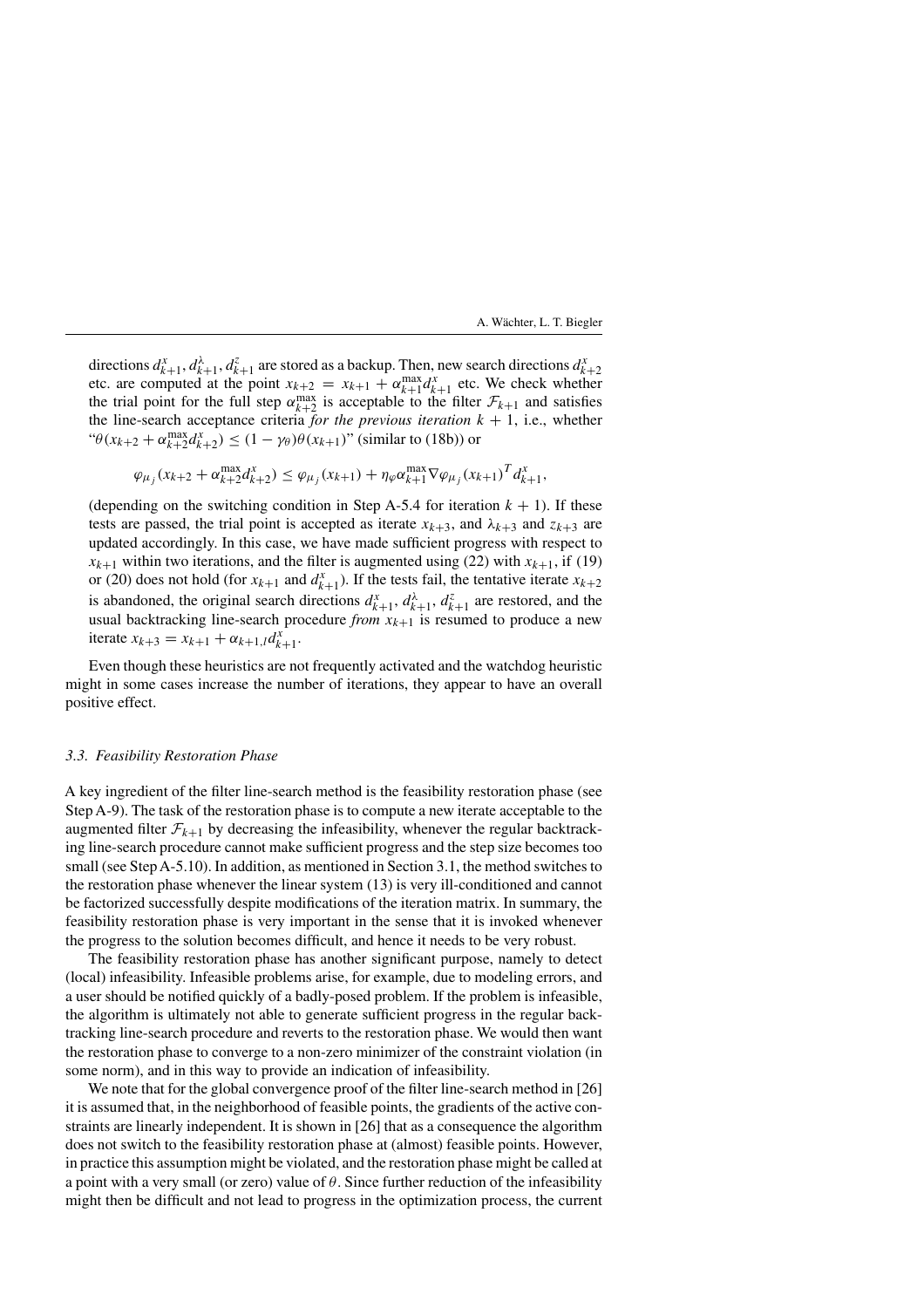implementation of the algorithm terminates with an error message, if the restoration phase is called at a point  $x_k$  with  $\theta(x_k) < \epsilon_{tol}$ .

Our "regular" restoration phase algorithm is described next. An alternative method is discussed in Section 3.3.2. These algorithms are also iterative methods. In order to avoid confusion, we use overbars (such as  $\bar{x}$ ) to denote quantities referring to the restoration phase and use the subscript *t* for the restoration phase iteration counter.

*3.3.1. Minimization of the Constraint Violation* In this section we describe the first algorithm for the restoration phase. The goal of this method is to return a new iterate  $x_{k+1} > 0$  with  $(\theta(x_{k+1}), \varphi_{\mu_i}(x_{k+1})) \notin \mathcal{F}_{k+1}$  for Step A-9, or to converge to a non-zero minimizer (or at least a stationary point) of some norm of the constraint violation. The restoration phase algorithm applies the primal-dual interior-point filter line-search algorithm outlined in the previous sections to a smooth reformulation of the optimization problem

$$
\min_{\bar{x} \in \mathbb{R}^n} \|c(\bar{x})\|_1 + \frac{\zeta}{2} \|D_R(\bar{x} - \bar{x}_R)\|_2^2
$$
\n(29a)

s.t.  $\bar{x} > 0$ . (29b)

Here, a term is included in the objective function that penalizes the deviation from a reference point  $\bar{x}_R$ , where  $\zeta > 0$  is the weighting parameter, and the scaling matrix  $D_R$ is defined by

$$
D_R = \text{diag}(\min\{1, 1/|\bar{x}_R^{(1)}|\}, \dots, \min\{1, 1/|\bar{x}_R^{(n)}|\}).
$$

The reference point  $\bar{x}_R$  is chosen to be the iterate  $x_k$  at which the restoration phase is called in Step A-9. In this way, we seek to decrease the constraint violation but try to avoid a large deviation from  $\bar{x}_R$  and an undesired significant increase in the barrier objective function  $\varphi_{\mu_j}$ . A related restoration phase problem formulation that attempts to minimize the constraint violation and also includes a regularization term based on  $\bar{x} - \bar{x}_R$  has been proposed by Ulbrich et al. [22].

A smooth reformulation of (29) is obtained by introducing non-negative variables  $\bar{p}, \bar{n} \in \mathbb{R}^m$  that capture the positive and negative parts of the constraints,

$$
\min_{\bar{x}\in\mathbb{R}^n,\,\bar{p},\,\bar{n}\in\mathbb{R}^m} \quad \sum_{i=1}^m \left(\bar{p}^{(i)} + \bar{n}^{(i)}\right) + \frac{\zeta}{2} \left\|D_R(\bar{x} - \bar{x}_R)\right\|_2^2 \tag{30a}
$$

s.t. 
$$
c(\bar{x}) - \bar{p} + \bar{n} = 0
$$
 (30b)

$$
\bar{x}, \bar{p}, \bar{n} \ge 0. \tag{30c}
$$

This nonlinear optimization problem is of the form (2). We can therefore apply the "regular" interior-point algorithm described in the earlier sections and solve a sequence of barrier problems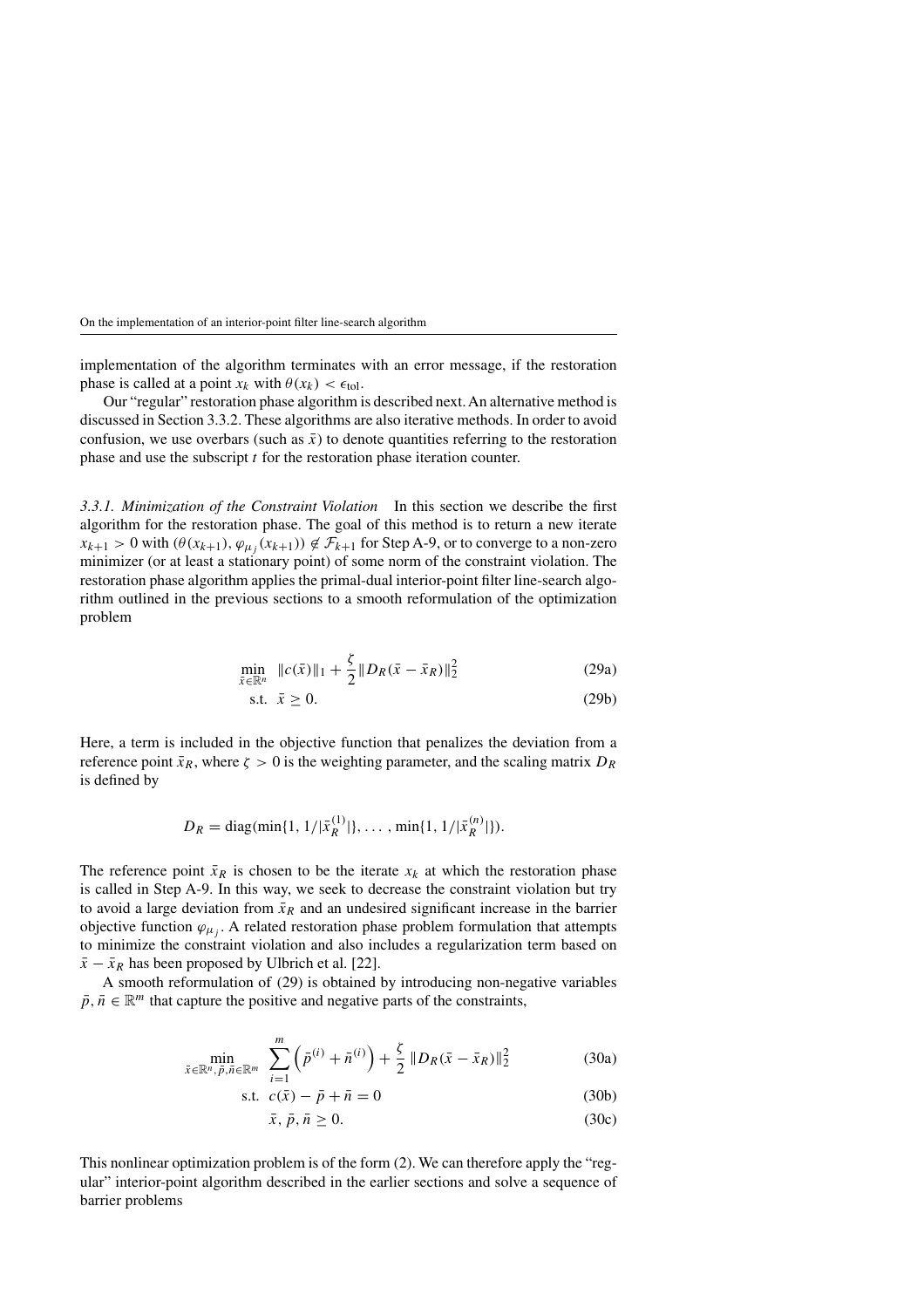$$
\min_{\bar{x} \in \mathbb{R}^n, \, \bar{p}, \bar{n} \in \mathbb{R}^m} \, \rho \sum_{i=1}^m \left( \bar{p}^{(i)} + \bar{n}^{(i)} \right) + \frac{\zeta}{2} \left\| D_R(\bar{x} - \bar{x}_R) \right\|_2^2 - \bar{\mu} \sum_{i=1}^n \ln(\bar{x}^{(i)}) - \bar{\mu} \sum_{i=1}^m \ln(\bar{p}^{(i)}) - \bar{\mu} \sum_{i=1}^m \ln(\bar{n}^{(i)})
$$
(31a)

$$
\text{s.t. } c(\bar{x}) - \bar{p} + \bar{n} = 0 \tag{31b}
$$

with the filter line-search procedure. We introduced the additional scaling parameter  $\rho > 0$  in order to allow a relative scaling of the overall objective function (31a) with respect to the constraints (31b). By default, the parameter  $\rho$  is chosen to be 1000, which seems to work well in practice.

Note that if the regularization parameter  $\zeta > 0$  is chosen sufficiently small, the optimization problem (30) is the exact penalty formulation [12] of the problem "find the feasible point that is closest (in a weighted norm) to the reference point  $\bar{x}_R$ ,"

$$
\min_{\bar{x} \in \mathbb{R}^n} \|D_R(\bar{x} - \bar{x}_R)\|_2^2
$$
  
s.t.  $c(\bar{x}) = 0$ ,  $\bar{x} \ge 0$ .

This appears to be an intuitive goal for the restoration phase. An additional desired consequence of the penalty term is that the optimal solution of (30) is usually a strict local solution, which makes this nonlinear optimization problem easier to solve. This would usually not be the case for the choice  $\zeta = 0$ , because then all points in the manifold defined by " $c(x) = 0$ " would be minimizers. Since a sufficiently small value of the regularization parameter  $\zeta$  is not known before a solution of (29) is determined, we choose  $\zeta = \sqrt{\bar{\mu}}$ , so that  $\zeta$  is driven to zero together with  $\bar{\mu}$ .

In addition to the original variables  $\bar{x}$ , the barrier problem (31) contains the variables  $\bar{p}$  and  $\bar{n}$ , and the corresponding primal-dual equations (similar to (4)) include their accompanying dual variables, say  $\bar{z}_p$  and  $\bar{z}_n$ . Search directions for the line search are, as before, obtained by linearization of these equations. Some straight-forward algebraic manipulations show that they can be computed from (omitting the iteration index *t* for simplicity)

$$
\begin{bmatrix}\n\bar{W} + \zeta D_R^2 + \bar{\Sigma} & \nabla c(\bar{x}) \\
\nabla c(\bar{x})^T & -\bar{\Sigma}_p^{-1} - \bar{\Sigma}_n^{-1}\n\end{bmatrix}\n\begin{pmatrix}\n\bar{d}^x \\
\bar{d}^{\lambda}\n\end{pmatrix} = -\n\begin{pmatrix}\n\zeta D_R^2 (\bar{x} - \bar{x}_R) + \nabla c(\bar{x})\bar{\lambda} - \bar{\mu}\bar{X}^{-1}e \\
c(\bar{x}) - \bar{p} + \bar{n} + \rho \bar{Z}_p^{-1}(\bar{\mu}e - \bar{p}) + \rho \bar{Z}_n^{-1}(\bar{\mu}e - \bar{n})\n\end{pmatrix},
$$
\n(32)

where  $\bar{W} = \sum_{i=1}^{m} \bar{\lambda}^{(i)} \nabla_{xx}^2 c(\bar{x})$ ,  $\bar{\Sigma} = \bar{X}^{-1} \bar{Z}$ ,  $\bar{\Sigma}_p = \bar{P}^{-1} \bar{Z}_p$ , and  $\bar{\Sigma}_n = \bar{N}^{-1} \bar{Z}_n$ . Subsequently,  $\bar{d}^p$ ,  $\bar{d}^n$ ,  $\bar{d}^z{}_p$  and  $\bar{d}^{z_n}$  are obtained from

$$
\bar{d}^p = \bar{Z}_p^{-1}(\bar{\mu}e + \bar{P}(\bar{\lambda} + \bar{d}^{\lambda}) - \rho \bar{p}), \quad \bar{d}^{z_p} = \bar{\mu}\bar{P}^{-1}e - \bar{z}^p - \bar{\Sigma}_p\bar{d}^p,
$$
  

$$
\bar{d}^n = \bar{Z}_n^{-1}(\bar{\mu}e - \bar{N}(\bar{\lambda} + \bar{d}^{\lambda}) - \rho \bar{n}), \quad \bar{d}^{z_n} = \bar{\mu}\bar{N}^{-1}e - \bar{z}^n - \bar{\Sigma}_n\bar{d}^n,
$$

and  $\bar{d}^z$  from

$$
\bar{d}^z = \bar{\mu}\bar{X}^{-1}e - \bar{z} - \bar{\Sigma}\bar{d}^x.
$$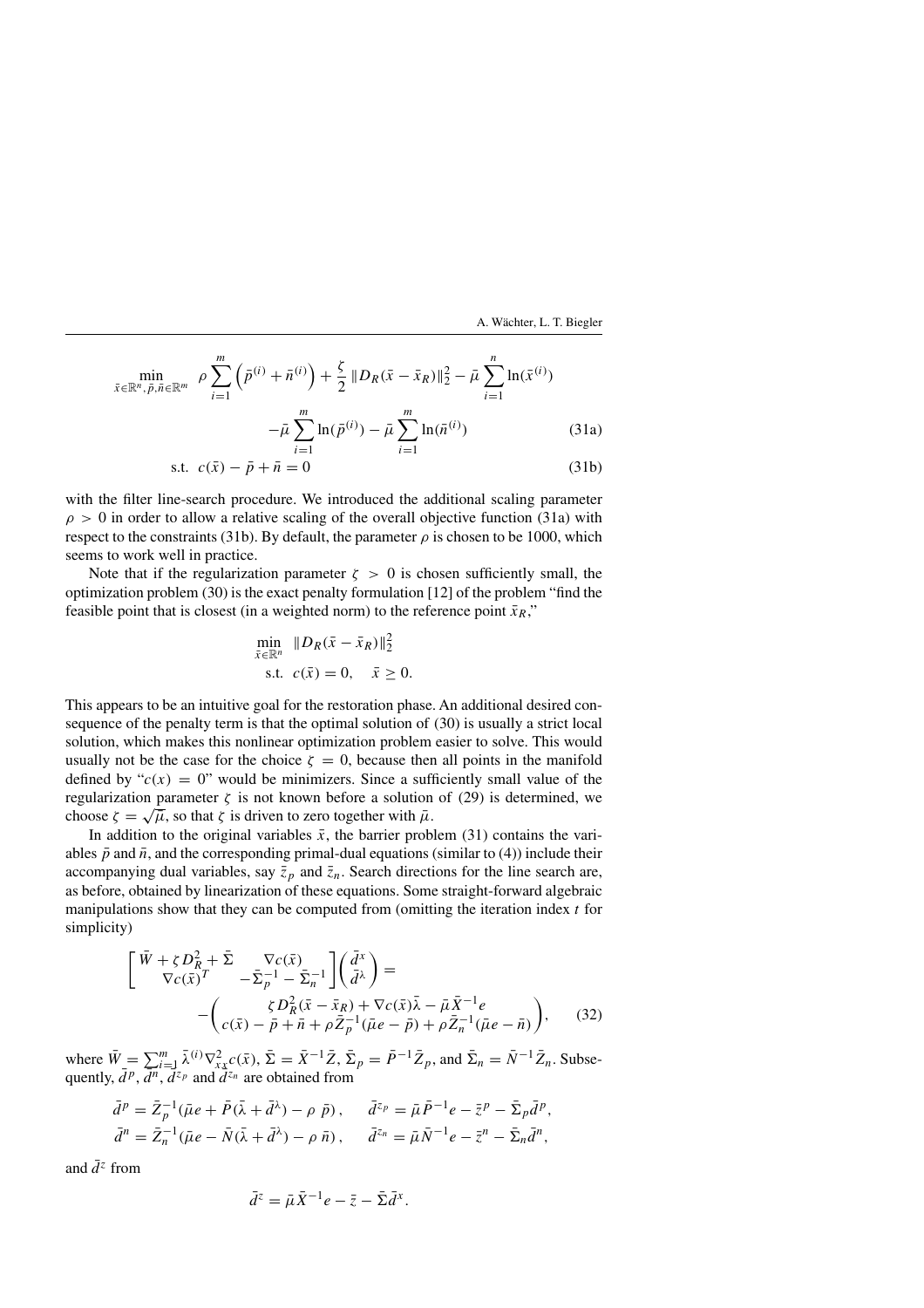Note that the structure of the nonzero elements of the linear system in (32) is identical to the one in (13), which allows us to use the same code (and symbolic factorization) in the step computations as for the regular iteration, including the Hessian correction mechanism described in Section 3.1. Here, we keep  $\delta_c = 0$  at all times since the Jacobian of the constraint (31b) cannot be rank-deficient. We note that second-order corrections as described in Section 2.4 have not been implemented for the restoration phase.

The filter line-search method applied to (31) might itself revert to a restoration phase. If this occurs, we compute the optimal solution of (31) *for a fixed value of*  $\bar{x}$  (namely the current iterate  $\bar{x}_t$ ) and use this as the "result" of the restoration phase within the restoration phase. Since (31) then becomes separable, this can easily be done by solving a quadratic equation for each  $(\bar{p}^{(i)}, \bar{n}^{(i)})$  pair, that is

$$
\bar{n}^{(i)} = \frac{\bar{\mu} - \rho c^{(i)}(\bar{x})}{2\rho} + \sqrt{\left(\frac{\bar{\mu} - \rho c^{(i)}(\bar{x})}{2\rho}\right)^2 + \frac{\bar{\mu} c^{(i)}(\bar{x})}{2\rho}} \qquad \qquad \bar{p}^{(i)} = c^{(i)}(\bar{x}) + \bar{n}^{(i)}.
$$
\n(33)

Since the gradients of the constraints (31b) always have full rank, the analysis in [26] shows that the restoration phase (within the restoration phase filter algorithm) is not invoked at a feasible point (for (31)).

At the beginning of the restoration phase algorithm, the first barrier parameter  $\bar{\mu}_0$ is chosen to be the maximum of the current barrier parameter,  $\mu_i$ , of the regular iteration and  $\|c(x_k)\|_{\infty}$ . The initial value for  $\bar{x}_0$  is simply chosen as the regular iterate  $x_k$ at which the restoration phase is called (identical to  $\bar{x}_R$ ). To initialize the dual variables we set  $\bar{\lambda}_0 = 0$  and  $\bar{z}_0^{(i)} = \min\{\rho, z_k^{(i)}\}$ , for  $i = 1, \ldots, n$ . Furthermore,  $\bar{p}_0$  and  $\bar{n}_0$  are computed from (33), and their dual variables are initialized as  $\bar{z}_{p,0} = \bar{\mu}(\bar{P}_0)^{-1}e$  and  $\bar{z}_{n,0} = \bar{\mu}(\bar{N}_0)^{-1}e$ . In this way, the optimality conditions for the variables added for the restoration phase problem are all satisfied at the starting point, so that the first restoration phase step usually tends to reduce  $\theta(x) = ||c(x)||_1$  without being "distracted" by the introduction of the new variables.

The restoration phase is discontinued as soon as (i) the current restoration phase iterate, say  $\bar{x}_t$ , is acceptable for the augmented regular filter (i.e.,  $(\theta(\bar{x}_t), \varphi_{\mu_i}(\bar{x}_t)) \notin \mathcal{F}_{k+1}$ , see Step A-9) and (ii)  $\theta(x_t) \leq \kappa_{\text{resto}} \theta(\bar{x}_R)$  for some constant  $\kappa_{\text{resto}} \in (0, 1)$  ( $\kappa_{\text{resto}} = 0.9$ ) in our implementation). The motivation for the second condition is to ensure that once the restoration phase is activated, reasonable progress toward feasibility is achieved; this has proven advantageous in our numerical experiments. The regular method is then resumed from  $x_{k+1} = \bar{x}_t$ . Note, that because an interior-point algorithm is used to solve (30), it is guaranteed that  $\bar{x}_t > 0$ . In order to compute a step for the bound multipliers *z* after the return to the regular method, we pretend that the entire progress during the restoration phase was one single step,  $d_k^x := x_{k+1} - x_k$ , and obtain  $z_{k+1}$  from (12), (14c) and (15b). The equality constraint multipliers are re-initialized as described in Section 3.6 below.

On the other hand, if the termination criterion for the restoration phase problem, similar to (6), is satisfied before the regular method can be resumed, the proposed algorithm terminates with the message that the problem seems locally infeasible.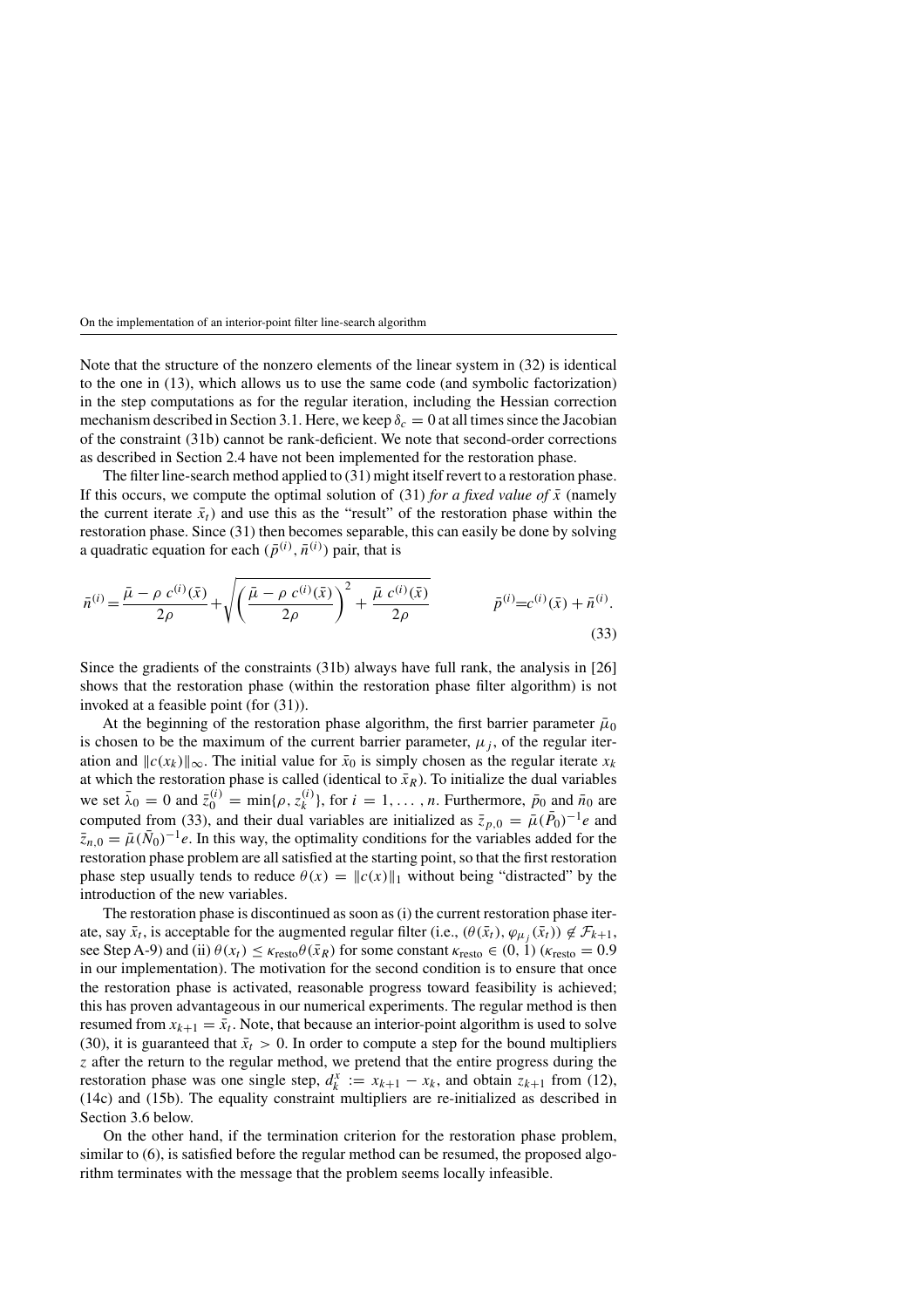*3.3.2. Reducing the KKT Error* As mentioned earlier in Section 3.2, "historic" information in the filter  $\mathcal{F}_k$  originating from points in a different region of  $\mathbb{R}^n$  can prevent fast progress in the neighborhood of a local solution *(x*∗*, λ*∗*, z*∗*)*. The heuristics in Section 3.2 might not always be able to overcome this difficulty, so that eventually the restoration phase might be invoked. However, the regular iteration steps are Newton(-type) steps for the primal-dual equations, and should therefore be taken close to  $(x_*, \lambda_*, z_*,)$ .

Therefore, we do not immediately revert to the algorithm described in Section 3.3.1 when the restoration phase is called in Step A-9. Instead, we try to achieve reduction in the norm of the primal-dual equations, using the regular iteration steps (as proposed in [26, Remark 8]). In the following description of this procedure,  $F_{\mu}(x, \lambda, z)$  denotes the nonlinear system of equations on the left hand side of (4).

# **Algorithm KKT ERROR REDUCTION.**

Given: Constant  $\kappa_F \in (0, 1)$  ( $\kappa_F = 0.999$  in our implementation).

- R-0. Initialize the restoration phase iteration counter  $t \leftarrow 0$  and choose the current "regular" iterate as starting point:  $(\bar{x}_0, \lambda_0, \bar{z}_0) = (x_k, \lambda_k, z_k)$ .
- R-1. Compute a search direction  $(\bar{d}_t^x, \bar{d}_t^{\lambda}, \bar{d}_t^{\lambda})$  using the regular iteration matrix from (11)–(12) (with the appropriate substitutions). The modifications described in Section 3.1 are applied. Note that for  $t = 0$  this search direction has already been computed in the regular iteration.
- R-2. Apply the fraction-to-the-boundary rule

$$
\bar{\beta}_t := \max \left\{ \beta \in (0, 1] : \bar{x}_t + \beta \bar{d}_t^x \ge (1 - \tau_j) \bar{x}_t \text{ and } \bar{z}_t + \beta \bar{d}_t^z \ge (1 - \tau_j) \bar{z}_t \right\}.
$$

R-3. Test whether

$$
\left\|F_{\mu}\left(\bar{x}_{t+1}, \bar{\lambda}_{t+1}, \bar{z}_{t+1}\right)\right\|_{1} \leq \kappa_{F} \left\|F_{\mu}\left(\bar{x}_{t}, \bar{\lambda}_{t}, \bar{z}_{t}\right)\right\|_{1}
$$

with

$$
(\bar{x}_{t+1},\bar{\lambda}_{t+1},\bar{z}_{t+1})=(\bar{x}_t,\bar{\lambda}_t,\bar{z}_t)+\beta_t(\bar{d}_t^x,\bar{d}_t^{\lambda},d_t^z).
$$

If the evaluation of the functions at the trial point results in an error, or if this decrease condition is not satisfied, discard the trial point and switch to the robust restoration phase algorithm described in Section 3.3.1, using  $\bar{x}_t$  as the reference point in the initialization of the robust restoration phase.

R-4. If  $(\theta(\bar{x}_{t+1}), \varphi_{\mu_i}(\bar{x}_{t+1})) \notin \mathcal{F}_{k+1}$ , continue the regular interior-point method from the point  $(x_{k+1}, \lambda_{k+1}, z_{k+1}) := (\bar{x}_{t+1}, \bar{\lambda}_{t+1}, \bar{z}_{t+1})$ . Otherwise, set  $t \leftarrow t+1$  and continue with Step R-1.

In the neighborhood of a strict local solution satisfying the second-order sufficient optimality conditions for the barrier problem, the projection of the Hessian  $W_t + \Sigma_t$  onto the null space of the constraint Jacobian  $\nabla c(\bar{x}_t)^T$  is positive definite, and therefore no modification of the iteration matrix, as described in Section 3.1, is applied. As a consequence, the search directions computed from  $(11)$ – $(12)$  are the Newton steps for  $(4)$ , so that the above procedure will accept those steps and quickly converge toward this solution, if it is started sufficiently close.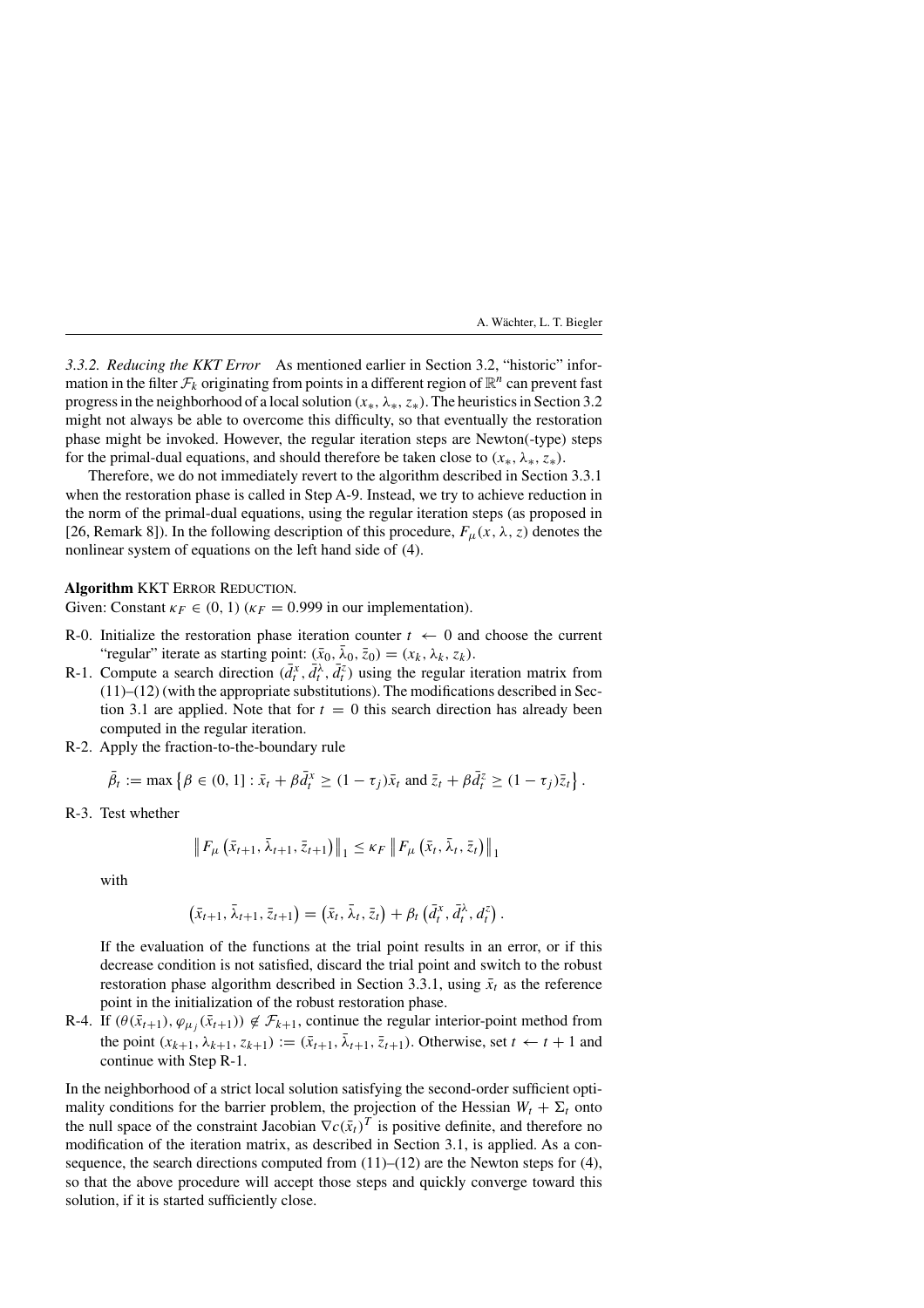Since the norm of the KKT conditions is decreased by at least a fixed fraction,  $\kappa_F$ , it is guaranteed that the method eventually either resumes the regular procedure, Algorithm A, or reverts to the restoration phase described in Section 3.3.1.

The above algorithm is not attempted, if the restoration phase is triggered in the regular method because of numerical problems during the solution of the linear system (11) in Step IC-6. In that case, the method immediately proceeds to the restoration phase described in Section 3.3.1.

### *3.4. General Lower and Upper Bounds*

For simplicity, the algorithm has been described for solving optimization problems of the form (2), but it is straight-forward to generalize the procedures outlined so far to the more general formulation (1). In particular, the resulting barrier problem then becomes

$$
\min_{x \in \mathbb{R}^n} \varphi_{\mu_j}(x) = f(x) - \mu_j \sum_{i \in I_L} \ln \left( x^{(i)} - x_L^{(i)} \right) - \mu_j \sum_{i \in I_U} \ln \left( x_U^{(i)} - x^{(i)} \right) \tag{34a}
$$
\ns.t.

\n
$$
c(x) = 0 \tag{34b}
$$

where  $I_L = \{i : x_L^{(i)} \neq -\infty\}$  and  $I_U = \{i : x_U^{(i)} \neq \infty\}$ . Bound multipliers  $z_L^{(i)}$ *L* and  $z_U^{(i)}$  are introduced for all finite lower and upper bounds, and the primal-dual Hessian  $\Sigma_k$  of the barrier terms is defined as the sum of  $\Sigma_k^L = \text{diag}(\sigma_{k,1}^L, \dots, \sigma_{k,n}^L)$  and  $\Sigma_k^U = \text{diag}(\sigma_{k,1}^U, \dots, \sigma_{k,n}^U)$ , where

$$
\sigma_{k,i}^L = \begin{cases} z_{L,k}^{(i)} / \left( x_k^{(i)} - x_L^{(i)} \right) & \text{if } i \in I_L \\ 0 & \text{otherwise} \end{cases},
$$
\n
$$
\sigma_{k,i}^U = \begin{cases} z_{U,k}^{(i)} / \left( x_U^{(i)} - x_k^{(i)} \right) & \text{if } i \in I_U \\ 0 & \text{otherwise} \end{cases}.
$$

For completeness, we define  $z_{L,k}^{(i)} = 0$  for  $i \notin I_L$  and  $z_{U,k}^{(i)} = 0$  for  $i \notin I_U$ .

If the given lower and upper bounds for a variable are identical, this component of *x* is fixed to this value for all function evaluations and removed from the problem statement.

### *3.5. Handling Problems Without a Strict Relative Interior*

As a barrier method, the proposed algorithm relies on the existence of a strict relative interior of the feasible region, i.e., of points *x* with  $x_L < x < x_U$  and  $c(x) = 0$ , since otherwise a solution to the barrier problem (34) does not exist. However, this assumption can easily be violated in practice, for example, if the equality constraints implicitly imply  $x^{(i)} = x_L^{(i)}$  for some *i*-th component. In such a case, in the process of trying to find a feasible point for a fixed value of  $\mu_i$ , the algorithm might generate a sequence of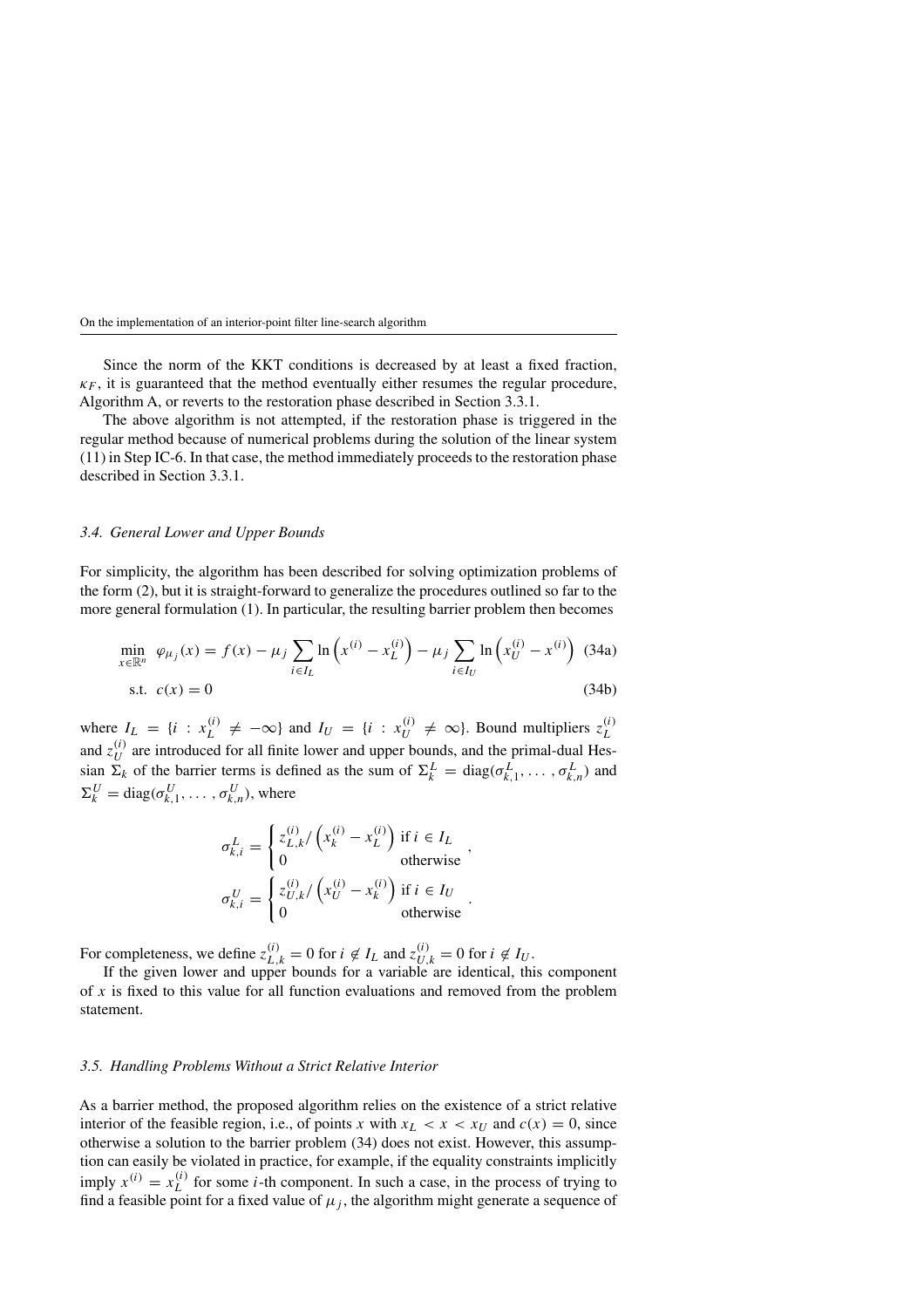iterates where  $x_k^{(i)} - x_L^{(i)}$  becomes very small. This in turn can lead to numerical difficulties during the solution of the linear system (11), because the corresponding entry in  $\Sigma_k$ , which is roughly of the order of  $\mu_j/(x_k^{(i)} - x_L^{(i)})^2$  (see (17)), becomes very large.

As a remedy, we found it helpful to slightly relax the bounds before solving the problem by

$$
x_L^{(i)} \leftarrow x_L^{(i)} - \epsilon_{\text{tol}} \max\{1, |x_L^{(i)}|\} \tag{35}
$$

(similarly for  $x_U$ ), in order to avoid an empty relative interior from the very beginning. Since this perturbation is of the order of the termination tolerance  $\epsilon_{\text{tol}}$ , we believe that this does not constitute an unwanted modification of the problem statement.

Furthermore, the lower bound on  $x^{(i)}$  is slightly relaxed by  $(\epsilon_{\text{mach}})^{\frac{3}{4}} \max\{1, x_L^{(i)}\},$ whenever  $x_k^{(i)} - x_L^{(i)} < \epsilon_{\text{mach}} \mu_j$ , where  $\epsilon_{\text{mach}}$  is the machine precision. An analogous procedure is applied for very small slack to upper bounds. Even if these corrections are applied repeatedly, the changes are so small that the problem statement is essentially not modified, but the numerical difficulties are usually avoided.

# *3.6. Initialization*

Since the algorithm requires the iterates to strictly satisfy the bound constraints (1c), it is often necessary to modify the user-provided initial point so that it is sufficiently away from the boundary. For this purpose, each component *i* of the initial point, which has only one (say, a lower) bound, is modified by

$$
x_0^{(i)} \leftarrow \max \left\{ x_0^{(i)}, x_L^{(i)} + \kappa_1 \max\{1, |x_L^{(i)}|\}\right\}
$$

for a constant  $\kappa_1 > 0$  (similarly for variables only bounded above). The initial value of a variable  $x^{(i)}$  bounded on two sides is projected into the interval  $[x_L^{(i)} + p_L^{(i)}, x_U^{(i)} - p_U^{(i)}]$ with the perturbations

$$
p_L^{(i)} := \min\{\kappa_1 \max\{1, |x_L^{(i)}|\}, \kappa_2(x_U^{(i)} - x_L^{(i)})\}
$$
  

$$
p_U^{(i)} := \min\{\kappa_1 \max\{1, |x_U^{(i)}|\}, \kappa_2(x_U^{(i)} - x_L^{(i)})\},
$$

for some  $\kappa_2 \in (0, \frac{1}{2})$ . The default choices in our implementation are  $\kappa_1 = \kappa_2 = 10^{-2}$ .

The dual variables corresponding to the bound constraints are initialized to one component-wise. Finally, using the possibly modified initial point *x*<sup>0</sup> and the initial bound multipliers, the multipliers  $\lambda_0$  for the equality constraints are obtained as least-square solutions for the dual infeasibility (4a), i.e., by solving the linear system

$$
\begin{bmatrix} I & \nabla c(x_0) \\ \nabla c(x_0)^T & 0 \end{bmatrix} \begin{pmatrix} w \\ \lambda_0 \end{pmatrix} = - \begin{pmatrix} \nabla f(x_0) - z_{L,0} + z_{U,0} \\ 0 \end{pmatrix},
$$
(36)

where *w* is discarded after this computation. However, if  $\lambda_0$  obtained in this way is too large, i.e., if  $\|\lambda_0\|_{\infty} > \lambda_{\max}$  (with  $\lambda_{\max} = 10^3$  in our implementation), the least square estimate is discarded and we set  $\lambda_0 = 0$ . In practice this seems to avoid poor initial guesses for  $\lambda_0$  in cases where the constraint Jacobian is nearly linearly dependent at the initial point. This procedure for estimating the equality constraint multipliers is also used after the restoration phase algorithm described in Section 3.3.1 reverts to the regular method.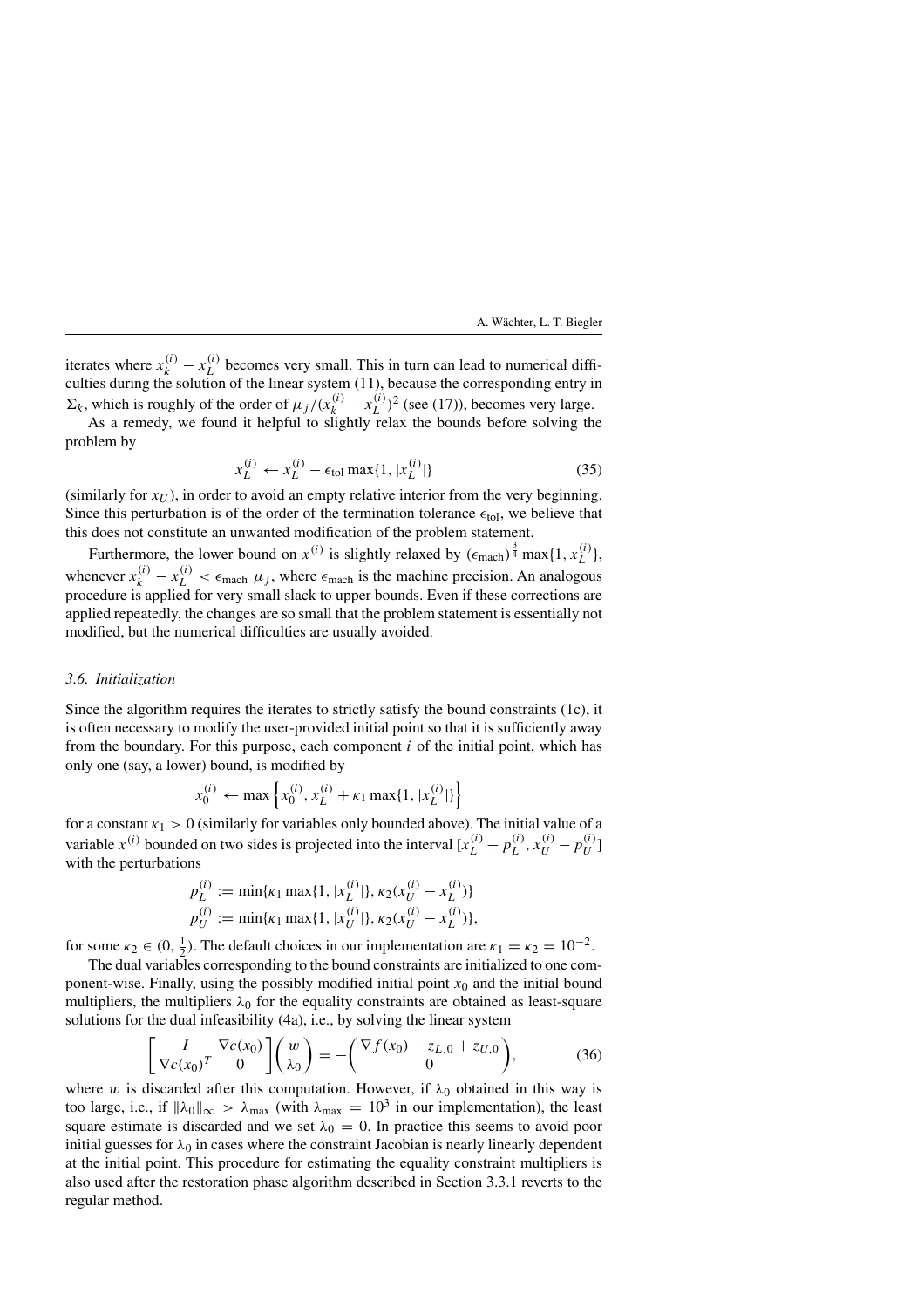### *3.7. Handling Unbounded Solution Sets*

In some cases, the set  $S_*$  of optimal points for (1) does not consist of isolated points, but contains an unbounded connected component. Then, the objective function of the corresponding barrier problem (34) for a fixed value of  $\mu_i$  is unbounded below over the feasible set, since a log-barrier term converges to  $-\infty$  as its argument goes to infinity. As a consequence, the method for solving the barrier problem might fail to converge, even though the original problem is well-posed.

In order to prevent this behavior, linear damping terms for all variables with exactly one finite bound are added to the barrier objective function (34a), which then becomes

$$
\varphi_{\mu_j}(x) = f(x) - \mu_j \sum_{i \in I_L} \ln \left( x^{(i)} - x_L^{(i)} \right) - \mu_j \sum_{i \in I_U} \ln \left( x_U^{(i)} - x^{(i)} \right) + \kappa_d \mu_j \sum_{i \in I_L \setminus I_U} \left( x^{(i)} - x_L^{(i)} \right) + \kappa_d \mu_j \sum_{i \in I_U \setminus I_L} \left( x_U^{(i)} - x^{(i)} \right)
$$

for a positive constant  $\kappa_d > 0$  independent of  $\mu_i$  ( $\kappa_d = 10^{-4}$  in our implementation). In this way, divergence of variables that have only one bound is penalized. On the other hand, the effect of the damping term is reduced as  $\mu_j$  decreases. Adding these terms to the barrier objective function corresponds to a perturbation of the dual infeasibility (4a) by  $\kappa_d \mu_i e$ , and the local convergence analysis [4] based on homotopy arguments still holds. In our numerical tests, this modification led to improved robustness.

### *3.8. Automatic Scaling of the Problem Statement*

The Newton steps for the primal dual equations (4) computed from (11) are invariant to scaling of the variables, the objective and constraint functions, i.e., to replacing *x*, *f* , and *c* by  $\tilde{x} = D_x x$ ,  $\tilde{f}(x) = d_f f(x)$  and  $\tilde{c}(x) = D_c c(x)$  for some  $d_f > 0$  and positive definite diagonal matrices  $D_x = \text{diag}(d_x^{(1)}, \dots, d_x^{(n)})$ ,  $D_c = \text{diag}(d_c^{(1)}, \dots, d_c^{(m)})$ . However, the overall optimization algorithm with its initialization procedures, globalization strategy and stopping criteria usually behaves very differently for different scaling factors, particularly if the scaling factors are very large or very small. In addition, numerical difficulties due to finite precision are more likely to arise if the occurring numbers are of very different orders of magnitude.

Automatic scaling of optimization problems has been examined in the past, but it is not clear how, in the nonlinear case, the variables and functions should be scaled in order to obtain good efficiency and robustness (where the sensitivities of functions with respect to changes in variables might vary drastically from one iteration to another).

In the context of this paper we take the perspective that ideally we would like to scale the variables and functions so that changing a variable by a given amount has a comparable effect on any function which depends on this variables, or in other words, so that the non-zero elements of the function gradients are of the same order of magnitude (say, 1).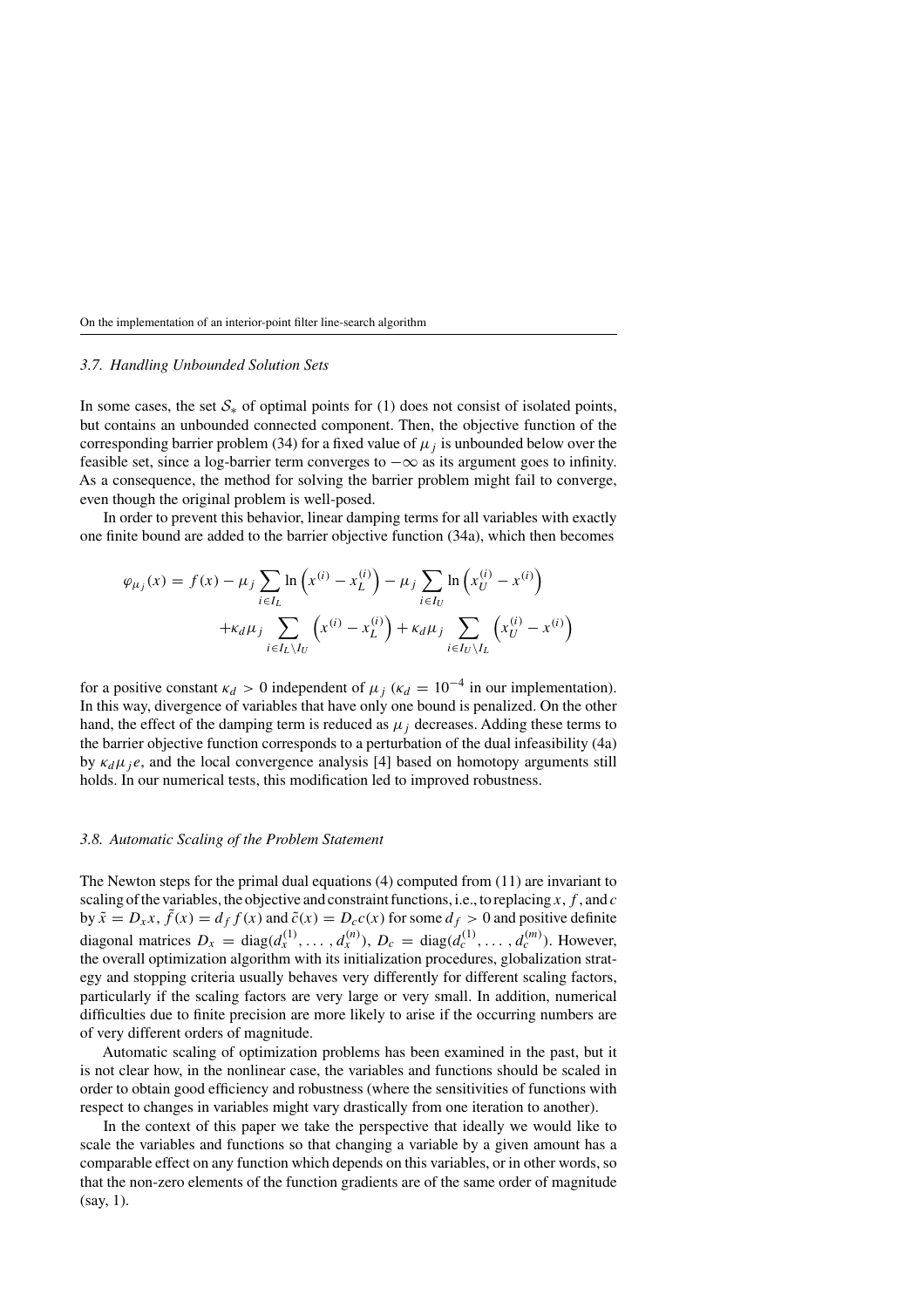We experimented with applying an equilibration algorithm (implemented in the Harwell [19] subroutines MC19 and MC29) to the first derivative matrix

$$
J_0 = \begin{bmatrix} \nabla_x c(x_0)^T \\ \nabla_x f(x_0)^T \end{bmatrix}
$$

to obtain scaling matrices  $D_x$  and  $D_{cf} = \text{diag}(D_c, d_f)$  so that the nonzero elements in  $D_{cf} J_0 D_{r}^{-1}$  are of order one (as proposed in [6]). Similarly, we computed scaling factors so that the matrix

$$
\begin{bmatrix}\nD_x^{-1} & 0 \\
0 & D_c\n\end{bmatrix}\n\begin{bmatrix}\n\nabla_{xx}^2 f(x_0) & \nabla_x c(x_0) \\
\nabla_x c(x_0)^T & 0\n\end{bmatrix}\n\begin{bmatrix}\nD_x^{-1} & 0 \\
0 & D_c\n\end{bmatrix}
$$

has non-zero entries close to one. While these strategies seem to work well in some instances, the overall performance on the considered test set became worse. Nevertheless, these procedures are available to users of our implementation as options.

The automatic scaling procedure finally used by default in the proposed method is rather conservative and assumes that usually the given problem is well scaled and does not require modification, unless some sensitivities are large. Given a threshold value  $g_{\text{max}} > 0$  ( $g_{\text{max}} = 100$  in our implementation), we choose the scaling factors according to

$$
d_f = \min\{1, g_{\max}/\|\nabla_x f(x_0)\|_{\infty}\},
$$
  
\n
$$
d_c^{(j)} = \min\{1, g_{\max}/\|\nabla_x c^{(j)}(x_0)\|_{\infty}\}, \qquad j = 1, ..., m
$$

and we set  $D_x = I$ . Note that this will never multiply a function by a number larger than one, and that all gradient components in the scaled problem are at most of the size  $g_{\text{max}}$ at the starting point.

The scaling factors are computed only at the beginning of the optimization using the starting point after the modifications described in Section 3.6.

### *3.9. Handling Very Small Search Directions*

In a few instances we observed that the search directions  $d_k^x$  generated from (13) become very small compared to the size of the iterate  $x_k$  itself. For example, this can occur if the primal variables are already very close to their final optimal value, but the dual variables have not yet converged. We also observed this situation for very ill-scaled problems. Performing the regular backtracking line-search procedure can then be unsuccessful due to rounding errors, and can result in an unnecessary switch to the restoration phase. In order to prevent this, we allow the algorithm to take the full step with  $\alpha_k = \alpha_k^{\max}$ whenever max $\{|(d_k^x)^{(i)}|/(1+|x_k^{(i)}|): i=1,\ldots,n\}$  < 10 $\epsilon_{\text{mach}}$ . If this is true for two consecutive iterations, the algorithm assumes that the current barrier problem has been solved as well as possible given the finite precision, and reduces the barrier parameter in A-3. If  $\mu_j$  is already very small ( $\epsilon_{\text{tol}}/10$ ), the algorithm terminates with a warning message.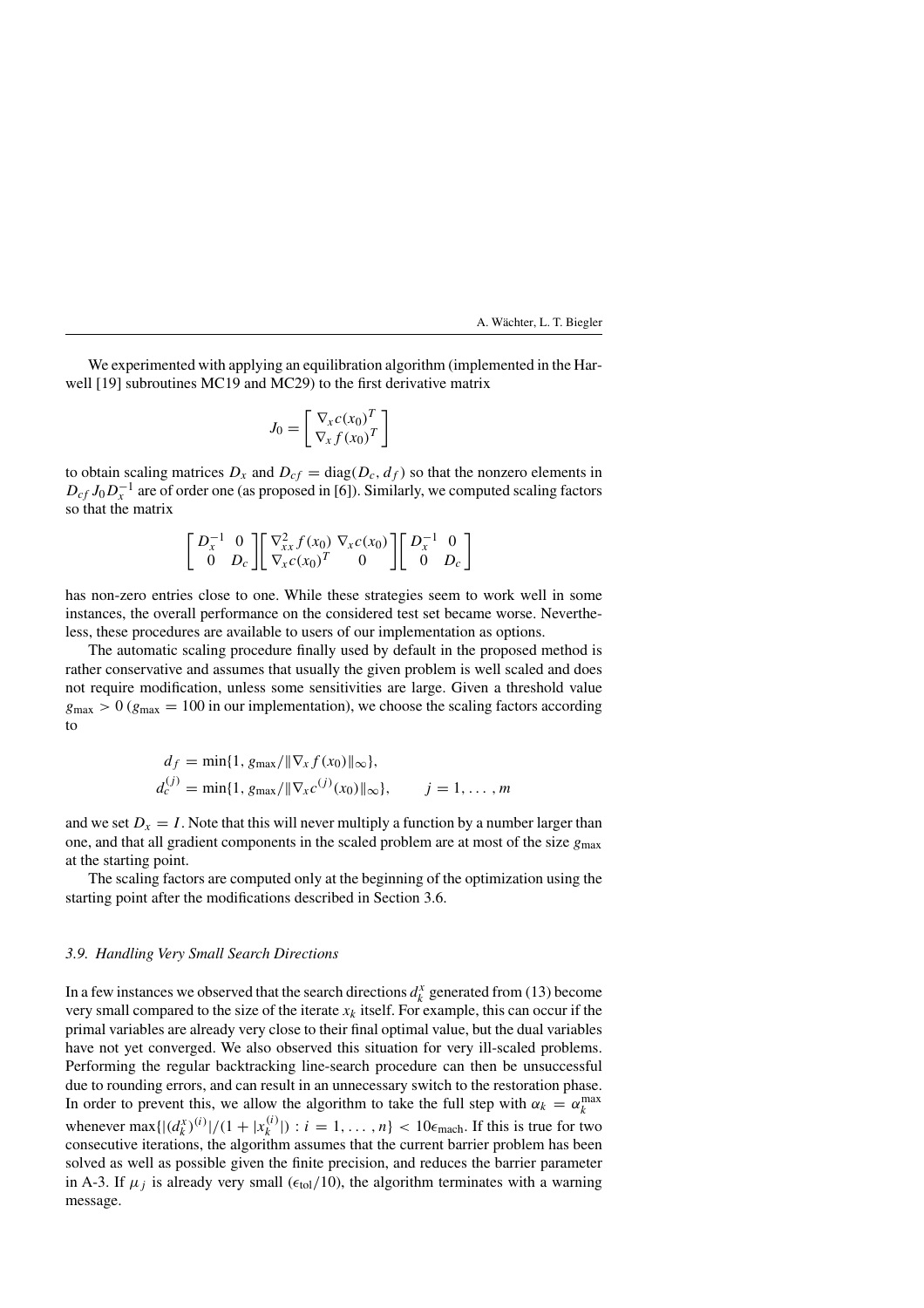### *3.10. Numerical Issues*

In our implementation of the proposed algorithm, the linear systems (13) and (32) are solved by the Harwell routine [19] MA27, after they have been equilibrated with the scaling routine MC19. As default pivot tolerance for MA27 we specify  $\epsilon_{\text{piv}} = 10^{-8}$ , which is about the square root of  $\epsilon_{\text{mach}}$ . In our experience, it is very important to use iterative refinement in order to improve robustness of the implementation and to be able to obtain highly accurate solutions. Whereas iterative refinement on the linear systems of the form (13) itself provides somewhat better search directions than using no iterative refinement, we found that a considerable gain in robustness and precision can be achieved by applying iterative refinement on the *unreduced* non-symmetric Newton system (such as (9), but including the perturbations  $\delta_w$  and  $\delta_c$ ). Here, we still use (13) and (12) to solve the linear system, but compute the iterative refinement residual for the larger linear system (9). This appears to be particularly important for a numerically robust implementation of the restoration phase, where iterative refinement only on (32) seems insufficient to solve the restoration phase problem to the default tolerance, even for very large pivot tolerances  $\epsilon_{\rm piv}$ . We believe that this is partly due to the fact that the diagonal elements in the smaller formulation (32) are obtained by adding numbers that may be very different in magnitude, which may lead to severe rounding error. For example, if a variable with two bounds converges to one of its bounds, then the corresponding entry in  $\Sigma_k$  is obtained by adding two numbers, one of which converges to zero, and the other one goes to infinity in the limit.

In addition, if the linear systems cannot be solved sufficiently well despite iterative refinement, the algorithm increases the pivot tolerance for the linear solver by  $\epsilon_{\rm piv} \leftarrow \max\{10^{-2}, \epsilon_{\rm piv}^{3/4}\}.$  Here, the pivot tolerance is increased at most once per iteration. If an increase in the pivot tolerance still does not lead to a sufficiently small residual, the search direction is used as is.

In order to handle round-off error in the acceptance criteria, such as (18) and (20), we relax those slightly based on the machine precision  $\epsilon_{\text{mach}}$ . For example, (20) is replaced in the code by

$$
\varphi_{\mu_j}(x_{k,l}) - \varphi_{\mu_j}(x_k) - 10\epsilon_{\text{mach}}|\varphi_{\mu_j}(x_k)| \leq \eta_{\varphi}\alpha_{k,l}\nabla\varphi_{\mu_j}(x_k)^T d_k^x.
$$

### **4. Numerical Results**

In the following sections we examine the practical behavior of the algorithm proposed in this paper. Our implementation, called IPOPT, is written in Fortran 77 and available as open source<sup>3</sup>. The numerical results have been obtained on a PC with a  $1.66$ GHz Pentium IV microprocessor and 1 GB of memory running RedHat Linux 9.0. The executables were generated with the Intel Fortran compiler version 7.1, using the flags "-O3 -mp -pc64". The machine precision is  $\epsilon_{\text{mach}} \approx 10^{-16}$ . The source code for the required BLAS and LAPACK routines have been obtained from www.netlib.org and compiled with the rest of the code.

<sup>&</sup>lt;sup>3</sup> The source code for IPOPT is available at http://www.coin-or.org/Ipopt. In addition, readily available BLAS and LAPACK routines as well as certain subroutines from the Harwell library are required to compile the IPOPT executable.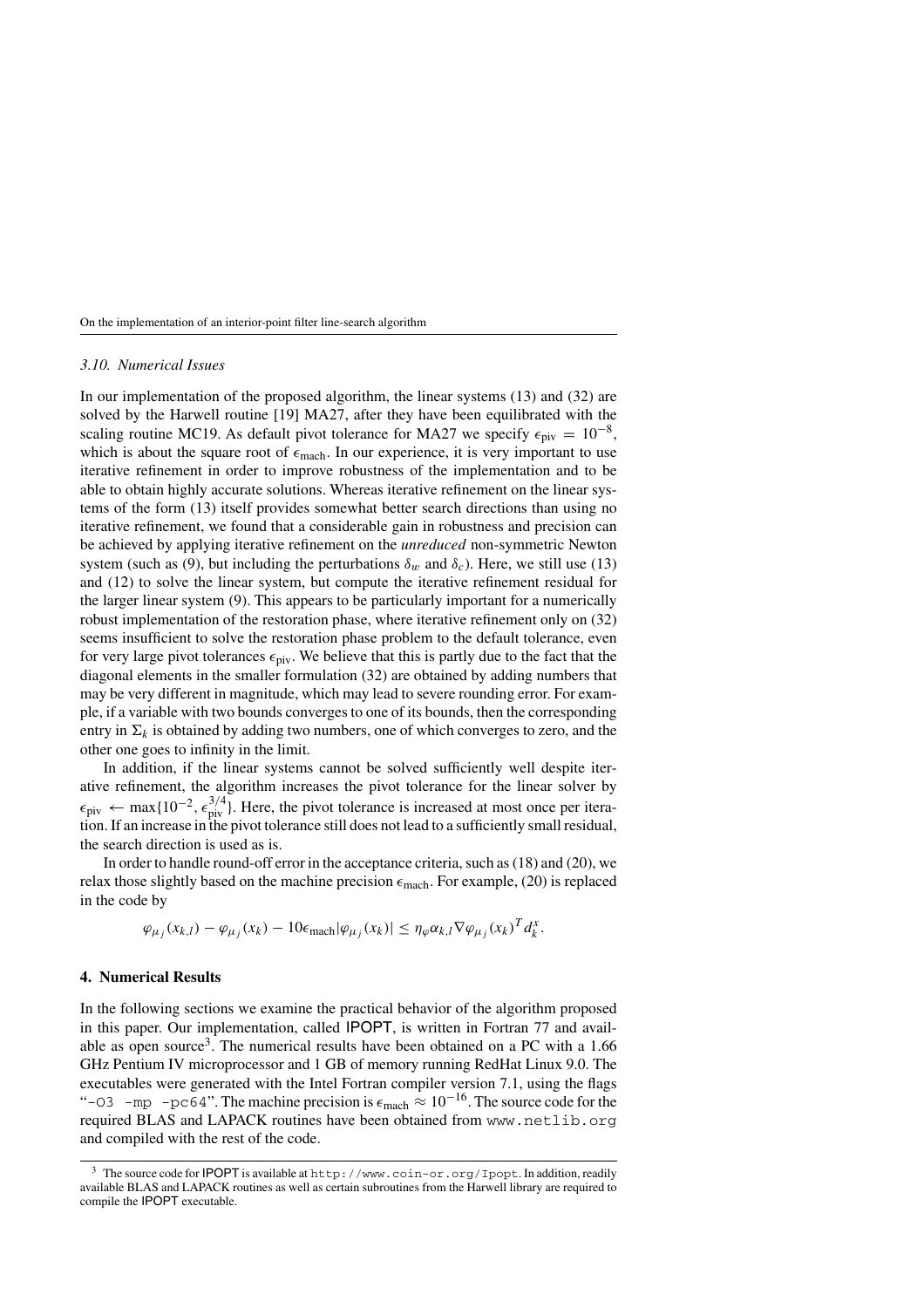For the numerical comparison we use the CUTEr test set [18] (as of Jan 1, 2004). Here, problems with general inequality constraints of the form " $d_L \leq d(x) \leq d_U$ " are reformulated into the formulation (1) by adding slack variables  $d_L \leq s \leq d_U$  and replacing the inequality constraint by " $d(x) - s = 0$ ." The initial point for the slack variables is chosen as  $s_0 = d(\tilde{x}_0)$ , where  $\tilde{x}_0$  is the starting point given by CUTEr for the original problem formulation.

The test problems initially used in our experiments were all 979 problems with analytical twice continuously differentiable functions that have at least as many free variables as equality constraints, after the reformulation of the general inequality constraints. For problems with variable size we used the default size, except for 46 cases where we decreased the number of variables in order to allow a solution within the given time limit<sup>4</sup>. The problems vary in size from  $n = 2$  to 125, 050 variables and  $m = 0$  to 125*,* 025 constraints (after the introduction of slack variables).

IPOPTwas run for the test set using the default options and a termination tolerance of  $\epsilon_{\text{tol}} = 10^{-8}$  with a CPU time limit of 1 hour and an iteration limit of 3000. (The iteration count includes the iterations in the restoration phase algorithms.) Based on those results, we removed 11 problems from the test set, because they appeared unbounded below 5. The problems S365 and S365MOD were excluded because the constraint Jacobian could not be evaluated at the starting point. In addition, VANDERM4 was removed since at the initial point  $\|c(x_0)\| \approx 10^{63}$ , and numerical problems occurred. Finally, we excluded 11 problems on which IPOPT with default options terminated at a point  $\tilde{x}_∗$ satisfying the termination criterion for the feasibility restoration phase problem (29) (for the tolerance  $\epsilon_{\text{tol}} = 10^{-8}$ ) with  $\|c(\tilde{x}_*)\|_1 > \sqrt{\epsilon_{\text{tol}}}$ , and for which also the optimization codes KNITRO and LOQO (see Section 4.2 below) both failed. These problems might truly be infeasible $6$ . We note that **IPOPT** was able to converge to a point satisfying the convergence tolerance for the restoration phase problem within the given iteration limit, therefore producing a user message indicating that the problem seems locally infeasible, whereas the other methods (except in two cases) exceeded the iteration limit.

Of the remaining 954 problems, which are those used in the comparisons in the next sections, IPOPT was able to solve 895 problems. This corresponds to a success rate of 93.8%. In 7 cases, it failed to converge within the time limit<sup>7</sup>, and in 24 cases the iteration limit was exceeded. Furthermore, IPOPT aborted in 3 problems because it reverted to the restoration phase when the constraint violation was already below the termina-

<sup>4</sup> The problems with altered problem size are CATENARY, CHARDIS1, CONT5-QP, CONT6-QQ, CVXQP1, CVXQP2, CVXQP3, DRCAV1LQ, DRCAV2LQ, DRCAV3LQ, DRCAVTY3, EG3, EI-GENA, EIGENALS, EIGENB, EIGENB2, EIGENBCO, EIGENBLS, EIGENC, EIGENC2, EIGENCCO, EIGENCLS, FLOSP2HH, FLOSP2HL, FLOSP2HM, FMINSURF, GAUSSELM, HARKERP2, LUBRIF, LUBRIFC, NCVXQP[1-9], NONCVXU2, NONMSQRT, POWER, SCURLY30, SPARSINE, SPARSQUR.

<sup>&</sup>lt;sup>5</sup> IPOPT failed to converge and was able to produce iterates with very small constraint violation and at the same time very large negative values of the objective function for the following problems: FLETCBV3, FLETCHBV, INDEF, LUKVLE2, LUKVLE4, LUKVLI2, LUKVLI4, MESH, RAYBENDL, RAYBENDS, STATIC3.

<sup>6</sup> Those problems were: CONT6-QQ, DRCAVTY3, FLOSP2HH, FLOSP2HL, FLOSP2HM, HIMMELBD, JUNKTURN, LUBRIF, LUBRIFC, MODEL, WOODSNE.

<sup>7</sup> The sizes of those problems could not be altered; except for the problems LUKVLE15 and LUKVLI10, the size of which we left unchanged because the time limit was not exceeded for the other problems in the LUKVL\* family.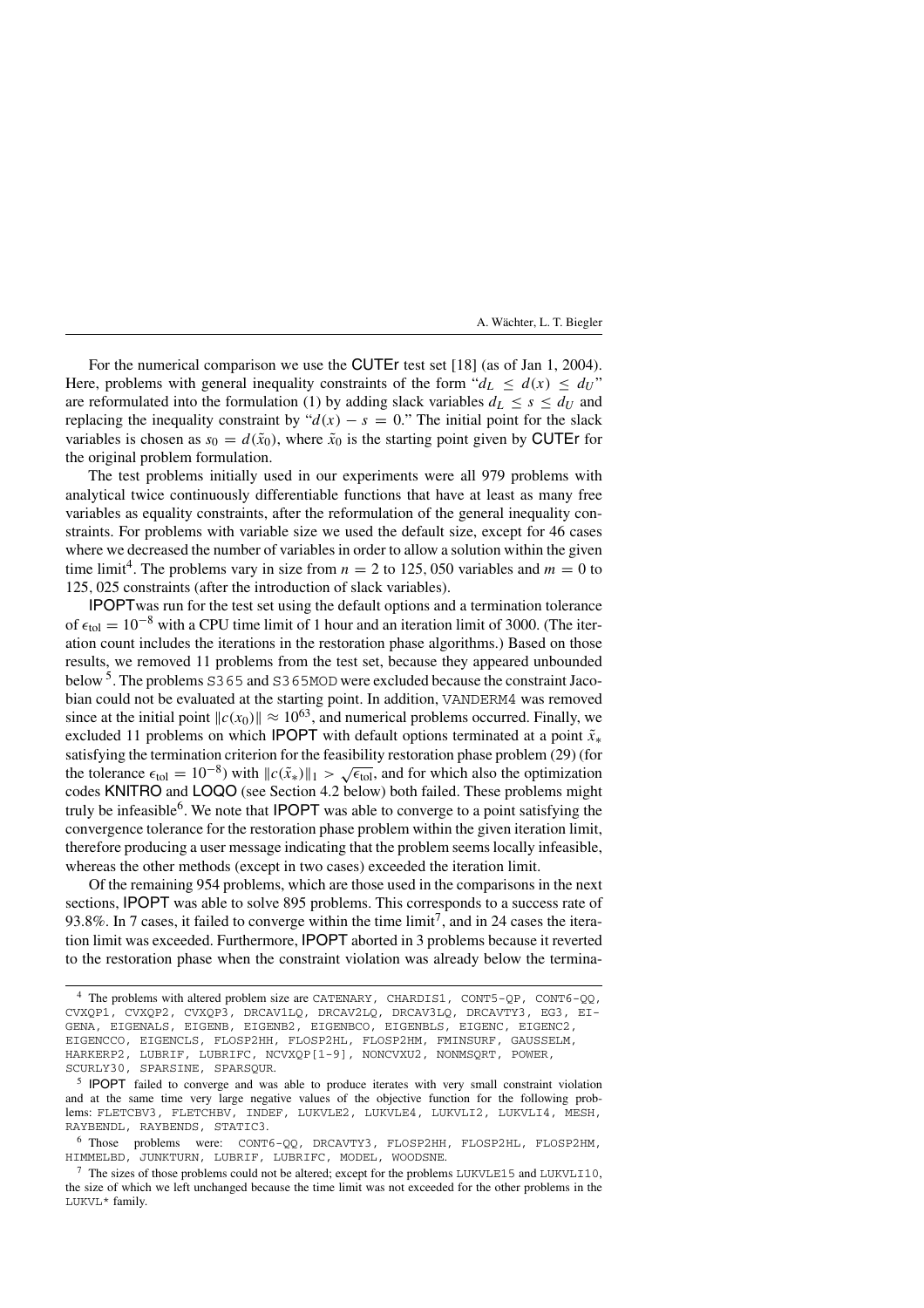tion tolerance, and in 21 problems because the restoration phase algorithm encountered points where the infeasibility was below the convergence tolerance, but the point was not acceptable to the (regular) filter. Finally, in 3 cases IPOPT converged to a stationary point for the infeasibility (but at least one of the codes LOQO and KNITRO was able to solve the problem), and in one case the evaluation of the constraints was repeatedly unsuccessful (producing the IEEE numbers Inf or NaN).

For the comparisons in the next sections we make use of the Dolan-Moré performance profiles [9]. Given a test set  $P$  containing  $n_p$  problems, and  $n_s$  runs (e.g., obtained with different solver options) for each problem, these profiles provide a way to graphically present the comparison of quantities  $t_{p,s}$  (such as number of iterations or required CPU time) obtained for each problem *p* and each option *s*. For this, the performance ratio for a problem *p* and option *s* is defined as

$$
r_{p,s} := \frac{t_{p,s}}{\min\{t_{p,s} : 1 \le s \le n_s\}}.\tag{37}
$$

If the option *s* for problem *p* leads to a failure, we define  $r_{p,s} := \infty$ . Then,

$$
\rho_s(\tau) := \frac{1}{n_p} \text{card} \left\{ p \in \mathcal{P} : r_{p,s} \le \tau \right\}
$$

is the fraction of the test problems that were solved by the option *s* within a factor  $\tau \geq 1$ of the performance obtained by the best option. The performance plots present  $\rho_s$  for each option *s* as a function of  $\tau$ ; in this paper we use a logarithmic scale for the  $\tau$ -axis.

Since the considered optimization methods only try to find local solutions of the problems, it can easily happen that two different options converge to different local solutions. In an attempt to avoid comparisons of runs to different local solutions, we exclude those problems for which the final values of the objective functions  $f(x^1_*,), \ldots, f(x^{n_s}_*)$  were not close, that is we discard those problems from a performance plot for which

$$
\frac{f_*^{\max} - f_*^{\min}}{1 + \max\{|f_*^{\min}|, |f_*^{\max}|\}} > 10^{-1},\tag{38}
$$

where  $f_*^{\max} = \max\{f(x_*^1), \ldots, f(x_*^{n_s})\}$  and  $f_*^{\min} = \min\{f(x_*^1), \ldots, f(x_*^{n_s})\}$ , with the objective functions values of unsuccessful runs omitted.

### *4.1. Comparison of Different Line-Search Options*

In this section we examine the practical performance of the proposed filter method in comparison with an approach based on the exact penalty function

$$
\phi_{\nu}(x) = \varphi_{\mu_j}(x) + \nu \|c(x)\|.
$$
\n(39)

The update rule and step acceptance criteria chosen for the comparison in this paper has been proposed recently by Waltz et. al. in [27] as part of a hybrid trust region and line-search interior-point method. We chose this option since the algorithm in [27] is in many aspects similar to the method proposed here, and since its practical behavior seems promising (in particular, it performs considerably better than the penalty function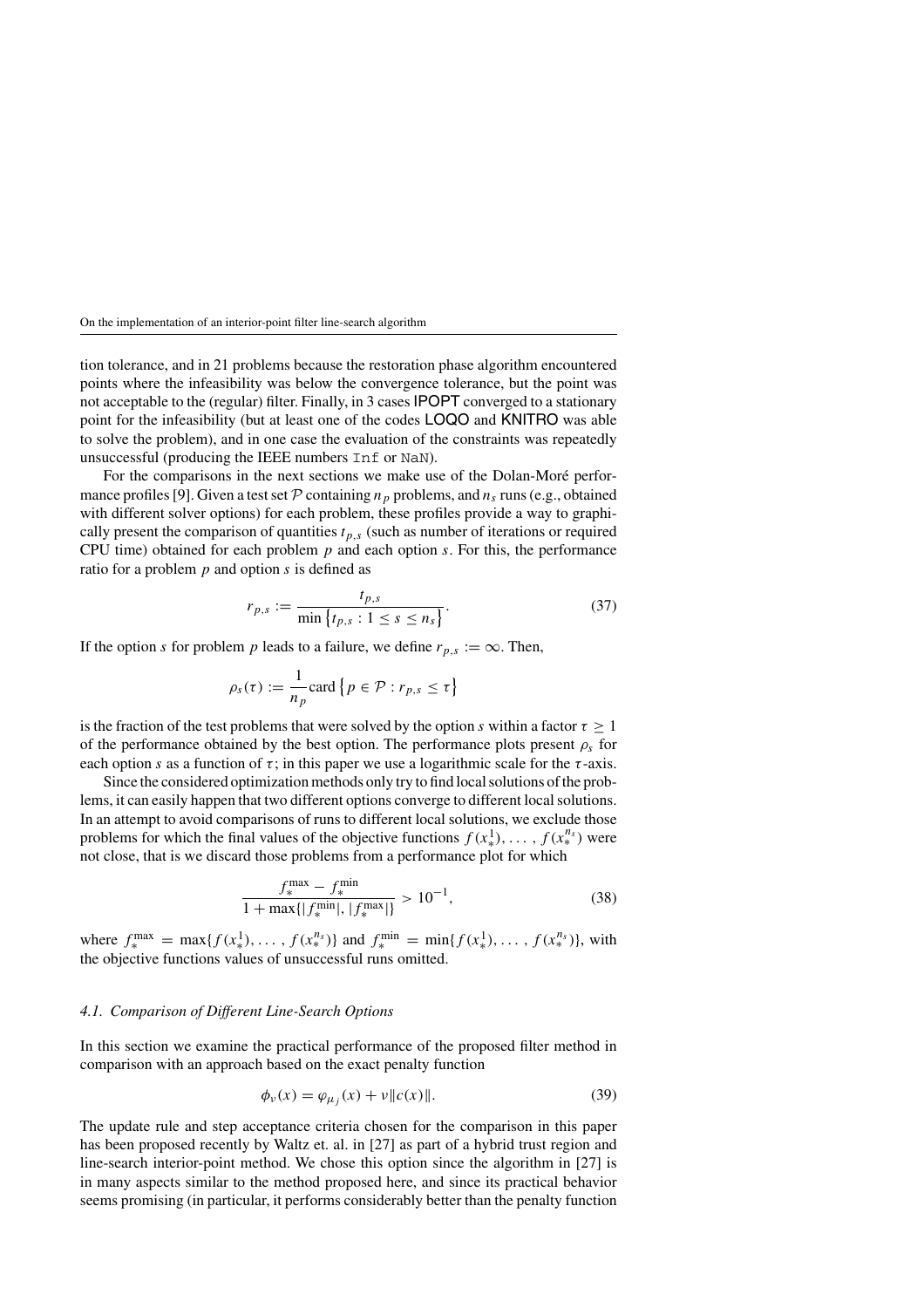approach used in our earlier comparison [24]). In the following we only briefly state the algorithm; its motivation can be found in [27]. We should point out, however, that the algorithm proposed in [27] is more complex and, in particular, reverts, under certain circumstances, to a trust region approach, ensuring global convergence (in contrast to the penalty function option using only a backtracking line-search procedure, see [25]).

For the penalty function based option, the search direction is computed from (13) in an iteration  $k$ , and the maximum step sizes are obtained from  $(15)$ . After this, the penalty parameter is updated according to the formula

$$
\nu_k := \begin{cases} \nu_{k-1} & \text{if } \nu_{k-1} \ge \nu_k^+ \\ \nu_k^+ + 1 & \text{otherwise} \end{cases}
$$

where

$$
v_k^+ = \frac{\nabla \varphi_{\mu_j}(x_k)^T d_k^x + \frac{5k}{2} (d_k^x)^T (W_k + \Sigma_k + \delta_w I) d_k^x}{(1 - \rho) \|c(x_k)\|},
$$

for  $\rho \in (0, 1)$ , with  $\rho = 0.1$  in our implementation. The scalar  $\varsigma_k$  is set to one if  $(d_k^x)^T (W_k + \Sigma_k + \delta_w I) d_k^x > 0$ , and zero otherwise. After this, a backtracking linesearch procedure with  $\alpha_{k,l} = 2^{-l} \alpha_k^{\max}$  is performed. For each trial step size  $\alpha_{k,l}$  the predicted reduction of the merit function is computed as

$$
\text{pred}_{k}(\alpha_{k,l}d_{k}^{x}) = -\alpha_{k,l}\nabla\varphi_{\mu_{j}}(x_{k})^{T}d_{k}^{x} - \alpha_{k,l}^{2}\frac{5k}{2}(d_{k}^{x})^{T}(W_{k} + \Sigma_{k} + \delta_{w}I)d_{k}^{x} + \nu_{k}\left(\Vert c(x_{k})\Vert - \Vert c(x_{k}) + \alpha_{k,l}\nabla c(x_{k})^{T}d_{k}^{x}\Vert\right)
$$

and compared with the actual reduction

$$
\operatorname{ared}_k(\alpha_{k,l}d_k^x) = \phi_{\nu_k}(x_k) - \phi_{\nu_k}(x_k + \alpha_{k,l}d_k^x).
$$

If

$$
\operatorname{ared}_k(\alpha_{k,l}d_k^x) < \eta \operatorname{pred}_k(\alpha_{k,l}d_k^x),\tag{40}
$$

for a constant  $\eta \in (0, \frac{1}{2})$ , then the trial step size  $\alpha_k = \alpha_{k,l}$  is accepted and the iterates are updated according to (14). Otherwise a shorter trial step size is tried. It can be shown that  $d_k^x$  is a descent direction for  $\phi_{\nu_k}$ , so that eventually a sufficiently small trial step size is accepted. At the beginning of the optimization and after each decrease of the barrier parameter  $\mu_j$ , the penalty parameter  $\nu_k$  is set to 10<sup>-6</sup>.

In order to achieve a fair comparison between the filter method and this approach, all comparable constants (such as *η*) are set to the same values, so that the methods behave identically on problems without equality constraints. In addition, the details described in Section 3 are identical (including a second-order correction for the merit function method), unless they pertain specifically to the filter method, such as the restoration phase. In particular, the Hessian correction scheme described in Section 3.1 is also used for the line-search algorithm using (39), with the exception that  $\delta_c$  is always kept at zero to ensure that the generated search direction  $d_k^x$  is always a descent direction for the exact penalty function. As a consequence, this line-search option aborts, when a point with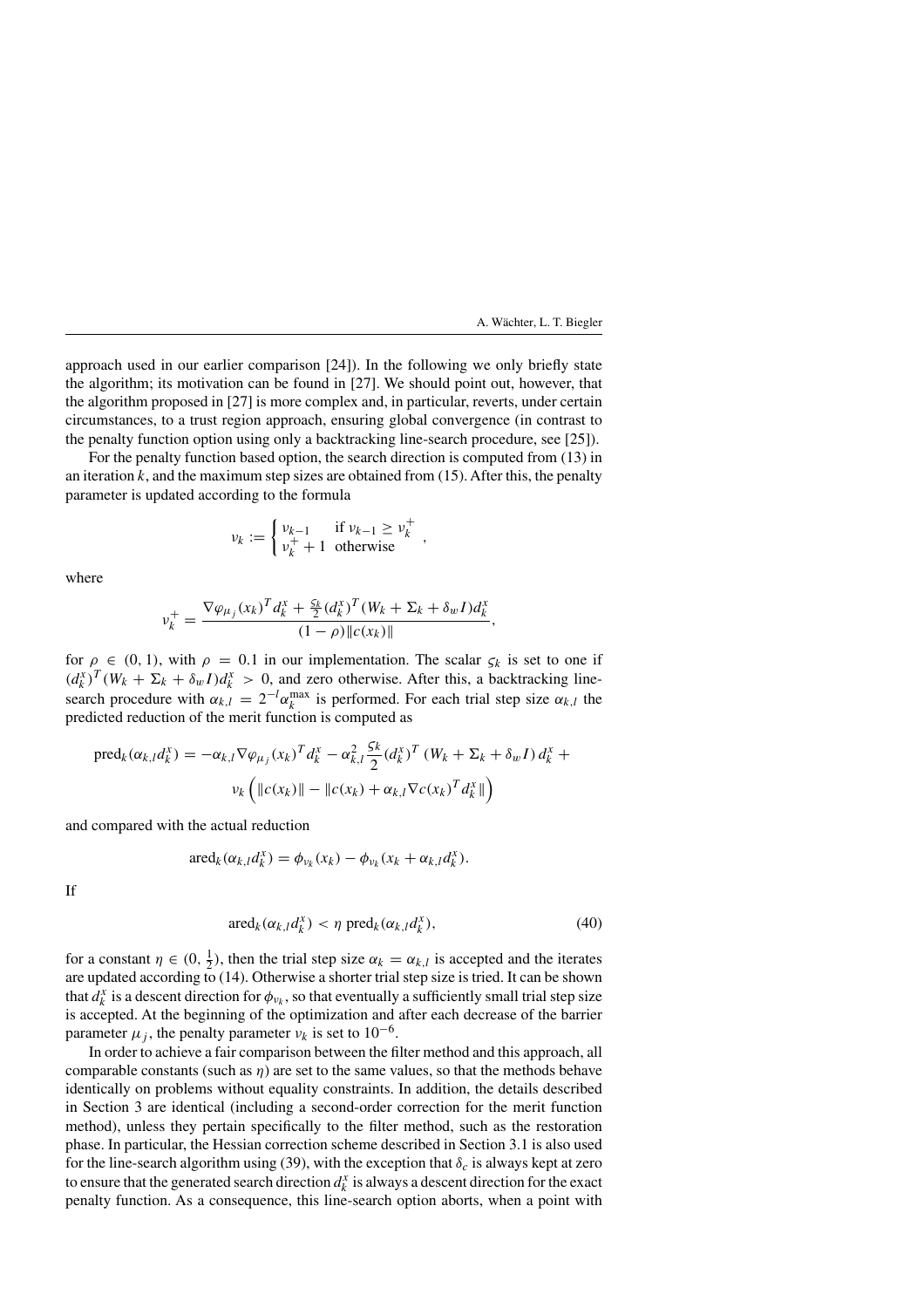rank-deficient constraint Jacobian is reached and no search direction can be computed, because the linear system (13) is singular.

We first compare the default filter method (labeled "Filter (default)") with the penalty function approach just described ("Penalty Function") in terms of iteration counts. However, since the default filter procedure includes a few heuristics that are not used in the penalty function approach, we also include the option "Filter (no heuristics)," for which the heuristics described in Section 3.2 have been disabled, and for which  $\delta_c = 0$  in (13) all the time. Finally, we also include the option "Full Step", for which the backtracking line-search procedure has been disabled, i.e., in every iteration the step size  $\alpha_k = \alpha_k^{\max}$  is chosen.

The performance plot presented in Figure 1 summarizes the comparison on 932 problems (22 were omitted because their final objective function values were different, see (38)). As one can see, the filter option is indeed more robust than the penalty function method, even when the heuristics are disabled. We can also conclude that the introduction of the heuristics in Section 3.2 and the relaxation  $\delta_c \geq 0$  in (13) increases the robustness of the method. Finally, the comparison with the "Full Step" option seems to indicate that the safeguards of the filter and penalty function method, which have been introduced to guarantee global convergence, do not interfere, in an overall sense, with the efficiency of Newton's method. Note that the "Full Step" option still does relatively well in terms of robustness (for 86.1% of the considered problems the algorithm stopped at a point satisfying the termination criterion); this might indicate



**Fig. 1.** Comparing iteration count for different line-search options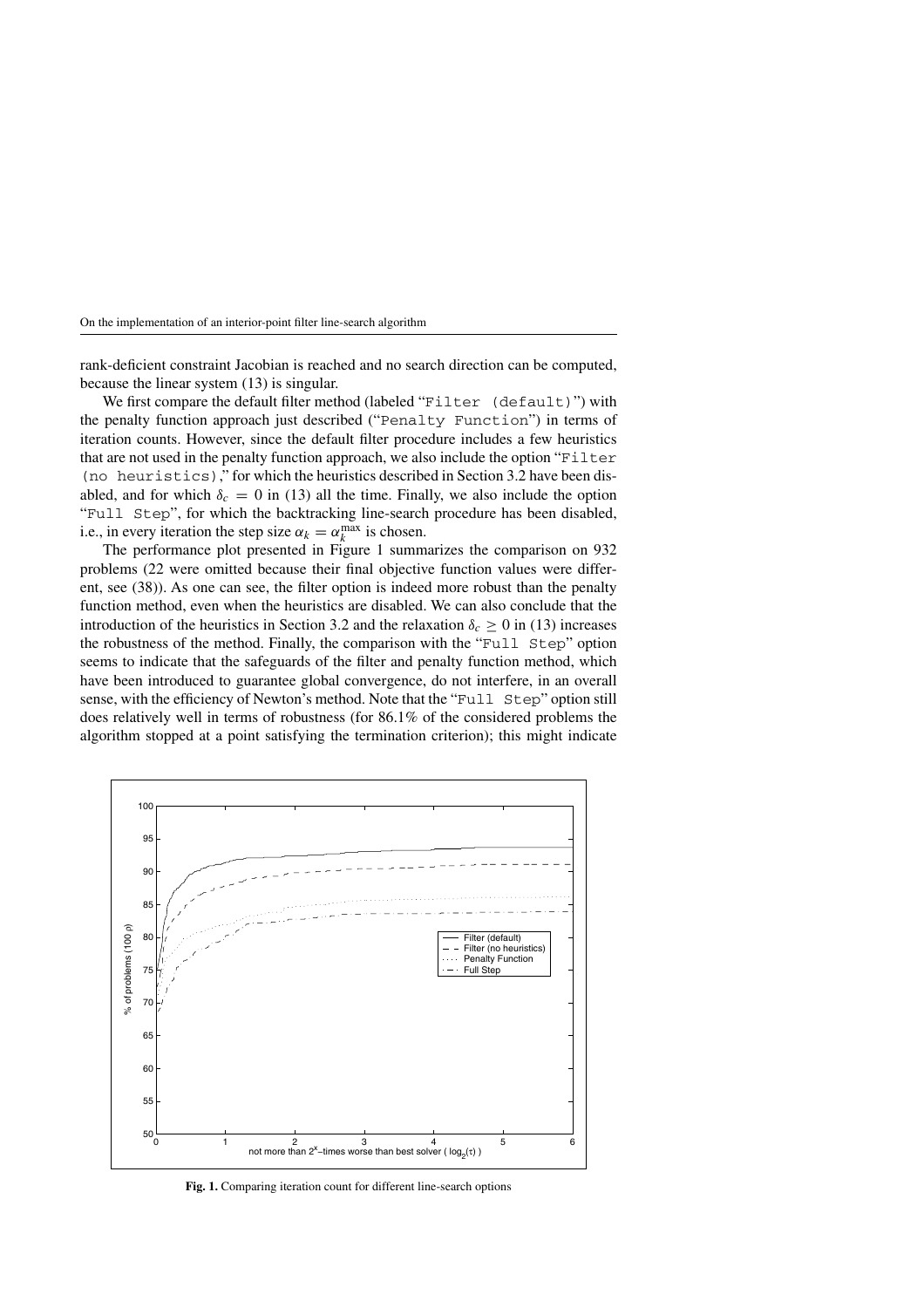

**Fig. 2.** Comparing iteration count for problems solved by "Filter (no heuristics)" and "Penalty Function"

that in many cases Newton's method does not require a safeguarding scheme (note that second derivatives are used in the computation of the search directions), or alternatively, that many problems in the test set are not very difficult.

On the other hand, the different options do not seem to differ very much in terms of efficiency. If we compare the number of iterations for the "Filter (no heuristics)" and "Penalty Function" only for those 814 problems, in which both options were able to find a solution with comparable final objective function values, then the performance plots turn out to be very similar, see Figure 2 (note that the range of the vertical axis starts at 80%). The filter option seems to be only slightly more efficient for those problems.

### *4.2. Comparison with Other Interior-Point Codes*

In this section we present a comparison of IPOPT with the optimization codes KNITRO [3, 28] (version 3.1.1) and LOQO [23] (version 6.06), both well regarded and recognized software packages for large-scale nonlinear optimization. Like IPOPT, they are based on interior-point approaches. Tables with detailed results for every test problem and each solver can be downloaded from the first author's home page<sup>8</sup>.

<sup>8</sup> http://www.research.ibm.com/people/a/andreasw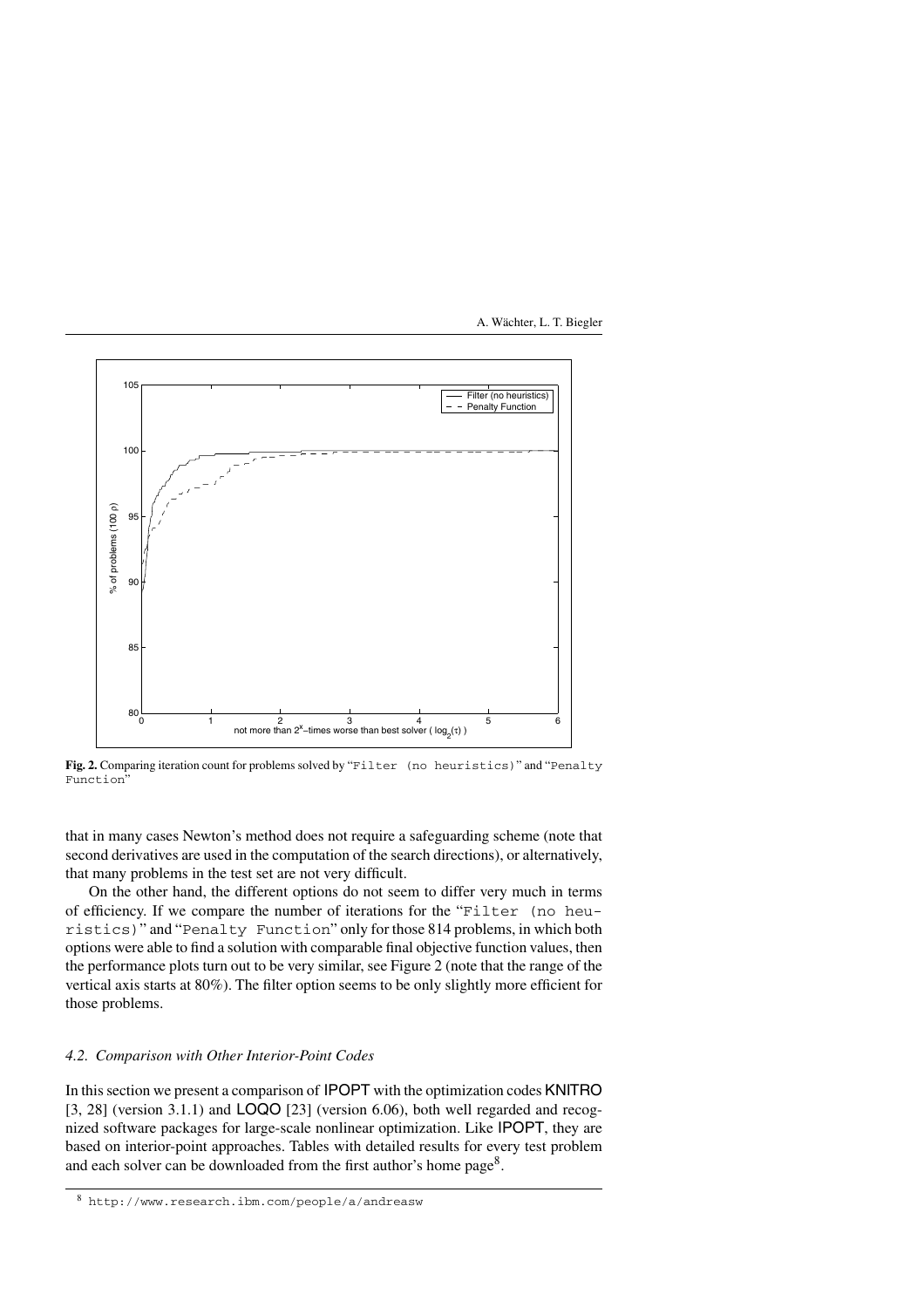The comparison presented here is not meant to be a rigorous assessment of the performance of these three algorithms, as this would require very careful handling of subtle details such as comparable termination criteria etc, and would be outside the scope of this paper. In addition, all three software packages are continuously being improved, so that a comparison might quickly be out of date. The main purpose of the comparison here is to give an idea of the relative performance of IPOPT, and to encourage readers to consider IPOPT as a potential candidate when looking for a practical nonlinear optimization code.

All three optimization codes were run with their default options on the 954 problems of our test set on the same machine as used to obtain the IPOPT results. Again, a CPU time limit of 1 hour and an iteration count limit of 3000 was imposed. The default termination tolerance for KNITRO and LOQO is "10<sup>-6</sup>," whereas we still chose  $\epsilon_{tol} = 10^{-8}$ for IPOPT. The termination criteria are not directly comparable, for example due to different scalings of various entities and different reformulations of the problems, but we believe that on average the chosen termination criterion for IPOPT is tighter than those for the other two codes. We include a run for IPOPT, for which the automatic problem scaling procedure described in Section 3.8 has been disabled, since the other codes do not perform any scaling of the problem statement.

As mentioned earlier, IPOPT in default mode terminated successfully for 895 out of the 954 problems, whereas only 872 could be solved when the scaling was disabled. KNITRO terminated successfully in 829 cases, and LOQO for 847 problems. Figure 3



**Fig. 3.** Comparing solvers (iteration count)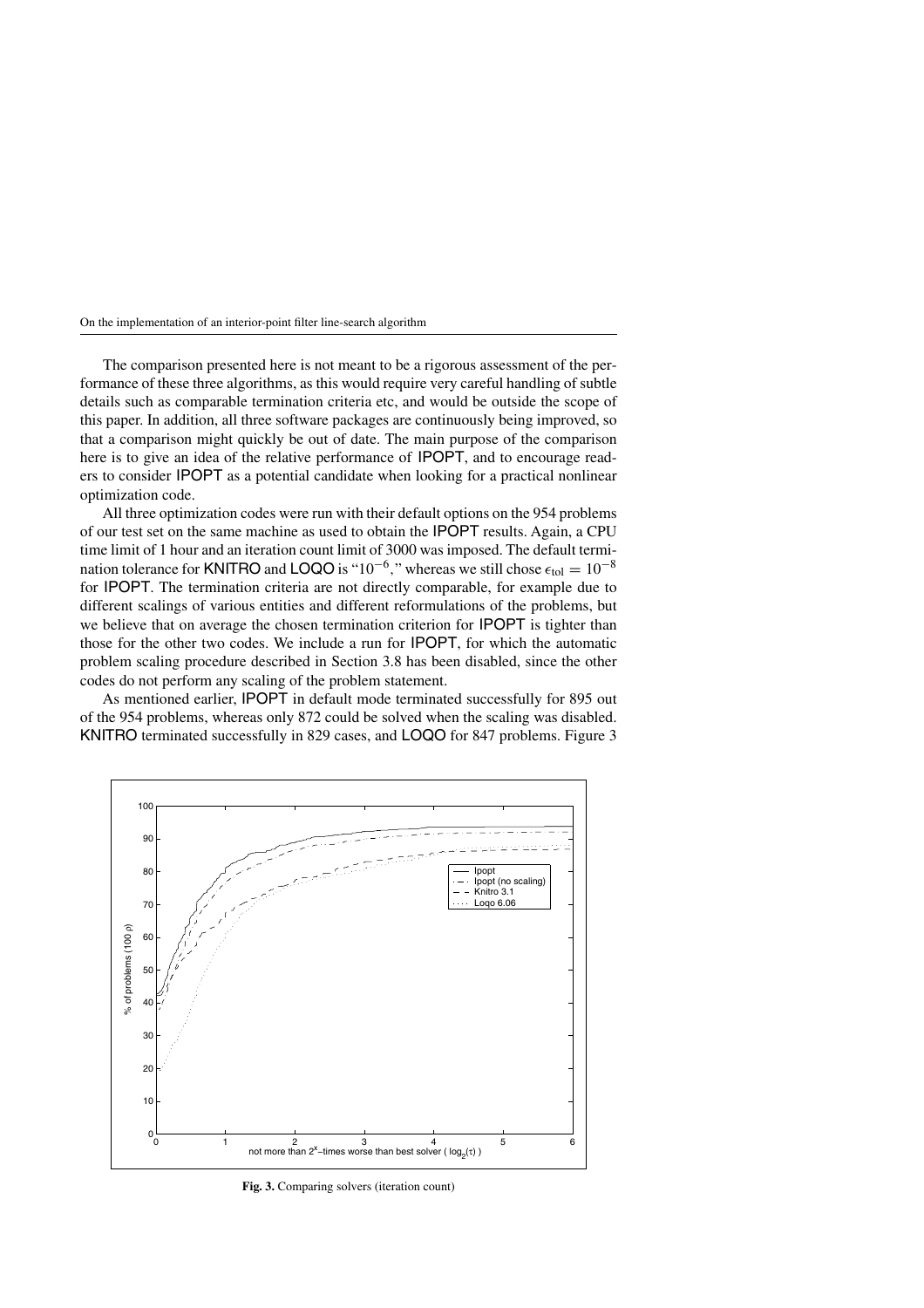

**Fig. 4.** Comparing solvers (function evaluations)

presents a performance plot for the iteration count, and Figure 4 compares the number of function evaluations9. Here, 75 problems were excluded because the final objective function values were too different (see (38)). IPOPT appears to be more efficient in both measures compared to LOQO, and comparable to KNITRO in terms of iteration counts. However, KNITRO is a trust region method, and the computational costs per iteration are usually not comparable; each unsuccessful trial point in KNITRO is counted as one iteration. Looking at Figure 4, KNITRO seems to require overall fewer function evaluations than IPOPT for the given test set. These figures also show that the scaling procedure proposed in Section 3.8 does indeed improve IPOPT's robustness and efficiency.

Finally, Figure 5 presents a comparison of the CPU time<sup>10</sup>. Since the CPU time is measured in 0.01s increments on the machine used for obtaining the results, we excluded the 444 test problems from the graph, for which the CPU time for the fastest solver was less than 0.05s, as well as 48 additional problems with different final objective function values. As can be seen, IPOPT seems to perform well compared to the other solvers.

<sup>&</sup>lt;sup>9</sup> LOQO appears to compute the function value for each accepted iterate twice, so that a minimum of two function evaluations is observed per iteration. To correct for this, the function evaluation count for LOQO has been decreased by the number of iterations for the performance plots.

<sup>&</sup>lt;sup>10</sup> Like **IPOPT**, **KNITRO** is written in Fortran and has been compiled with the same compiler and compiler options. LOQO is written C, and we used the default Linux library available at the LOQO website.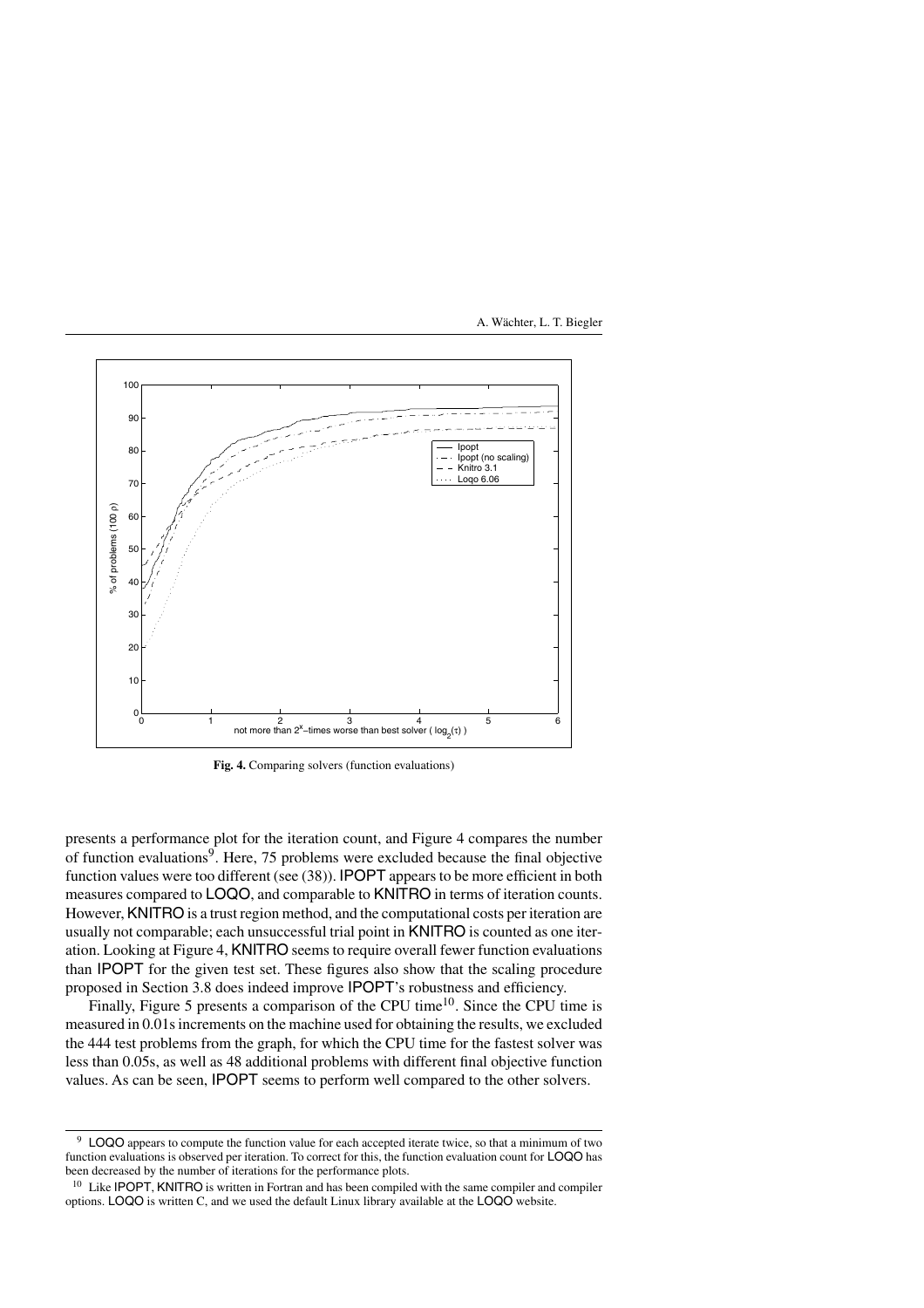

**Fig. 5.** Comparing solvers (CPU time)

## **5. Conclusions**

We presented a detailed description of an interior-point nonlinear programming algorithm based on a filter line search. Attention has been paid to a number of algorithmic features including the incorporation of second-order corrections and an efficient and robust feasibility restoration phase. Further implementation details include inertia correction of the linear system that determines the search direction, treatment of unbounded solution sets, two acceleration heuristics, as well as automatic problem scaling. The resulting algorithm is implemented in the IPOPT open source software package. The performance of the code has been demonstrated with a detailed numerical study based on 954 problems from the CUTEr test set. An evaluation of several line-search options has been presented, indicating increased robustness due to the filter approach. Also, a comparison has been provided with the LOQO and KNITRO codes. These results demonstrate favorable performance of IPOPT.

*Acknowledgements.* The authors would like to thank Richard Waltz and Jorge Nocedal, as well as Hande Benson and Robert Vanderbei for their help and providing a copy of their optimization codes KNITRO and LOQO, respectively. We further thank Arvind Raghunathan for insightful comments on different aspects of the algorithm, Carl Laird for his help in obtaining the numerical results, and Dominique Orban for support on CUTEr issues. We are also very grateful to Andrew Conn and Jorge Nocedal, as well as two anonymous referees, whose comments on the manuscript greatly helped to improve the exposition of the material.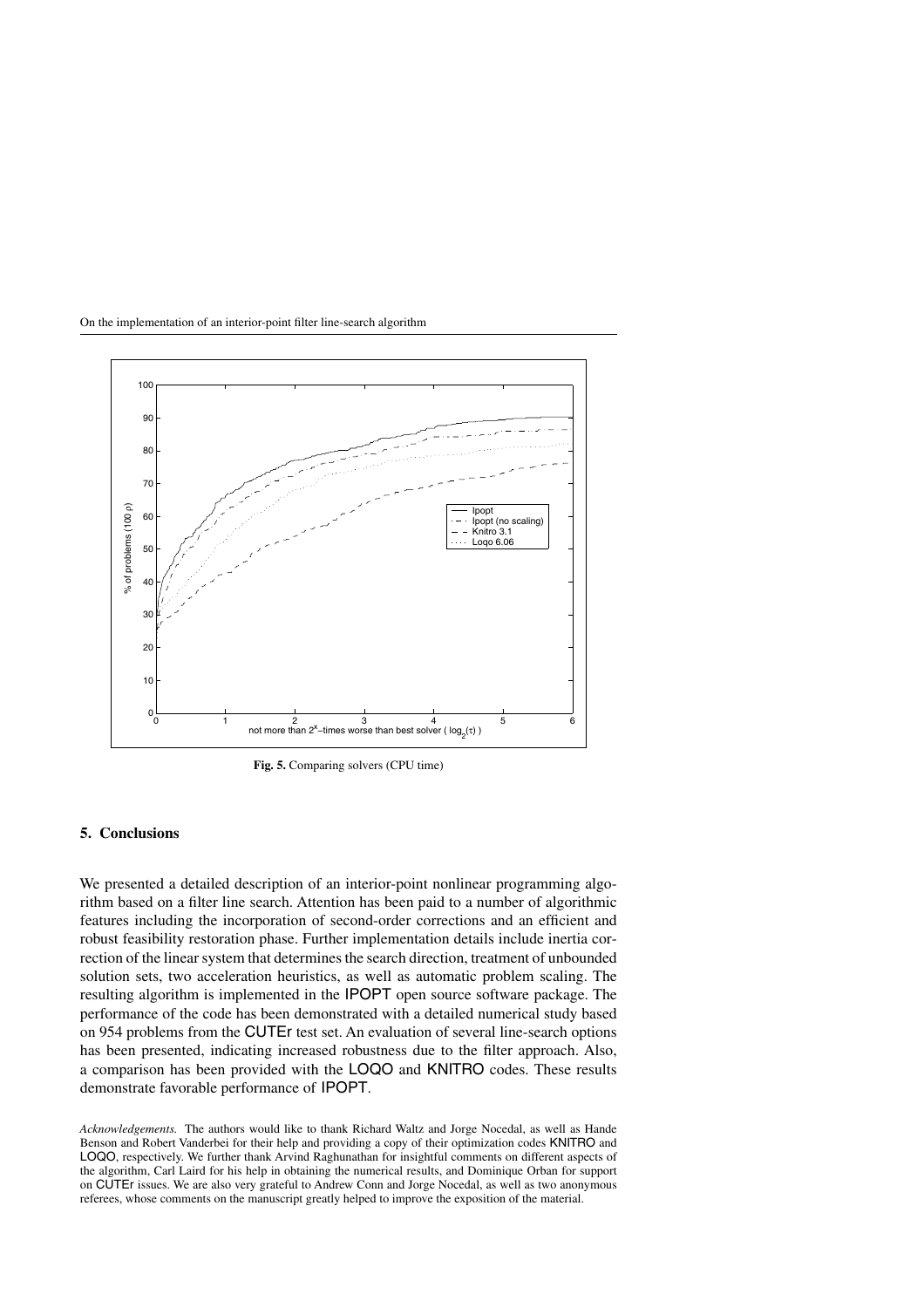## **References**

- 1. Benson, H. Y., Shanno, D. F., Vanderbei, R. J.: Interior-point methods for nonconvex nonlinear programming: Filter methods and merit functions. Computational Optimization and Applications, **23** (2), 257–272 (2002)
- 2. Byrd, R. H., Gilbert, J. Ch., Nocedal, J.: A trust region method based on interior point techniques for nonlinear programming. Mathematical Programming, **89**, 149–185 (2000)
- 3. Byrd, R. H., Hribar, M. E., Nocedal, J.:An interior point algorithm for large-scale nonlinear programming. SIAM Journal on Optimization, **9** (4), 877–900 (1999)
- 4. Byrd, R. H., Liu, G., Nocedal, J.: On the local behavior of an interior point method for nonlinear programming. In: Griffiths, D. F., Higham, D. J. (eds), Numerical Analysis 1997, pages 37–56. Addison–Wesley Longman, Reading, MA, USA, 1997
- 5. Chamberlain, R. M., Lemarechal, C., Pedersen, H. C., Powell, M. J. D.: The watchdog technique for forcing convergence in algorithms for constrained optimization. Mathematical Programming Study, **16**, 1–17 (1982)
- 6. Conn, A. R., Gould, N. I. M., Toint, Ph. L.: LANCELOT: a Fortran package for large-scale nonlinear optimization (Release A). Number 17 in Springer Series in Computational Mathematics. Springer Verlag, Heidelberg, Berlin, New York, 1992
- 7. Conn, A. R., Gould, N. I. M., Toint, Ph. L.: Trust-Region Methods. SIAM, Philadelphia, PA, USA, 2000
- 8. Conn, A. R., Gould, N.I.M., Orban, D., Toint, Ph. L.: A primal-dual trust-region algorithm for non-convex nonlinear programming. Mathematical Programming, **87** (2), 215–249 (2000)
- 9. Dolan, E. D., Moré, J. J.: Benchmarking optimization software with performance profiles. Mathematical Programming, **91** (2), 201–213 (2002)
- 10. El-Bakry, A. S., Tapia, R. A., Tsuchiya, T., Zhang, Y.: On the formulation and theory of the Newton interior-point method for nonlinear programming. Journal of Optimization Theory and Application, **89** (3), 507–541 (1996)
- 11. Fiacco, A. V., McCormick, G. P.: Nonlinear Programming: Sequential Unconstrained Minimization Techniques. John Wiley, New York, USA, 1968 Reprinted by SIAM Publications, 1990.
- 12. Fletcher, R.: Practical Methods of Optimization. John Wiley and Sons, New York, USA, second edition, 1987
- 13. Fletcher, R., Gould, N. I. M., Leyffer, S., Toint, Ph. L., W¨achter, A.: Global convergence of a trustregion SQP-filter algorithms for general nonlinear programming. SIAM Journal on Optimization, **13** (3), 635–659 (2002)
- 14. Fletcher, R., Leyffer, S.: Nonlinear programming without a penalty function. Mathematical Programming, **91** (2), 239–269 (2002)
- 15. Fletcher, R., Leyffer, S., Toint, Ph. L.: On the global convergence of a filter-SQP algorithm. SIAM Journal on Optimization, **13** (1), 44–59 (2002)
- 16. Forsgren,A., Gill, P. E., Wright, M. H.: Interior methods for nonlinear optimization. SIAM Review, **44** (4), 525–597 (2002)
- 17. Gould, N. I. M., Orban, D., Sartenaer, A., Toint, Ph. L.: Superlinear convergence of primal-dual interior point algorithms for nonlinear programming. SIAM Journal on Optimization, **11** (4), 974–1002 (2001)
- 18. Gould, N. I. M., Orban, D., Toint, Ph. L.: CUTEr (and SifDec), a constrained and unconstrained testing environment, revisited. Technical Report TR/PA/01/04, CERFACS, Toulouse, France, 2001
- 19. Harwell Subroutine Library,AEA Technology, Harwell, Oxfordshire, England.A catalogue of subroutines (HSL 2000), 2002
- 20. Nocedal, J., Wright, S.: Numerical Optimization. Springer, New York, NY, USA, 1999
- 21. Tits, A. L., W¨achter, A., Bakhtiari, S., Urban, T. J., Lawrence, C. T.: A primal-dual interior-point method for nonlinear programming with strong global and local convergence properties. SIAM Journal on Optimization, **14** (1), 173–199 (2003)
- 22. Ulbrich, M., Ulbrich, S., Vicente, L. N.: A globally convergent primal-dual interior-point filter method for nonlinear programming. Mathematical Programming, **100** (2), 379–410 (2004)
- 23. Vanderbei, R. J., Shanno, D. F.: An interior-point algorithm for nonconvex nonlinear programming. Computational Optimization and Applications, **13**, 231–252 (1999)
- 24. Wächter, A.: An Interior Point Algorithm for Large-Scale Nonlinear Optimization with Applications in Process Engineering. PhD thesis, Carnegie Mellon University, Pittsburgh, PA, USA, January 2002
- 25. Wächter, A., Biegler, L. T.: Failure of global convergence for a class of interior point methods for nonlinear programming. Mathematical Programming, **88** (2), 565–574 (2000)
- 26. Wächter, A., Biegler, L. T.: Line search filter methods for nonlinear programming: Motivation and global convergence. Technical Report RC 23036, IBM T.J. Watson Research Center, Yorktown Heights, USA, 2001; revised 2004. To appear in SIAM Journal on Optimization.